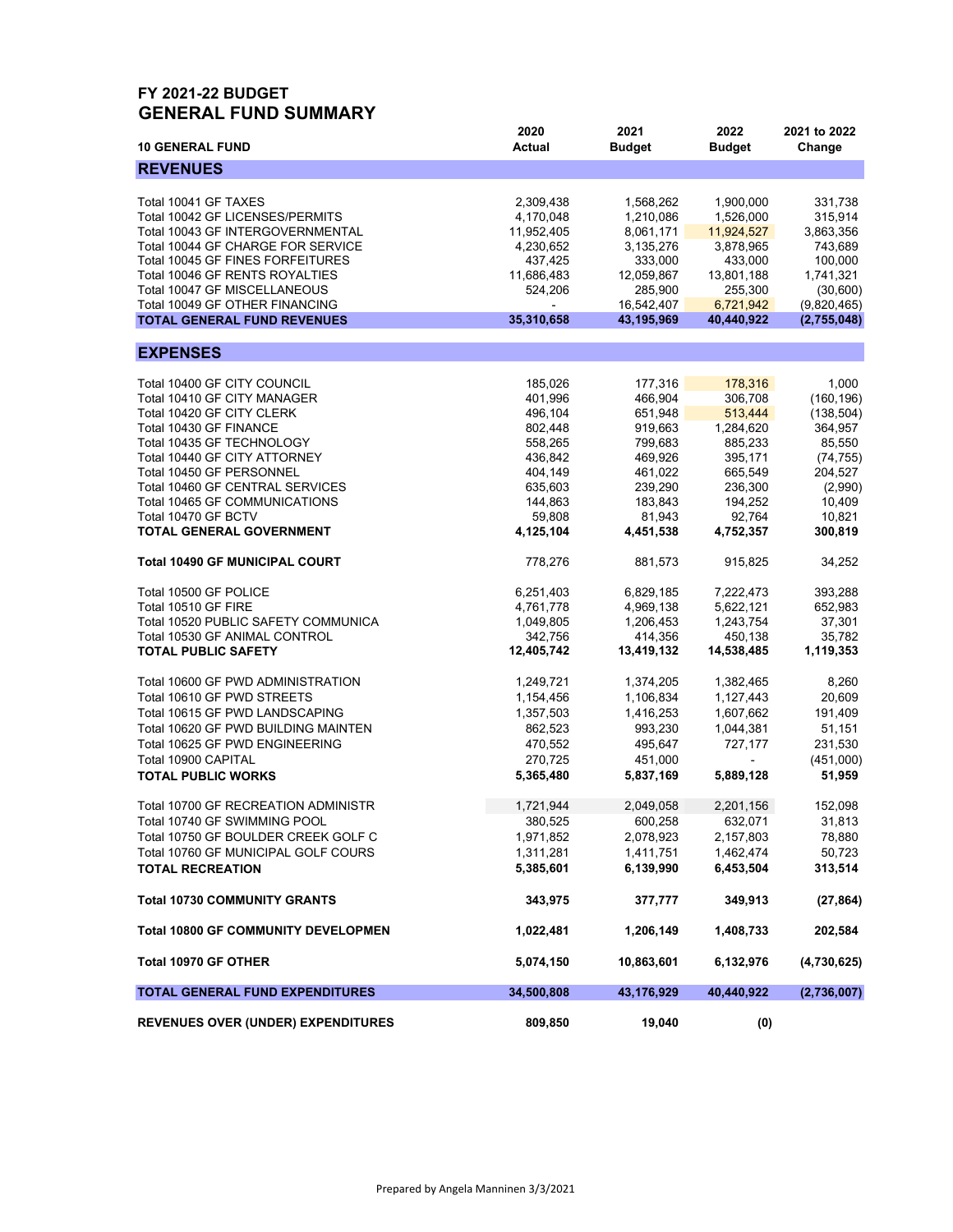|                       | FY 2021-2022 BUDGET<br><b>REVENUES</b>  | 2018<br><b>ACTUAL</b> | 2019<br><b>ACTUAL</b> | 2020<br><b>ACTUAL</b> | 2020<br><b>BUDGET</b> | FY 2021 as of<br>12/31/2020<br><b>ACTUAL</b> | 2021<br><b>BUDGET</b> | 2022<br><b>BUDGET</b> |
|-----------------------|-----------------------------------------|-----------------------|-----------------------|-----------------------|-----------------------|----------------------------------------------|-----------------------|-----------------------|
|                       | <b>10 GENERAL FUND</b>                  |                       |                       |                       |                       |                                              |                       |                       |
| <b>10041 GF TAXES</b> |                                         |                       |                       |                       |                       |                                              |                       |                       |
|                       |                                         |                       |                       |                       |                       |                                              |                       |                       |
| 4101                  | <b>AD VALOREM</b>                       | 1,733,374             | 1,668,611             | 1,772,934             | 1,720,178             | 1,199,229                                    | 1,376,142             | 1,700,000             |
| 4102                  | AD VALOREM DELINQUENT                   | $\Omega$              | 0                     | 7,960                 | 0                     | 22,255                                       | 0                     |                       |
| 4115                  | <b>ROOM TAX</b>                         | 514,366               | 537,276               | 528,543               | 527,878               | 60,470                                       | 192,120               | 200,000               |
|                       | Total 10041 GF TAXES                    | 2,247,740             | 2,205,887             | 2,309,438             | 2,248,056             | 1,281,954                                    | 1,568,262             | 1,900,000             |
|                       | 10042 GF LICENSES/PERMITS               |                       |                       |                       |                       |                                              |                       |                       |
| 4201                  | <b>BUSINESS LICENSES</b>                | 299,450               | 303,094               | 228,148               | 295,000               | 106,892                                      | 177,000               | 220,000               |
| 4203                  | <b>LIQUOR LICENSES</b>                  | 26,295                | 34,038                | 21,890                | 27,000                | 16,850                                       | 16,200                | 20,000                |
| 4206                  | <b>OTHER LICENSES</b>                   | 2,929                 | 3,287                 | 3,179                 | 3,500                 | 1,008                                        | 2,100                 | 3,000                 |
| 4207                  | <b>FRANCHISE FEES - GAS</b>             | 470,363               | 512,104               | 550,416               | 454,680               | 96,015                                       | 272,808               | 500,000               |
| 4208                  | <b>FRANCHISE FEES - PHONE</b>           | 145,797               | 108,687               | 167,222               | 145,000               | 33,889                                       | 66,000                | 100,000               |
| 4209                  | <b>FRANCHISE FEES-CABLE TV</b>          | 176,282               | 183,600               | 134,597               | 175,630               | 44,091                                       | 105,378               | 125,000               |
| 4215                  | <b>BUILDING PERMITS</b>                 | 970,520               | 1,357,143             | 2,662,679             | 150,000               | 1,321,265                                    | 240,000               | 240,000               |
| 4217                  | <b>OTHER PERMITS</b>                    | 153,250               | 219,092               | 111,764               | 50,000                | 69,795                                       | 72,000                | 120,000               |
| 4220                  | TRAILER PARK-OCCUPANT FEE               | 11,898                | 17,306                | 20,543                | 12,500                | 7,483                                        | 8,400                 | 15,000                |
| 4225                  | BLDG PERMIT PLAN CHECK FE               | 90,105                | 80,179                | 154,855               | 35,000                | 79,696                                       | 21,000                | 80,000                |
| 4230                  | MISC BUILDING PERMIT FEES               | 5,500                 | 3,682                 | 4,995                 | 5,000                 | 2,132                                        | 3,000                 | 3,000                 |
| 4235                  | MISC SOLAR PERMIT FEE                   | $\Omega$              | 0                     | 109,760               | 72,000                | 47,040                                       | 226,200               | 100,000               |
|                       | <b>Total 10042 GF LICENSES/PERMITS</b>  | 2,352,389             | 2,822,212             | 4,170,048             | 1,425,310             | 1,826,156                                    | 1,210,086             | 1,526,000             |
|                       |                                         |                       |                       |                       |                       |                                              |                       |                       |
|                       | 10043 GF INTERGOVERNMENTAL              |                       |                       |                       |                       |                                              |                       |                       |
| 4302                  | <b>FEDERAL GRANTS</b>                   | 0                     | 0                     | 39,869                | 0                     | 1,512,354                                    | 0                     |                       |
| 4306                  | CDBG-HUD                                | 669,826               | 27,871                | 69,138                | $\mathbf{0}$          | $\Omega$                                     | 36,198                |                       |
| 4312                  | US JUSTICE DEPARTMENT                   | $\Omega$              | 737                   | $\Omega$              | 0                     | $\mathbf 0$                                  | $\Omega$              | $\Omega$              |
| 4314                  | DEPT. OF TRANSPORTATION                 | $-927$                | $-23$                 | $\Omega$              | $\Omega$              | $\Omega$                                     | $\Omega$              | $\Omega$              |
| 4332                  | MOTOR VEHICLE FUEL TAX                  | 415,648               | 482,007               | 379,302               | 390,860               | 112,999                                      | 240,000               | 271,637               |
| 4333                  | OPTIONAL MOTOR FUEL TAX                 | 76,104                | 86,353                | 67,714                | 74,494                | 38,020                                       | 44,696                | 54,069                |
| 4336                  | <b>CONSOLIDATED TAX</b>                 | 11,104,261            | 11,730,051            | 11,172,736            | 12,070,462            | 3,659,999                                    | 7,242,277             | 11,598,821            |
| 4340                  | ST. OF NV - DEPT.OF TRAN.               | $\Omega$              | 66,778                | $\Omega$              | 0                     | $\Omega$                                     | 0                     | $\Omega$              |
| 4342                  | OFFICE OF TRAFFIC SAFETY                | 0                     | 32,930                | 1,016                 | 46,600                | 0                                            | 0                     | $\Omega$              |
| 4342 P1402            | OFFICE OF TRAFFIC SAFETY                | $\Omega$              | 0                     | 34,622                | 0                     | 17,935                                       | 47,000                |                       |
| 4356                  | ST OF NV - OTHER                        | $\Omega$              | 0                     | 23,000                | $\Omega$              | $\Omega$                                     | 0                     |                       |
| 4370                  | OTHER LOCAL GOVERNMENT                  | $\Omega$              | 0                     | $\Omega$              | $\Omega$              | $\Omega$                                     | 0                     |                       |
| 4372                  | <b>CLARK COUNTY - GRANTS</b>            | 248,456               | 64,831                | 0                     | $\Omega$              | $\Omega$                                     | 0                     |                       |
| 4374                  | CLK.CNTY.FLD.CNTRL.DIST.                | 151,212               | 119,097               | 165,009               | $\Omega$              | 63,540                                       | 0                     |                       |
| 4374 C2001            | CLK.CNTY.FLD.CNTRL.ANNUAL.MAIN          | $\Omega$              | 0                     | 0                     | 400,000               | $\Omega$                                     | 0                     |                       |
| 4374 C2101            | CLK.CNTY.FLD.CNTRL.ANNUAL.MAIN          | $\Omega$              | 0                     | $\Omega$              | $\Omega$              | $\Omega$                                     | 451,000               |                       |
| 4378                  | R.T.C.                                  | 1,732,463             | 0                     | O                     | $\Omega$              | $\Omega$                                     | 0                     |                       |
|                       | <b>Total 10043 GF INTERGOVERNMENTAL</b> | 14,397,044            | 12,610,632            | 11,952,405            | 12,982,416            | 5,404,848                                    | 8,061,171             | 11,924,527            |
|                       |                                         |                       |                       |                       |                       |                                              |                       |                       |
|                       | <b>10044 GF CHARGE FOR SERVICE</b>      |                       |                       |                       |                       |                                              |                       |                       |
| 4400                  | <b>LOCAL REVENUE</b>                    | $\mathbf 0$           | 0                     | $-97$                 | 0                     | $\Omega$                                     | 0                     | $\Omega$              |
| 4401 Z4900            | <b>COURT ATTORNEY FEES</b>              | $\mathbf 0$           | 0                     | 10,234                | $\mathbf 0$           | 2,732                                        | 0                     | $\Omega$              |
| 4402                  | <b>AMBULANCE FEES</b>                   | 458,626               | 970,537               | 980,579               | 855,000               | 541,034                                      | 600,000               | 1,000,000             |
| 4404                  | <b>FIRE PERMITS</b>                     | $\Omega$              | 0                     | $\Omega$              | 0                     | 0                                            | 0                     | ∩                     |
| 4406                  | FIRE - MISCELLANEOUS                    | 49,239                | 61,201                | 53,361                | 50,000                | 16,097                                       | 36,000                | 50,000                |
| 4408                  | <b>OUTSIDE FIRE DETAILS</b>             | 4,390                 | 5,016                 | 5,571                 | 5,000                 | $\Omega$                                     | 3,000                 | 3,000                 |
| 4412                  | <b>OUTSIDE POLICE DETAILS</b>           | 273,635               | 24,463                | 206,815               | 255,000               | 49,296                                       | 153,000               | 100,000               |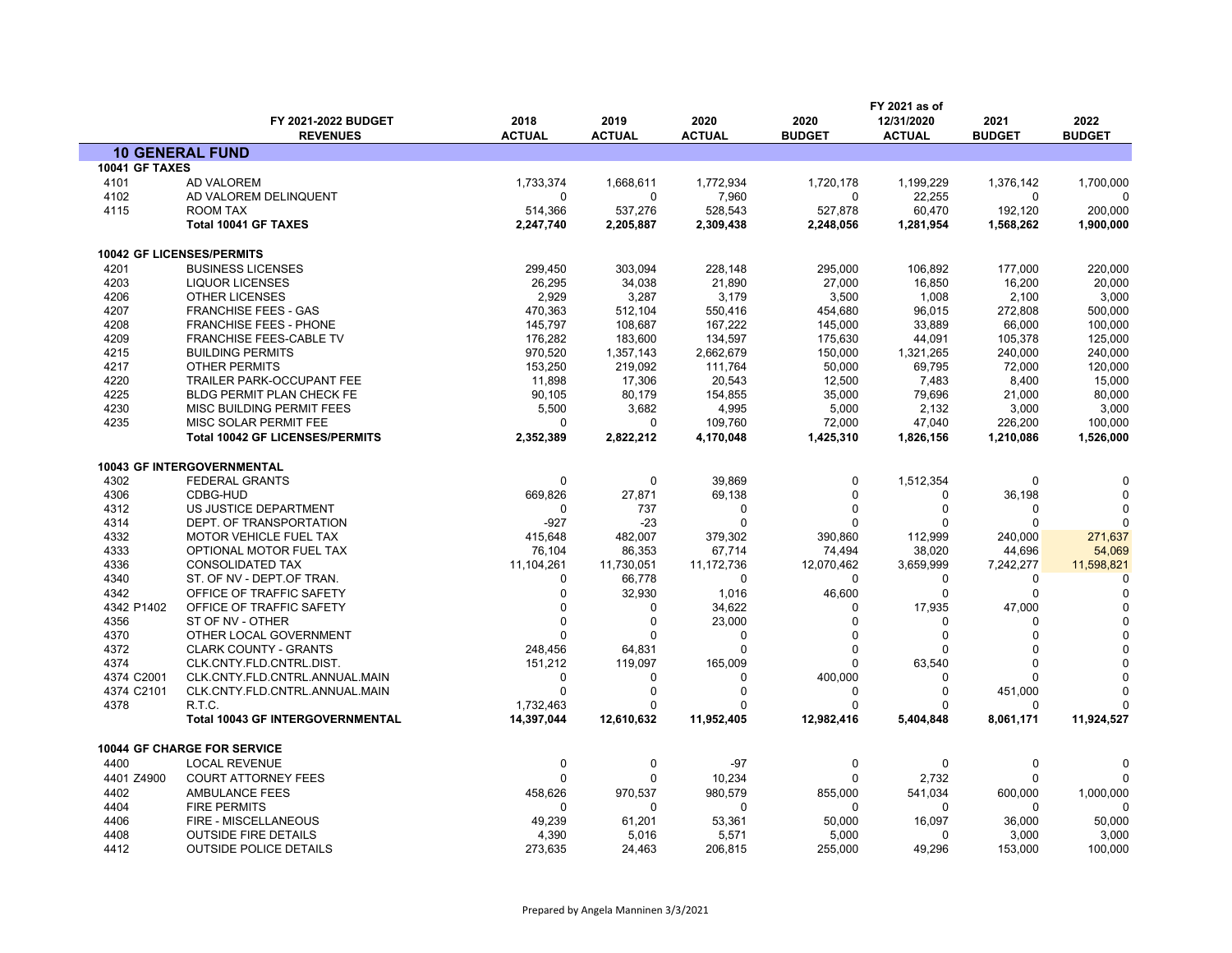|                                 |                                          |               |               |               |               | FY 2021 as of |               |               |
|---------------------------------|------------------------------------------|---------------|---------------|---------------|---------------|---------------|---------------|---------------|
|                                 | FY 2021-2022 BUDGET                      | 2018          | 2019          | 2020          | 2020          | 12/31/2020    | 2021          | 2022          |
|                                 | <b>REVENUES</b>                          | <b>ACTUAL</b> | <b>ACTUAL</b> | <b>ACTUAL</b> | <b>BUDGET</b> | <b>ACTUAL</b> | <b>BUDGET</b> | <b>BUDGET</b> |
| 4413                            | POLICE - MISCELLANEOUS                   | 6,104         | 4,499         | 3,838         | $\mathbf 0$   | 1,332         | $\mathbf 0$   | $\Omega$      |
| 4414                            | POLICE-TOWING FEES                       | 16,300        | 15,100        | 13,700        | 16,000        | 6,100         | 9,600         | 12,000        |
| 4417                            | <b>OUTSIDE BLDG INSP DETAIL</b>          | 47,040        | 101,229       | $-25,219$     | 100,000       | 0             | 60,000        | $\Omega$      |
| 4418                            | <b>PLANNING FEES</b>                     | 192           | 90            | 3,542         | $\mathbf{0}$  | 274           | 0             | $\Omega$      |
| 4420                            | ZONING APPLICATION FEES                  | 1,000         | 950           | 2,050         | 0             | 350           | 0             | ∩             |
| 4422                            | ENG., INSP.AND PLAN CHECK                | 132,765       | 80,223        | 4,293         | 18,360        | 489           | 11,016        | 5,000         |
| 4424                            | <b>TORTOISE APPLICATION FEE</b>          | 175           | 275           | 450           | $\Omega$      | 100           | 0             | ∩             |
| 4450                            | <b>CULTURE &amp; RECREATION</b>          | $\Omega$      | 0             | $-70$         | 0             | $\Omega$      | 0             |               |
| 4451                            | SWIMMING POOL FEES                       | 92,128        | 79,386        | 64,609        | 70,000        | 22,388        | 42,000        | 50,000        |
| 4453                            | <b>SPECIAL CLASSES</b>                   | 83,875        | 79,361        | 50,895        | 100,000       | 13,098        | 60,000        | 60,000        |
| 4454                            | <b>TINY TOTS</b>                         | 49,720        | 45,279        | 30,750        | 42,000        | 23,285        | 40,000        | 40,000        |
| 4456                            | <b>SAFEKEY</b>                           | 106,438       | 117,532       | 116,664       | 130,000       | 19,240        | 130,000       | 130,000       |
| 4457                            | <b>FITNESS CENTER</b>                    | 46,009        | 44,893        | 32,194        | 55,000        | 13.677        | 33,000        | 33,000        |
| 4458                            | <b>ADULT SPORTS</b>                      | 10,820        | 5,755         | 6,900         | 10,000        | $-120$        | 10,000        | 10,000        |
| 4459                            | YOUTH SPORTS                             | 28,479        | 25,872        | 23,315        | 34,000        | 8,960         | 30,000        | 30,000        |
| 4460                            | <b>FACILITY RENTAL AND TOKEN</b>         | 59,600        | 70,825        | 53,056        | 60,000        | 23,777        | 36,000        | 36,000        |
| 4461                            | <b>ART CENTER</b>                        | 14,232        | 16,076        | 12,399        | 12,500        | 2,391         | 7,500         | 7,500         |
| 4462                            | <b>BOOTLEG CANYON TRL</b>                | 36,655        | 20,300        | 32,910        | 20,000        | 2,385         | 12,000        | 12,000        |
| 4464                            | YOUTH CENTER                             | 40            | 0             | $\Omega$      | $\mathbf 0$   | $\Omega$      | 0             | ∩             |
| 4465                            | <b>LOCKER REVENUE</b>                    | 2,703         | 2,453         | 1,183         | 2,500         | $\Omega$      | 1,500         | 1,500         |
| 4466                            | RACQUETBALL COURT FEES                   | 5,789         | 5,091         | 2,306         | 6,500         | 932           | 3,900         | 3,900         |
| 4467                            | RACQUETBALL SALES & RENT                 | 95            | 107           | 21            | 0             | $\Omega$      | 0             | $\Omega$      |
| 4470                            | MUNI GOLF GREEN FEES                     | 425,265       | 531,571       | 709,452       | 550,000       | 577,342       | 561,000       | 636,265       |
| 4471                            | MUNI GOLF CART FEES                      | 356,671       | 399,556       | 139,070       | 375,000       | $\Omega$      | 0             | ∩             |
| 4472                            | <b>MUNI GOLF RANGE BALLS</b>             | 21,647        | 22,752        | 15,532        | 23,000        | 9,235         | 13,800        | 13,800        |
| 4474                            | MUNI GOLF CONCESSION GOLF                | 29,124        | 14,992        | 0             | 28,000        | $\Omega$      | 0             | ∩             |
| 4477                            | MUNI GOLF MERCHANT SALES                 |               | 6,880         | 5,144         | $\mathbf{0}$  | 3.090         | 1,200         | 5,000         |
| 4480                            | <b>BOULDER CREEK GREEN FEES</b>          | 1,850,710     | 1,889,962     | 1,491,623     | 1,900,000     | 878,662       | 1,140,000     | 1,500,000     |
| 4481                            | <b>BOULDER CR-MERCH. SALES</b>           | 173,602       | 99,074        | 9,288         | 13,600        | 5,989         | 8,160         | 10,000        |
| 4482                            | <b>BOULDER CR-PAVILLION RENT</b>         | 11,200        | 11,000        | 17,445        | 15,000        | 15            | 9,000         | 9,000         |
| 4483                            | BOULDER CR-FOOD & BEVERAG                | 61,214        | 37,636        | $-12,541$     | 60,000        | $\Omega$      | 24,000        | $\Omega$      |
| 4484                            | <b>GOLF MEMBERSHIP FEES</b>              | 75,541        | 88,181        | 89,819        | 80,000        | 77,315        | 60,000        | 75,000        |
| 4485                            | BOULDER CREEK RESTAURANT LEASE           | $\Omega$      | 30,081        | 48,510        | 0             | 22,091        | 24,000        | 30,000        |
| 4486                            | MUNI GOLF RESTAURANT LEASE               | $\Omega$      | 9,256         | 14,521        | $\Omega$      | 12,942        | 7,200         | 12,000        |
| 4487                            | BOULDER CREEK GOLF LESSONS               | $\Omega$      | 2,391         | 6,085         | $\Omega$      | 4,609         | 1,200         | 4,000         |
| 4488                            | MUNI GOLF LESSONS                        | $\Omega$      | 0             | 200           | 0             | 305           | 0             | 0             |
| 4489                            | <b>BC DISC GOLF</b>                      | $\Omega$      | 1475          | 10,256        | $\Omega$      | 1,313         | 7,200         |               |
|                                 | <b>Total 10044 GF CHARGE FOR SERVICE</b> | 4,531,022     | 4,921,318     | 4,230,652     | 4,886,460     | 2,340,724     | 3,135,276     | 3,878,965     |
|                                 | <b>10045 GF FINES FORFEITURES</b>        |               |               |               |               |               |               |               |
| 4501                            | <b>COURT FINES</b>                       | 567,836       | 532,607       | 433,650       | 550,000       | 259,981       | 330,000       | 430,000       |
| 4510                            | <b>BOND FEES</b>                         | 3,875         | 4,925         | 3,775         | 5,500         | 3,300         | 3,000         | 3,000         |
|                                 | <b>Total 10045 GF FINES FORFEITURES</b>  | 571,711       | 537,532       | 437,425       | 555,500       | 263,281       | 333,000       | 433,000       |
| <b>10046 GF RENTS ROYALTIES</b> |                                          |               |               |               |               |               |               |               |
| 4600                            | <b>RENTS &amp; ROYALTIES</b>             | $-2,048,142$  | $-136,425$    | 368,387       | 0             | $\Omega$      | 0             | $\Omega$      |
| 4602                            | MISC LAND/LEASE FEES                     | 81,383        | 58,484        | 89,191        | 25,000        | 12,518        | 75,243        | 76,750        |
| 4604                            | OTHER - BUILDING RENTS                   | 20,574        | 20,609        | 20,332        | 20,000        | 10,879        | 20,000        | 20,000        |
| 4606                            | <b>COMMUNICATION SITE LEASES</b>         | 320,914       | 349,116       | 112,106       | 302,305       | $\Omega$      | 0             | 7,652         |
|                                 | AT&T COMMUNICATION SITE LEASE            | $\Omega$      | 0             | 7,932         | 0             | 14,873        | 0             | 34,268        |
|                                 |                                          |               |               |               |               |               |               |               |
| 4606 ATT<br>4606 BROAD          | Broadwind/Level 3 Comm Lease             | $\Omega$      | 0             | 2,161         | 0             | 41,255        | 20,112        | 20,917        |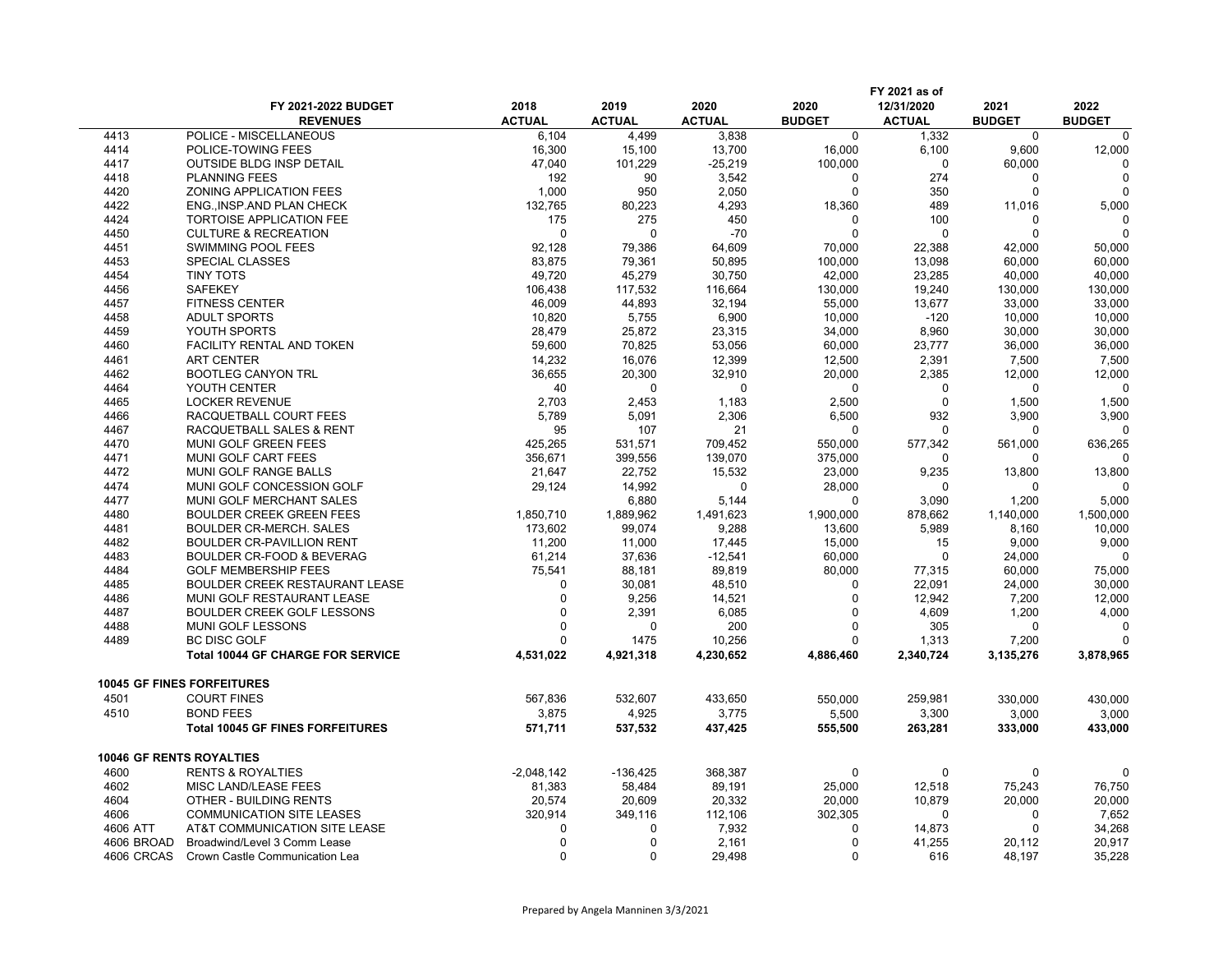|                        |                                        |                       |                       |                       |                       | FY 2021 as of               |                       |                       |
|------------------------|----------------------------------------|-----------------------|-----------------------|-----------------------|-----------------------|-----------------------------|-----------------------|-----------------------|
|                        | FY 2021-2022 BUDGET<br><b>REVENUES</b> | 2018<br><b>ACTUAL</b> | 2019<br><b>ACTUAL</b> | 2020<br><b>ACTUAL</b> | 2020<br><b>BUDGET</b> | 12/31/2020<br><b>ACTUAL</b> | 2021<br><b>BUDGET</b> | 2022<br><b>BUDGET</b> |
| 4606 FAACL             | <b>FAA - Communication Lease</b>       | 0                     | 0                     | 0                     | $\mathbf 0$           | 35,539                      | 35,539                | 35,539                |
| 4606 GOGOL             | GOGO LLC - Communication Lease         | $\mathbf 0$           | $\mathbf 0$           | 15,687                | $\pmb{0}$             | 10,886                      | 22,840                | 23,756                |
| <b>4606 INTOW</b>      | Insite Towers Communication Le         | 0                     | $\Omega$              | 46,051                | $\mathbf 0$           | 30,876                      | 51,329                | 52,868                |
| 4606 LVMPD             | <b>LVMPD Communication Lease</b>       | $\Omega$              | $\Omega$              | 0                     | $\Omega$              | $\Omega$                    | 0                     |                       |
| <b>4606 MTNUN</b>      | MOUNTAIN UNION COMMUNICATION S         | $\Omega$              | $\Omega$              | 7,307                 | $\mathbf 0$           | 13,371                      | $\Omega$              | $\Omega$              |
| 4606 NOAAA             | Nat. Oceanic & Atmos Comm Leas         | $\Omega$              | $\Omega$              | 6,214                 | $\Omega$              | 4,370                       | 8,739                 | 8,739                 |
| 4606 PAPAR             | Papillon Airways Communication         | $\Omega$              | $\Omega$              | 13,805                | $\mathbf 0$           | 9,801                       | 10,193                | 22,491                |
| 4606 SOCAE             | So Cal Edison Comm Lease               | $\Omega$              | $\Omega$              | 0                     | $\mathbf 0$           | $\Omega$                    | 258                   | 258                   |
| 4606 SPRNT             | <b>Sprint Communication Lease</b>      | $\Omega$              | $\Omega$              | 16,415                | $\mathbf 0$           | 11,543                      | 0                     | 24,807                |
| 4606 TMOB              | T-MOBILE COMMUNICATION SITE LE         | $\Omega$              | $\Omega$              | 2,460                 | $\Omega$              | 4,612                       | $\Omega$              | 9,224                 |
| 4606 VERTB             | Vertical Bridge Comm Lease             | $\mathbf{0}$          | $\mathbf 0$           | 15,098                | $\mathbf 0$           | 10,616                      | 21,764                | 22,418                |
| 4606 VERZN             |                                        | $\Omega$              | $\Omega$              |                       | $\Omega$              | 21.686                      | 17,711                | 44,890                |
|                        | Verizon Communication Lease            |                       | $\Omega$              | 30,557                | $\Omega$              | $\Omega$                    | $\Omega$              |                       |
| 4614                   | AERODROME PORT                         | 30,000                |                       | 0                     |                       |                             |                       |                       |
| 4615 L1000             | <b>BOULDER SOLAR LLC - 1</b>           | 743,668               | 802,153               | 757,576               | 759,133               | 177,997                     | 701,153               | 708,164               |
| 4615 L1001             | <b>BOULDER SOLAR LLC - 2</b>           | 339,697               | 256,788               | 345,237               | 346,953               | 162,635                     | 320,454               | 323,659               |
| 4615 L1002             | <b>BOULDER SOLAR LLC - 3</b>           | 0                     | $\Omega$              | 20,831                | 20,831                | $\Omega$                    | 9,765                 | 19,529                |
| 4615 L1010             | CASCATA LAND LEASE                     | 695,757               | 530,063               | 716,940               | 723,032               | 341,082                     | 695,807               | 709,723               |
| 4615 L1020             | <b>COPPER MOUNTAIN 1</b>               | 697,073               | 700,577               | 869,701               | 661,608               | 0                           | 491,564               | 498,979               |
| 4615 L1021             | <b>COPPER MOUNTAIN 2</b>               | 1,930,720             | 1,930,720             | 1,928,960             | 1,930,720             | 879,175                     | 1,806,750             | 1,806,750             |
| 4615 L1022             | <b>COPPER MOUNTAIN 3</b>               | 1,774,160             | 1,774,160             | 1,330,620             | 1,774,160             | 831,638                     | 1,663,275             | 1,663,275             |
| 4615 L1023             | <b>COPPER MOUNTAIN 4</b>               | 613,800               | 682,000               | 954,800               | 818,400               | 383,625                     | 767,250               | 767,250               |
| 4615 L1024             | <b>COPPER MOUNTAIN 5</b>               | 0                     | 40,288                | 292,643               | 55,328                | 255,373                     | 510,746               | 1,191,740             |
| 4615 L1030             | ELDORADO PEAKER (SEMPRA)               | 41,326                | 41,326                | 41,326                | 45,000                | 37,500                      | 38,744                | 39,158                |
| 4615 L1035             | DESERT STAR (SDG&E)                    | 902,633               | 949,091               | 965,226               | 904,751               | $\Omega$                    | 884,003               | 892,705               |
| 4615 L1036             | DESERT STAR ADMIN (SDG&E)              | 150,000               | 150,000               | 0                     | $\Omega$              | 150,000                     | 150,000               | 150,000               |
| 4615 L1040             | <b>FLIGHTLINEZ</b>                     | 58,336                | 44,256                | 25,590                | 40,632                | 0                           | 20,000                | 20,000                |
| 4615 L1050             | <b>GRIDLIANCE WEST TRANSCO SLOAN</b>   | 38,750                | 155,002               | 161,985               | 164,441               | 83,686                      | 156,476               | 162,362               |
| 4615 L1060             | NV SOLAR ONE (NSO/TWO ACCIONA)         | 416,066               | 440,000               | 440,000               | 440,000               | $\Omega$                    | 412,500               | 412,500               |
| 4615 L1070             | SILVER PEAK SOLAR (174 POWER GLOBAL    | $\mathbf 0$           | 52,000                | 53,560                | $\mathbf 0$           | 7,750                       | 50,965                | 76,790                |
| 4615 L1080             | <b>SKYLAR - TOWNSITE</b>               | 340,491               | 401.640               | 330,951               | 321,311               | 3,327,181                   | 305.748               | 1,007,315             |
| 4615 L1090             | <b>TECHREN SOLAR 1 (CLENERA)</b>       | 847,988               | 774,392               | 475,966               | 787,368               | 365,226                     | 757,173               | 756,701               |
| 4615 L1091             | TECHREN SOLAR 2 (CLENERA)              | 0                     | 1,192,557             | 110,708               | 1,224,492             | 573,981                     | 1,147,961             | 1,147,961             |
| 4615 L1092             | TECHREN SOLAR 3 (CLENERA)              | 1,271,304             | $\mathbf 0$           | 234,120               | 15,764                | $\Omega$                    | 175,590               | 219,488               |
| 4615 L1093             | TECHREN SOLAR 4 (CLENERA)              | 0                     | $\Omega$              | 246,270               | 0                     | $\mathbf 0$                 | 184,703               | 184,703               |
| 4615 L1094             | TECHREN SOLAR 5 (CLENERA)              | 0                     | $\Omega$              | 402,836               | $\mathbf 0$           | $\mathbf 0$                 | 323,708               | 323,708               |
| 4615 L1100             | <b>TRANSWEST EXPRESS LLC</b>           | $\Omega$              | 26,928                | 26,928                | 33,660                | 31,556                      | 31,556                | 31,556                |
| 4615 L1110             | SO CAL EDISON SUBSTATION LEASE         | 0                     | 0                     | 170,510               | 150,000               | 57,686                      | 122,055               | 115,371               |
| 4615 L1120             | <b>BOULDER FLATS SOLAR 1</b>           | 0                     | $\Omega$              | 0                     | $\Omega$              | 30,000                      | 0                     | 132,000               |
|                        | <b>Total 10046 GF RENTS ROYALTIES</b>  | 9,266,499             | 11,235,725            | 11,686,483            | 11,564,889            | 7,929,526                   | 12,059,867            | 13,801,188            |
| 10047 GF MISCELLANEOUS |                                        |                       |                       |                       |                       |                             |                       |                       |
| 4700                   | MISCELLANEOUS REVENUE                  | 46,015                | 169,196               | 8,459                 | 106,580               | 20,719                      | 84,000                | $\Omega$              |
| 4702                   | <b>INSURANCE CLAIMS</b>                | 1,545                 | 4,099                 | 0                     | 10,000                | $\mathbf 0$                 | 3,000                 | $\Omega$              |
| 4703                   | RISK MANAGEMENT SUBROGATION            | $\mathbf 0$           | 0                     | 7,012                 | $\mathbf 0$           | 130                         | 0                     | ∩                     |
| 4704                   | SURPLUS / INTERNET SALES               |                       |                       | 110,143               |                       | 37,983                      | 72,000                |                       |
|                        |                                        | 122,259               | 135,465               |                       | 120,000               |                             |                       | 100,000               |
| 4706                   | PASSPORT SERVICE FEES                  | 10,580                | 11,865                | 4,725                 | 6,000                 | 415                         | 6,600                 | 5,000                 |
| 4708                   | MISCELLANEOUS-COPY FEES                | 852                   | 341                   | 543                   | 500                   | 216                         | 300                   | 300                   |
| 4712                   | <b>INTEREST INCOME</b>                 | $-2,790$              | 259,164               | 284,308               | 90,000                | 43,473                      | 120,000               | 150,000               |
| 4713                   | FAIR MARKET VALUE ADJUSTMENT           | $\mathbf 0$           | $\mathbf 0$           | 104,358               | 0                     | $-16,856$                   | 0                     |                       |
| 4714                   | <b>PENALTIES</b>                       | 1,540                 | 765                   | 1,575                 | $\Omega$              | 930                         | $\Omega$              |                       |
| 4715                   | CHEMICAL ANALYSIS FEE                  | $\mathbf 0$           | $\Omega$              | 3,070                 | $\Omega$              | 1,080                       | 0                     |                       |
| 4760                   | CASH - OVER/SHORT                      | -33                   | $-1,483$              | 13                    | $\Omega$              | $-7$                        | $\Omega$              | $\Omega$              |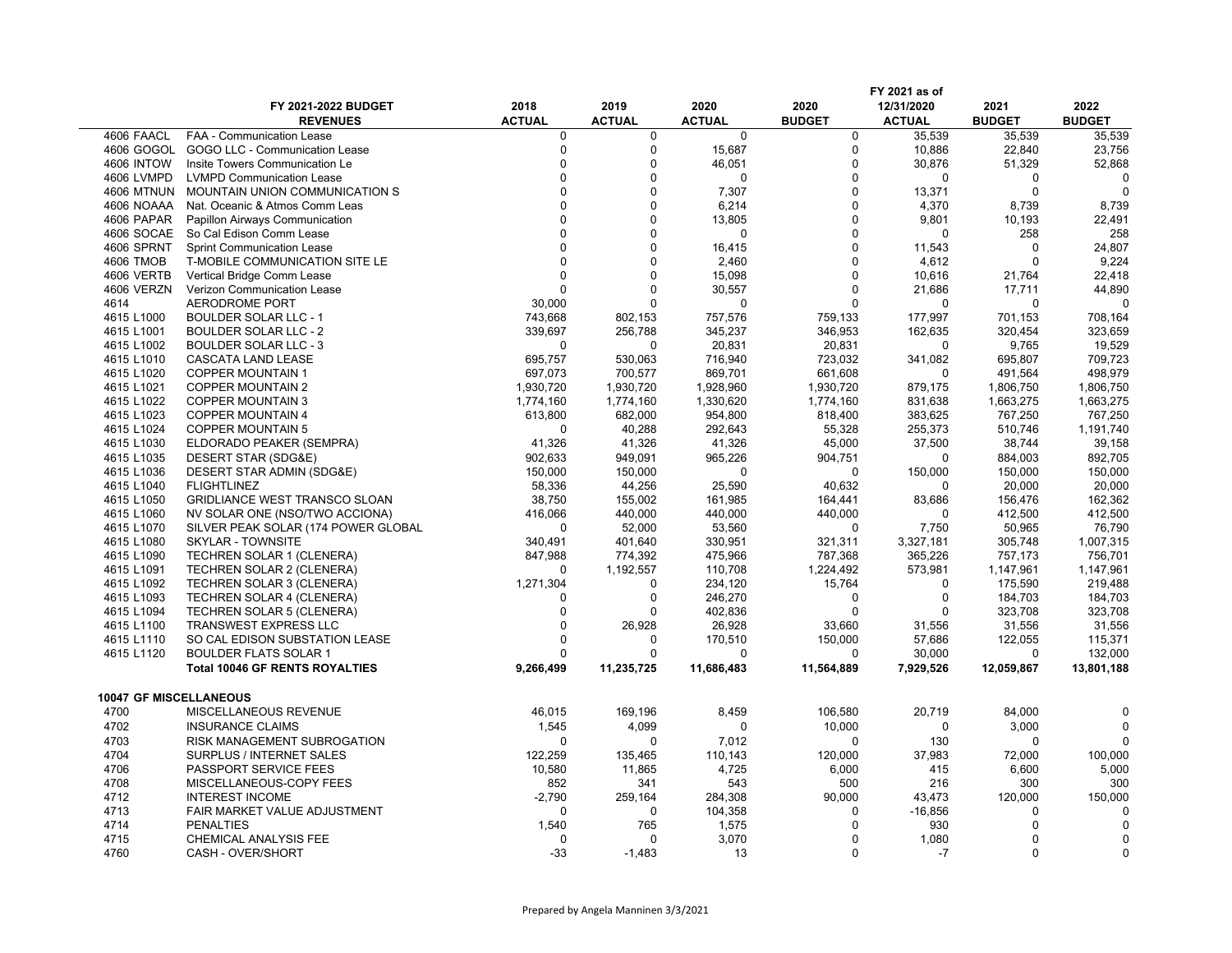|      |                                       |               |               |               |               | FY 2021 as of |               |               |
|------|---------------------------------------|---------------|---------------|---------------|---------------|---------------|---------------|---------------|
|      | <b>FY 2021-2022 BUDGET</b>            | 2018          | 2019          | 2020          | 2020          | 12/31/2020    | 2021          | 2022          |
|      | <b>REVENUES</b>                       | <b>ACTUAL</b> | <b>ACTUAL</b> | <b>ACTUAL</b> | <b>BUDGET</b> | <b>ACTUAL</b> | <b>BUDGET</b> | <b>BUDGET</b> |
| 4780 | SALES OF FIXED ASSETS                 | 60,967        | 75,064        |               |               |               |               | O             |
|      | <b>Total 10047 GF MISCELLANEOUS</b>   | 240,935       | 654,476       | 524.206       | 333,080       | 88,084        | 285,900       | 255,300       |
|      | <b>10049 GF OTHER FINANCING</b>       |               |               |               |               |               |               |               |
| 4902 | <b>TRANSFERS IN</b>                   | 1,083,904     | 2,088,900     | 0             |               | 0             |               | 0             |
| 4910 | USE OF FUNDS BALANCE                  |               |               | 0             | 3.819.157     | 0             | 16.542.407    | 6,721,942     |
|      | <b>Total 10049 GF OTHER FINANCING</b> | 1,083,904     | 2,088,900     | 0             | 3,819,157     | 0             | 16.542.407    | 6,721,942     |
|      | <b>Total 10 GENERAL FUND REVENUES</b> | 34.691.245    | 37.076.681    | 35,310,658    | 37.814.868    | 19.134.574    | 43.195.969    | 40.440.922    |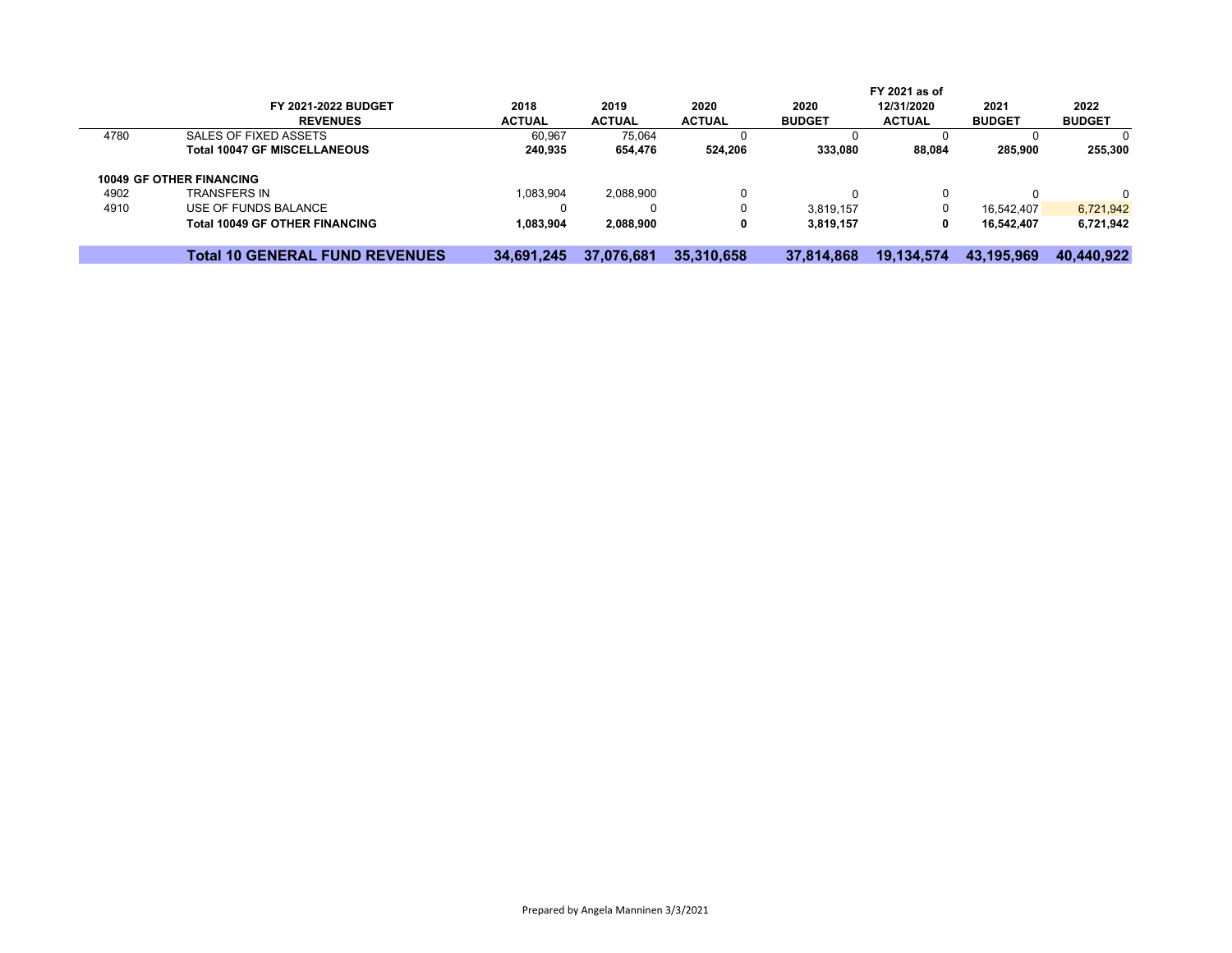|                              |                                    |               |               |               |               | FY 2021 as of |               |               |
|------------------------------|------------------------------------|---------------|---------------|---------------|---------------|---------------|---------------|---------------|
|                              | <b>FY 2021-2022 BUDGET</b>         | 2018          | 2019          | 2020          | 2020          | 12/31/2020    | 2021          | 2022          |
|                              | <b>EXPENDITURES</b>                | <b>ACTUAL</b> | <b>ACTUAL</b> | <b>ACTUAL</b> | <b>BUDGET</b> | <b>ACTUAL</b> | <b>BUDGET</b> | <b>BUDGET</b> |
| <b>10 GENERAL FUND</b>       |                                    |               |               |               |               |               |               |               |
| <b>10400 GF CITY COUNCIL</b> |                                    |               |               |               |               |               |               |               |
| 5001                         | <b>REGULAR</b>                     | 106,000       | 106,000       | 103,681       | 106,000       | 52,669        | 106,000       | 106,000       |
| 5020                         | <b>EMPLOYEES RETIREMENT</b>        | 24,080        | 24,080        | 30,217        | 26,305        | 15,406        | 31,005        | 31,005        |
| 5022                         | <b>SIIS PREMIUMS</b>               | 4,201         | 2,931         | 3,131         | 4,134         | 1,866         | 3.774         | 3,774         |
| 5024                         | <b>MEDICARE</b>                    | 1,537         | 1,537         | 1,503         | 1,537         | 764           | 1,537         | 1,537         |
| 5026                         | <b>SOCIAL SECURITY</b>             | 1,240         | 1,240         | 0             | 2,051         | 0             | $\Omega$      | $\Omega$      |
| 5102                         | <b>PROFESSIONAL</b>                |               | 69,995        | 578           |               | ŋ             |               | O             |
| 5401                         | <b>RENTAL EQUIPMENT</b>            | 150           | 0             | 0             |               |               |               | $\Omega$      |
| 5502                         | <b>COMMUNICATIONS</b>              | 7,318         | 8,162         | 8,973         | 4,000         | 2,964         | 7,000         | 7,000         |
| 5503                         | ADVERTISING MARKETING              | 5,482         | 8,715         | 10,614        | 10,000        | 4,092         | 7,000         | 7,000         |
| 5506                         | POSTAGE/SHIPPING                   |               | 35            |               |               |               |               | 0             |
| 5507                         | <b>PRINTING</b>                    | 83            | 400           | 0             |               |               |               | ∩             |
| 5508                         | PUBS SUBS DUES FEES                | 10,100        | 6,713         | 6,236         | 7,700         | 6,182         | 7,700         | 8,700         |
| 5509                         | <b>TRAVEL &amp; TRAINING</b>       | 4,789         | 5,107         | 8,881         | 10,000        | 33            | 5,000         | 5,000         |
| 5510                         | SOFTWARE LICENSES                  | 25            | 0             | 245           |               | 0             | -C            | 0             |
| 5603                         | <b>EQUIPMENT</b>                   | 4,395         | 1,263         | 2,211         | 6,500         | 0             | 2,500         | 2,500         |
| 5610                         | OFFICE SUPPLIES                    | 44            | 194           | 2,932         | 1,200         | 0             | 800           | 800           |
| 5611                         | <b>OTHER SUPPLIES</b>              | 6,861         | 11,155        | 5,824         | 7,000         | 303           | 5,000         | 5,000         |
|                              | <b>Total 10400 GF CITY COUNCIL</b> | 176,306       | 247,527       | 185,026       | 186,427       | 84,277        | 177,316       | 178,316       |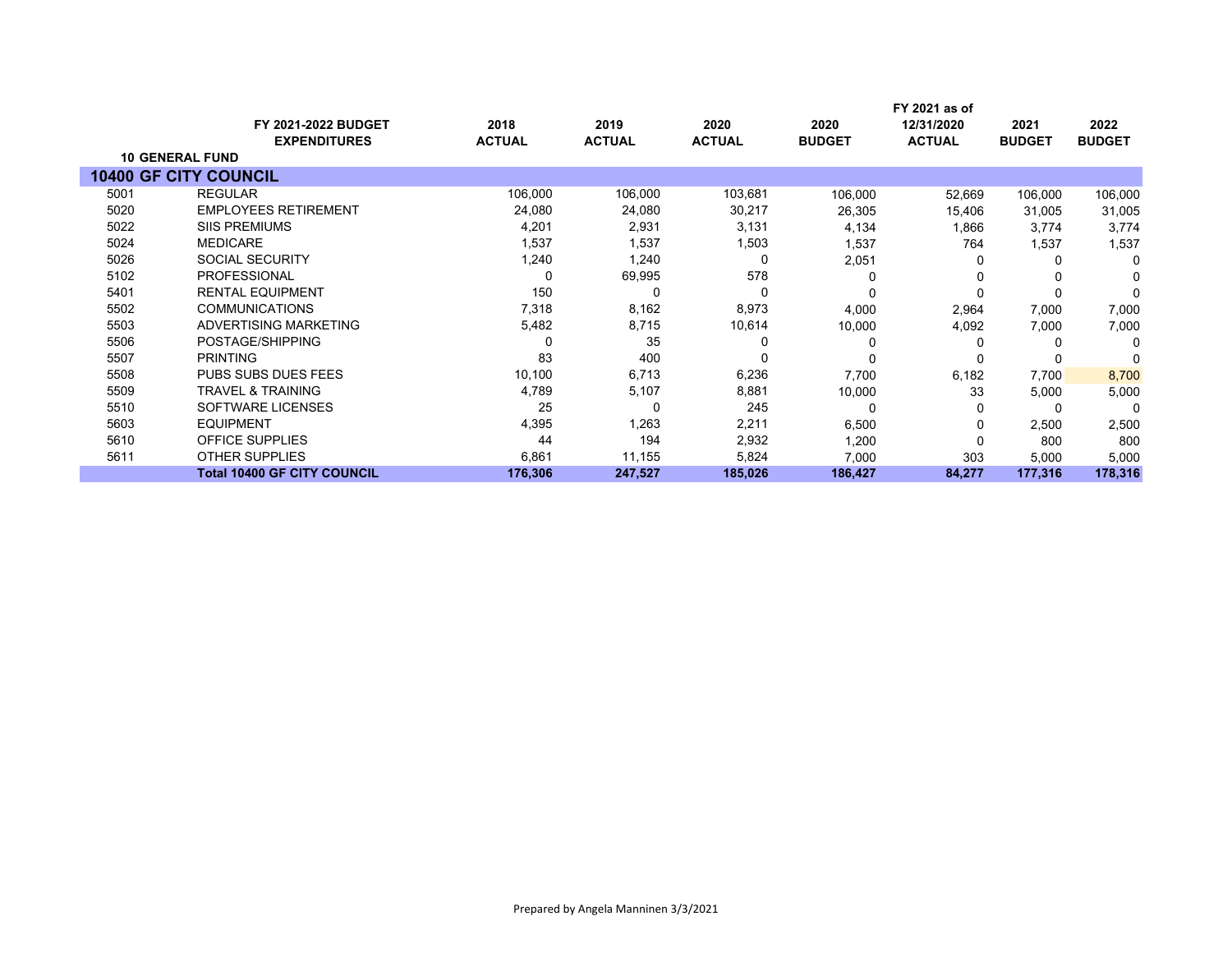|      |                                     |               |               |               |               | FY 2021 as of |               |               |
|------|-------------------------------------|---------------|---------------|---------------|---------------|---------------|---------------|---------------|
|      | <b>FY 2021-2022 BUDGET</b>          | 2018          | 2019          | 2020          | 2020          | 12/31/2020    | 2021          | 2022          |
|      | <b>EXPENDITURES</b>                 | <b>ACTUAL</b> | <b>ACTUAL</b> | <b>ACTUAL</b> | <b>BUDGET</b> | <b>ACTUAL</b> | <b>BUDGET</b> | <b>BUDGET</b> |
|      | <b>10 GENERAL FUND</b>              |               |               |               |               |               |               |               |
|      | <b>10410 GF CITY MANAGER</b>        |               |               |               |               |               |               |               |
| 5001 | <b>REGULAR</b>                      | 330,488       | 360,444       | 262,200       | 317,487       | 109,911       | 269,941       | 225,323       |
| 5002 | <b>TEMPORARY</b>                    |               | 2,567         | 343           |               |               |               |               |
| 5018 | <b>COMPENSATED ABSENCES</b>         |               |               |               |               |               |               |               |
| 5020 | <b>EMPLOYEES RETIREMENT</b>         | 88,251        | 101,298       | 77,509        | 106,272       | 32,149        | 78,957        | 67,034        |
| 5022 | <b>SIIS PREMIUMS</b>                | 4,360         | 4,027         | 2,561         | 3,200         | 193           | 2,563         | 2,563         |
| 5024 | <b>MEDICARE</b>                     | 4,907         | 5,937         | 3,895         | 5,000         | 2,079         | 3,914         | 3,267         |
| 5026 | <b>SOCIAL SECURITY</b>              |               | 151           | 30            |               | n             |               |               |
| 5028 | <b>GROUP HEALTH INSURANCE</b>       | 30,875        | 39,950        | 23,100        | 37,800        | 10,277        | 26,400        | 27,600        |
| 5032 | OTHER EMPLOYEE BENEFITS             | 1,273         | 4,795         | 6,047         | 9,658         | 1,918         | 9,658         | 9,658         |
| 5099 | Interfund Salary Reimbursement      | n             |               | $-75,000$     | $-75,000$     | $-37,500$     | $-75,000$     | $-80,000$     |
| 5102 | <b>PROFESSIONAL</b>                 | 1,490         | 78,790        | 59,219        | 165,000       | 33            | 100,000       | 10,000        |
| 5304 | <b>MAINTENANCE OFFICE EQUIPMENT</b> | 0             |               | U             | 500           | O             |               | $\Omega$      |
| 5502 | <b>COMMUNICATIONS</b>               | 450           | 3,477         | 4,026         | 3,000         | 1,645         | 1,770         | 3,000         |
| 5506 | POSTAGE/SHIPPING                    | 306           | 498           | 220           | 1,501         | 175           | 1,001         | 550           |
| 5507 | <b>PRINTING</b>                     | 117           | 53            | 3,713         | 3,600         | 1,814         | 3,500         | 3,713         |
| 5508 | <b>PUBS SUBS DUES FEES</b>          | 1,207         | 3,135         | 3,635         | 3,000         | 43            | 4,200         | 4,000         |
| 5509 | <b>TRAVEL &amp; TRAINING</b>        | 11,263        | 26,580        | 16,250        | 30,000        | 1,750         | 25,000        | 17,000        |
| 5510 | <b>SOFTWARE LICENSES</b>            |               |               | 734           |               | 2,513         |               | 500           |
| 5603 | <b>EQUIPMENT</b>                    |               |               |               | 8,000         | 0             | 2,000         | 2,500         |
| 5605 | <b>GENERAL</b>                      |               | 467           |               |               |               | $\Omega$      | $\Omega$      |
| 5610 | <b>OFFICE SUPPLIES</b>              | 2,435         | 5,524         | 3,732         | 5,500         | 309           | 5,500         | 5,000         |
| 5611 | <b>OTHER SUPPLIES</b>               | 13,820        | 14,684        | 9,782         | 15,000        | 1,677         | 7,500         | 5,000         |
|      | <b>Total 10410 GF CITY MANAGER</b>  | 491,241       | 652,376       | 401,996       | 639,518       | 128.986       | 466,904       | 306,708       |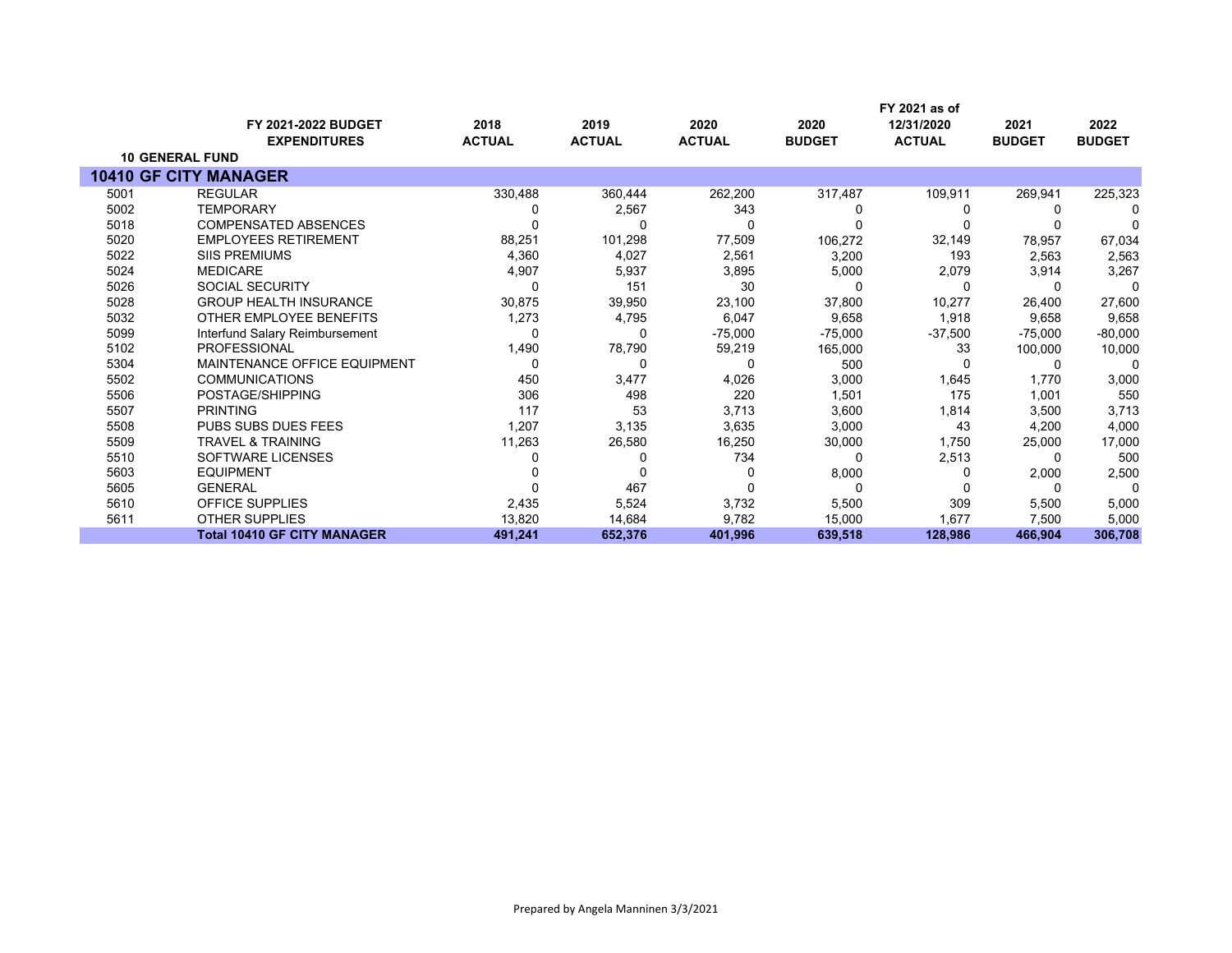|      |                                  |               |               |               |               | FY 2021 as of |               |               |
|------|----------------------------------|---------------|---------------|---------------|---------------|---------------|---------------|---------------|
|      | <b>FY 2021-2022 BUDGET</b>       | 2018          | 2019          | 2020          | 2020          | 12/31/2020    | 2021          | 2022          |
|      | <b>EXPENDITURES</b>              | <b>ACTUAL</b> | <b>ACTUAL</b> | <b>ACTUAL</b> | <b>BUDGET</b> | <b>ACTUAL</b> | <b>BUDGET</b> | <b>BUDGET</b> |
|      | <b>10 GENERAL FUND</b>           |               |               |               |               |               |               |               |
|      | <b>10420 GF CITY CLERK</b>       |               |               |               |               |               |               |               |
| 5001 | <b>REGULAR</b>                   | 274,293       | 287,585       | 292,261       | 287,767       | 147,287       | 302,084       | 292,670       |
| 5002 | <b>TEMPORARY</b>                 | 9,281         | 13,088        | 7,203         | 14,420        | 1,029         | 17,605        | 18,089        |
| 5018 | <b>COMPENSATED ABSENCES</b>      | 0             | 0             | 0             | $\Omega$      | $\Omega$      | 0             | 0             |
| 5020 | <b>EMPLOYEES RETIREMENT</b>      | 72,006        | 83,103        | 85,455        | 84,172        | 41,895        | 88,360        | 87,069        |
| 5022 | <b>SIIS PREMIUMS</b>             | 4,521         | 3,214         | 4,039         | 4,787         | 253           | 4,472         | 4,489         |
| 5024 | <b>MEDICARE</b>                  | 3,853         | 4,450         | 4,267         | 4,000         | 2,049         | 4,635         | 4,506         |
| 5026 | <b>SOCIAL SECURITY</b>           | 575           | 801           | 457           | 862           | 64            | 1,092         | 1,122         |
| 5028 | <b>GROUP HEALTH INSURANCE</b>    | 31,350        | 39,150        | 31,500        | 37,800        | 22,950        | 39.600        | 41,400        |
| 5032 | OTHER EMPLOYEE BENEFITS          | 2,034         | 2,448         | 2,097         | 2,300         | 1.159         | 2,500         | 2,500         |
| 5099 | Interfund Salary Reimbursement   | 0             | 0             | $-30,000$     | $-30,000$     | $-15,000$     | $-30.000$     | $-50,000$     |
| 5101 | <b>OFFICIAL ADMINISTRATIVE</b>   | 0             | 162,548       | 0             | 30,000        | 0             | 150,000       | 30,000        |
| 5102 | <b>PROFESSIONAL</b>              | 3,227         | 17,239        | 19,944        | 6,500         | 3,057         | 10,000        | 10,000        |
| 5103 | <b>OTHER</b>                     | 2,642         | 1,990         | 2,223         |               | 912           | 0             | 0             |
| 5104 | <b>TECHNICAL</b>                 | 24,259        | 24,631        | 61,314        | 82,000        | 25,807        | 40,000        | 50,000        |
| 5502 | <b>COMMUNICATIONS</b>            | 1,137         | $\Omega$      | 673           | 1,000         | 698           | 2,000         | 2,000         |
| 5506 | POSTAGE/SHIPPING                 | 1,386         | 1,487         | 1,018         | 2,095         | 900           | 1,000         | 1,000         |
| 5507 | <b>PRINTING</b>                  | 0             | 71            | 7,256         | 7,200         | 3,560         | 7,200         | 7,200         |
| 5508 | <b>PUBS SUBS DUES FEES</b>       | 1,400         | 1,802         | 1,627         | 2,000         | 860           | 2,000         | 2,000         |
| 5509 | <b>TRAVEL &amp; TRAINING</b>     | 4,247         | 835           | 1,882         | 5,000         | 90            | 2,000         | 2,000         |
| 5510 | <b>SOFTWARE LICENSES</b>         | $-633$        | 112           | 734           |               | 534           | $\Omega$      | $\Omega$      |
| 5603 | <b>EQUIPMENT</b>                 | 834           | 0             | 0             | 1,500         | 1,588         | 1,500         | 1,500         |
| 5610 | <b>OFFICE SUPPLIES</b>           | 2,694         | 1,490         | 1,335         | 3,900         | 418           | 3,400         | 3,400         |
| 5611 | <b>OTHER SUPPLIES</b>            | 254           | 134           | 819           | 3,000         | 420           | 2,500         | 2,500         |
|      | <b>Total 10420 GF CITY CLERK</b> | 439,359       | 646,178       | 496,104       | 550,303       | 240,529       | 651,948       | 513,444       |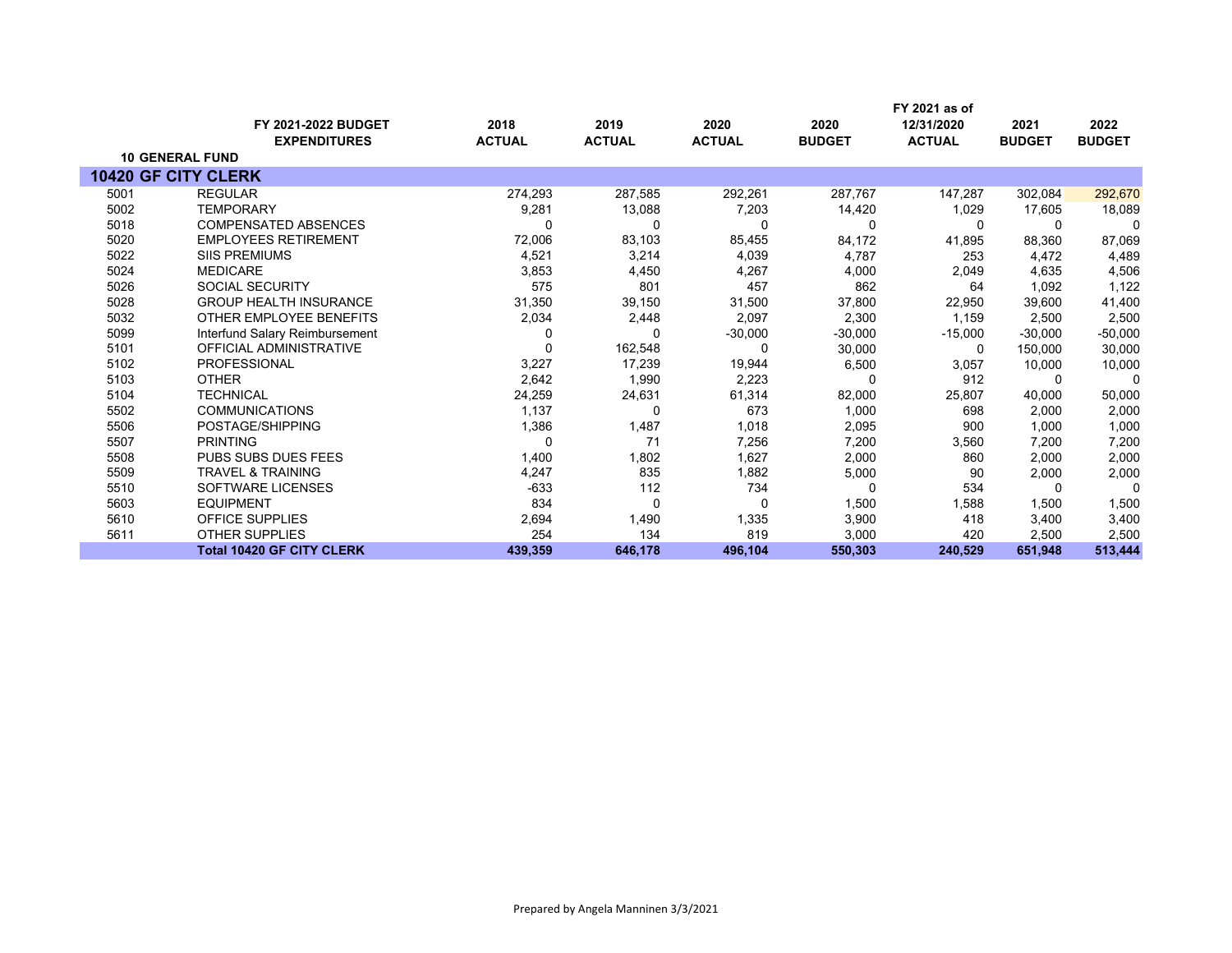|      | <b>FY 2021-2022 BUDGET</b>     | 2018          | 2019          | 2020          | 2020          | FY 2021 as of<br>12/31/2020 | 2021          | 2022          |
|------|--------------------------------|---------------|---------------|---------------|---------------|-----------------------------|---------------|---------------|
|      | <b>EXPENDITURES</b>            | <b>ACTUAL</b> | <b>ACTUAL</b> | <b>ACTUAL</b> | <b>BUDGET</b> | <b>ACTUAL</b>               | <b>BUDGET</b> | <b>BUDGET</b> |
|      | <b>10 GENERAL FUND</b>         |               |               |               |               |                             |               |               |
|      | <b>10430 GF FINANCE</b>        |               |               |               |               |                             |               |               |
| 5001 | <b>REGULAR</b>                 | 326,655       | 737,461       | 778,432       | 809,006       | 359,252                     | 794,346       | 876,551       |
| 5018 | <b>COMPENSATED ABSENCES</b>    | 0             | 8,942         | 0             |               | $\Omega$                    |               |               |
| 5020 | <b>EMPLOYEES RETIREMENT</b>    | 84,607        | 173,358       | 228,394       | 236,634       | 104,096                     | 232,346       | 260,774       |
| 5022 | <b>SIIS PREMIUMS</b>           | 6,385         | 9,099         | 12,059        | 7,477         | 429                         | 10,253        | 11,534        |
| 5024 | <b>MEDICARE</b>                | 4,535         | 10,860        | 11,024        | 6,968         | 4,973                       | 11,518        | 12,710        |
| 5028 | <b>GROUP HEALTH INSURANCE</b>  | 37,288        | 88,527        | 88,200        | 113,400       | 57,900                      | 105,600       | 124,200       |
| 5032 | OTHER EMPLOYEE BENEFITS        | 1,961         | 4,284         | 5,661         | 3,990         | 3,100                       | 6,000         | 6,000         |
| 5099 | Interfund Salary Reimbursement | 0             | 0             | -434,500      | $-434,500$    | $-217,250$                  | -434,500      | $-223,250$    |
| 5102 | <b>PROFESSIONAL</b>            | 99,435        | 72,097        | 69,902        | 130,000       | 65,881                      | 133,000       | 135,000       |
| 5502 | <b>COMMUNICATIONS</b>          | 2,578         | 4,598         | 4,647         | 1,400         | 2,567                       | 5,000         | 5,000         |
| 5503 | ADVERTISING MARKETING          | 177           | 206           | 168           | 1,200         | 0                           | 1,200         | 1,200         |
| 5506 | POSTAGE/SHIPPING               | 2,912         | 2,764         | 2,402         | 3,748         | 2,200                       | 3,600         | 3,600         |
| 5507 | <b>PRINTING</b>                | 38            | 6             | 14,194        | 14,300        | 7,051                       | 14,500        | 14,500        |
| 5508 | <b>PUBS SUBS DUES FEES</b>     | 1,582         | 4,116         | 3,376         | 2,500         | 2,965                       | 10,400        | 10,400        |
| 5509 | <b>TRAVEL &amp; TRAINING</b>   | 5,127         | 8,172         | 7,308         | 20,000        | 835                         | 17,500        | 20,000        |
| 5510 | SOFTWARE LICENSES              |               | 30            | 2,076         |               | 720                         | 1,400         | 11,400        |
| 5513 | <b>OTHER</b>                   |               | 0             | $-190$        |               | 0                           | $\Omega$      | $\Omega$      |
| 5603 | <b>EQUIPMENT</b>               |               |               | 1,073         | $\Omega$      | 0                           |               | 7,500         |
| 5610 | <b>OFFICE SUPPLIES</b>         | 1,609         | 1,385         | 3,186         | 7,500         | 344                         | 6,000         | 6,000         |
| 5611 | <b>OTHER SUPPLIES</b>          | 858           | 2,513         | 5,036         | 1,500         | 403                         | 1,500         | 1,500         |
|      | <b>Total 10430 GF FINANCE</b>  | 575,745       | 1,128,425     | 802,448       | 925,123       | 395,465                     | 919,663       | 1,284,620     |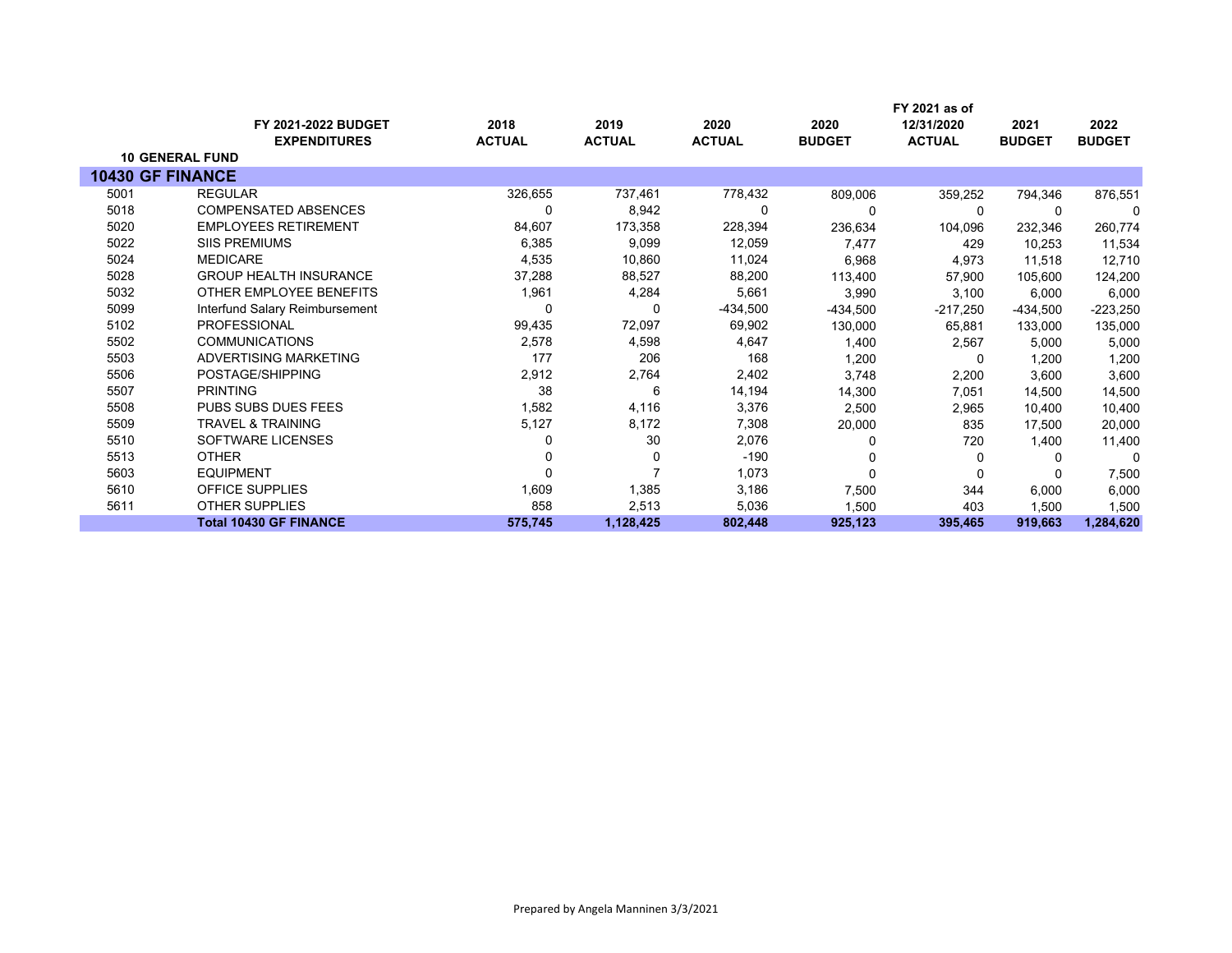|      |                                  |               |               |               |               | FY 2021 as of |               |               |
|------|----------------------------------|---------------|---------------|---------------|---------------|---------------|---------------|---------------|
|      | <b>FY 2021-2022 BUDGET</b>       | 2018          | 2019          | 2020          | 2020          | 12/31/2020    | 2021          | 2022          |
|      | <b>EXPENDITURES</b>              | <b>ACTUAL</b> | <b>ACTUAL</b> | <b>ACTUAL</b> | <b>BUDGET</b> | <b>ACTUAL</b> | <b>BUDGET</b> | <b>BUDGET</b> |
|      | <b>10 GENERAL FUND</b>           |               |               |               |               |               |               |               |
|      | 10435 GF TECHNOLOGY              |               |               |               |               |               |               |               |
| 5001 | <b>REGULAR</b>                   | 68,173        | 70,855        | 74,449        | 71,952        | 37,237        | 75,530        | 77,608        |
| 5012 | <b>OVERTIME NON PERS</b>         | $\Omega$      | 0             | 3,061         | 0             | 0             | 5,000         | 0             |
| 5018 | <b>COMPENSATED ABSENCES</b>      | $\Omega$      | ŋ             | $\Omega$      |               | O             | $\Omega$      | $\Omega$      |
| 5020 | <b>EMPLOYEES RETIREMENT</b>      | 17,889        | 20,779        | 21,367        | 21,046        | 10,475        | 22,093        | 23,088        |
| 5022 | <b>SIIS PREMIUMS</b>             | 1,116         | 961           | 1,287         | 1,406         | 55            | 1,282         | 1,282         |
| 5024 | <b>MEDICARE</b>                  | 926           | 1,078         | 1,135         | 955           | 540           | 1,168         | 1,125         |
| 5028 | <b>GROUP HEALTH INSURANCE</b>    | 10,450        | 13,050        | 10,500        | 12,600        | 7,650         | 13,200        | 13,800        |
| 5032 | OTHER EMPLOYEE BENEFITS          | 576           | 741           | 650           | 625           | 362           | 800           | 800           |
| 5099 | Interfund Salary Reimbursement   | 0             | 0             | $-10,000$     | $-10,000$     | $-5,000$      | $-10,000$     | $-17,000$     |
| 5102 | <b>PROFESSIONAL</b>              | 520,566       | 552,552       | 568,633       | 574,000       | 384,335       | 621,112       | 673,000       |
| 5103 | OTHER PROFESSIONAL SERVICES      | 673           | 14,954        | 0             | $\Omega$      | 0             | $\Omega$      | $\Omega$      |
| 5104 | <b>TECHNICAL</b>                 | 116,928       | 204,281       | 137,156       | 205,723       | 67,990        | 242,368       | 245,000       |
| 5302 | <b>MAINTENANCE EQUIPMENT</b>     | 29,874        | 0             | 8,397         | 10,000        | 3,594         | 44,600        | 34,000        |
| 5304 | MAINTENANCE OFFICE EQUIPMENT     | 0             |               | 0             | 1,000         | 0             | $\Omega$      | $\Omega$      |
| 5502 | <b>COMMUNICATIONS</b>            | 14,819        | 2,230         | 476           | 3,880         | 227           | 3,880         | 3,880         |
| 5506 | POSTAGE/SHIPPING                 | 155           | 0             | 0             | <sup>0</sup>  | O             | $\Omega$      | ∩             |
| 5507 | <b>PRINTING</b>                  | $\Omega$      | $\Omega$      | $\Omega$      | 800           |               |               | $\sqrt{ }$    |
| 5508 | <b>PUBS SUBS DUES FEES</b>       | 140           | 0             | 8,000         | 200           | 8,000         | 8,850         | 8,850         |
| 5509 | <b>TRAVEL &amp; TRAINING</b>     | 3,295         | 1,573         | 0             | 2,000         | 0             | 1,800         | 1,800         |
| 5510 | <b>SOFTWARE LICENSES</b>         | 28,110        | 875           | 32,535        | 27,065        | 31,081        | 40,000        | 40,000        |
| 5511 | INTERFUND EXPENSE REIMBURSE      | 0             | 0             | $-300,000$    | $-300,000$    | $-150,000$    | $-300,000$    | $-250,000$    |
| 5603 | <b>EQUIPMENT</b>                 | 1,369         | 1,058         | 604           | 25,000        | 0             | 25,000        | 25,000        |
| 5610 | <b>OFFICE SUPPLIES</b>           | 1,021         | $\Omega$      | 18            | 3,500         |               | 3,000         | 3,000         |
| 5611 | <b>OTHER SUPPLIES</b>            | 12,142        | 62            | 0             |               | O             | $\Omega$      | n             |
|      | <b>Total 10435 GF TECHNOLOGY</b> | 828,221       | 885,050       | 558,265       | 651,752       | 396,546       | 799,683       | 885,233       |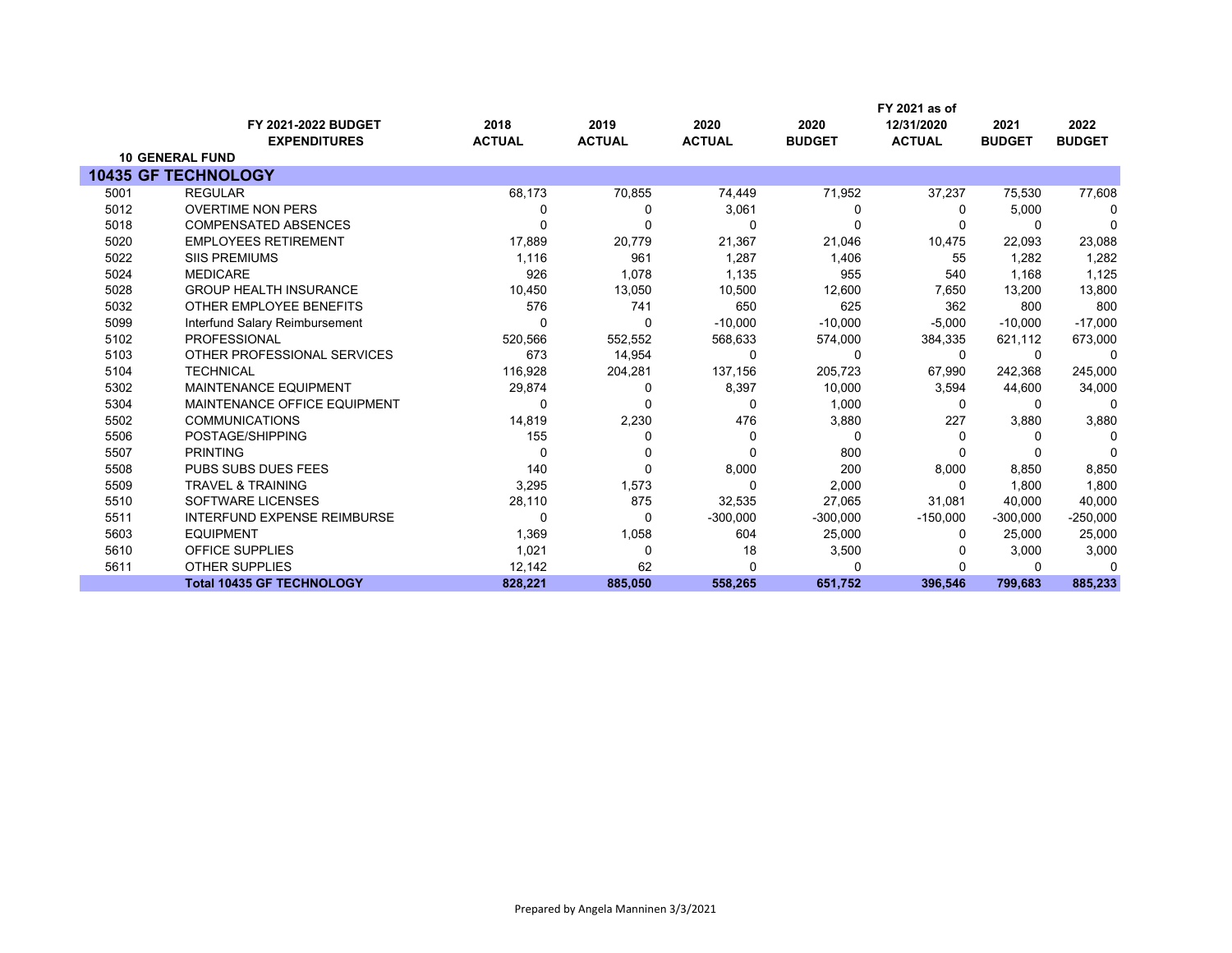|      | <b>FY 2021-2022 BUDGET</b><br><b>EXPENDITURES</b> | 2018<br><b>ACTUAL</b> | 2019<br><b>ACTUAL</b> | 2020<br><b>ACTUAL</b> | 2020<br><b>BUDGET</b> | FY 2021 as of<br>12/31/2020<br><b>ACTUAL</b> | 2021<br><b>BUDGET</b> | 2022<br><b>BUDGET</b> |
|------|---------------------------------------------------|-----------------------|-----------------------|-----------------------|-----------------------|----------------------------------------------|-----------------------|-----------------------|
|      | <b>10 GENERAL FUND</b>                            |                       |                       |                       |                       |                                              |                       |                       |
|      | <b>10440 GF CITY ATTORNEY</b>                     |                       |                       |                       |                       |                                              |                       |                       |
| 5001 | <b>REGULAR</b>                                    | 68,313                | 236,526               | 246,208               | 240,649               | 117,009                                      | 259,787               | 230,333               |
| 5018 | <b>COMPENSATED ABSENCES</b>                       |                       | 0                     | 0                     |                       | 0                                            |                       | $\Omega$              |
| 5020 | <b>EMPLOYEES RETIREMENT</b>                       | 14,389                | 69,496                | 72,639                | 70,390                | 34,162                                       | 75,988                | 68,524                |
| 5022 | <b>SIIS PREMIUMS</b>                              | 2,233                 | 2,486                 | 2,670                 | 2,811                 | 1,183                                        | 2,563                 | 2,563                 |
| 5024 | <b>MEDICARE</b>                                   | 822                   | 3,709                 | 3,749                 | 3,030                 | 2,239                                        | 3,767                 | 3,340                 |
| 5028 | <b>GROUP HEALTH INSURANCE</b>                     | 3,339                 | 26,100                | 21,000                | 25,200                | 14,200                                       | 25.740                | 40,710                |
| 5032 | OTHER EMPLOYEE BENEFITS                           | 21                    | 2,202                 | 4,440                 | 8,700                 | 1,525                                        | 8,700                 | 5,000                 |
| 5099 | REGULAR - INTERFUND EXPENSE                       |                       | 0                     | $-20,000$             | $-20,000$             | $-10,000$                                    | $-20,000$             | $-75,000$             |
| 5102 | <b>PROFESSIONAL</b>                               | 284,334               | 80,347                | 80,169                | 185,281               | 33,809                                       | 85,281                | 85,000                |
| 5103 | <b>OTHER</b>                                      | 42                    | 0                     | 0                     | 0                     | 0                                            |                       | $\Omega$              |
| 5502 | <b>COMMUNICATIONS</b>                             | 430                   | 2,728                 | 2,983                 | 2,500                 | 1,496                                        | 2,500                 | 3,000                 |
| 5603 | <b>EQUIPMENT</b>                                  | 1,657                 | 24,550                | 1,738                 | 0                     | 0                                            | $\Omega$              | $\Omega$              |
| 5506 | POSTAGE/SHIPPING                                  | 140                   | 321                   | 394                   | 1,122                 | 175                                          | 1,100                 | 1,100                 |
| 5507 | <b>PRINTING</b>                                   | 0                     | 0                     | 10,201                | 7,200                 | 5,305                                        | 9,000                 | 10,500                |
| 5508 | <b>PUBS SUBS DUES FEES</b>                        | 532                   | 655                   | 1,341                 | 4,000                 | 924                                          | 2,000                 | 6,000                 |
| 5509 | <b>TRAVEL &amp; TRAINING</b>                      | 3,426                 | 14,579                | 8,035                 | 14,000                | 1,750                                        | 12,000                | 12,000                |
| 5510 | SOFTWARE LICENSES                                 |                       | 0                     | 579                   | $\Omega$              | 0                                            |                       | 600                   |
| 5610 | <b>OFFICE SUPPLIES</b>                            | 1,192                 | 3,605                 | 696                   | 1,500                 | 337                                          | 1,500                 | 1,500                 |
| 5611 | <b>OTHER SUPPLIES</b>                             |                       |                       | ŋ                     |                       | 56                                           |                       |                       |
|      | <b>Total 10440 GF CITY ATTORNEY</b>               | 380,869               | 467,303               | 436,842               | 546,383               | 204,172                                      | 469,926               | 395,171               |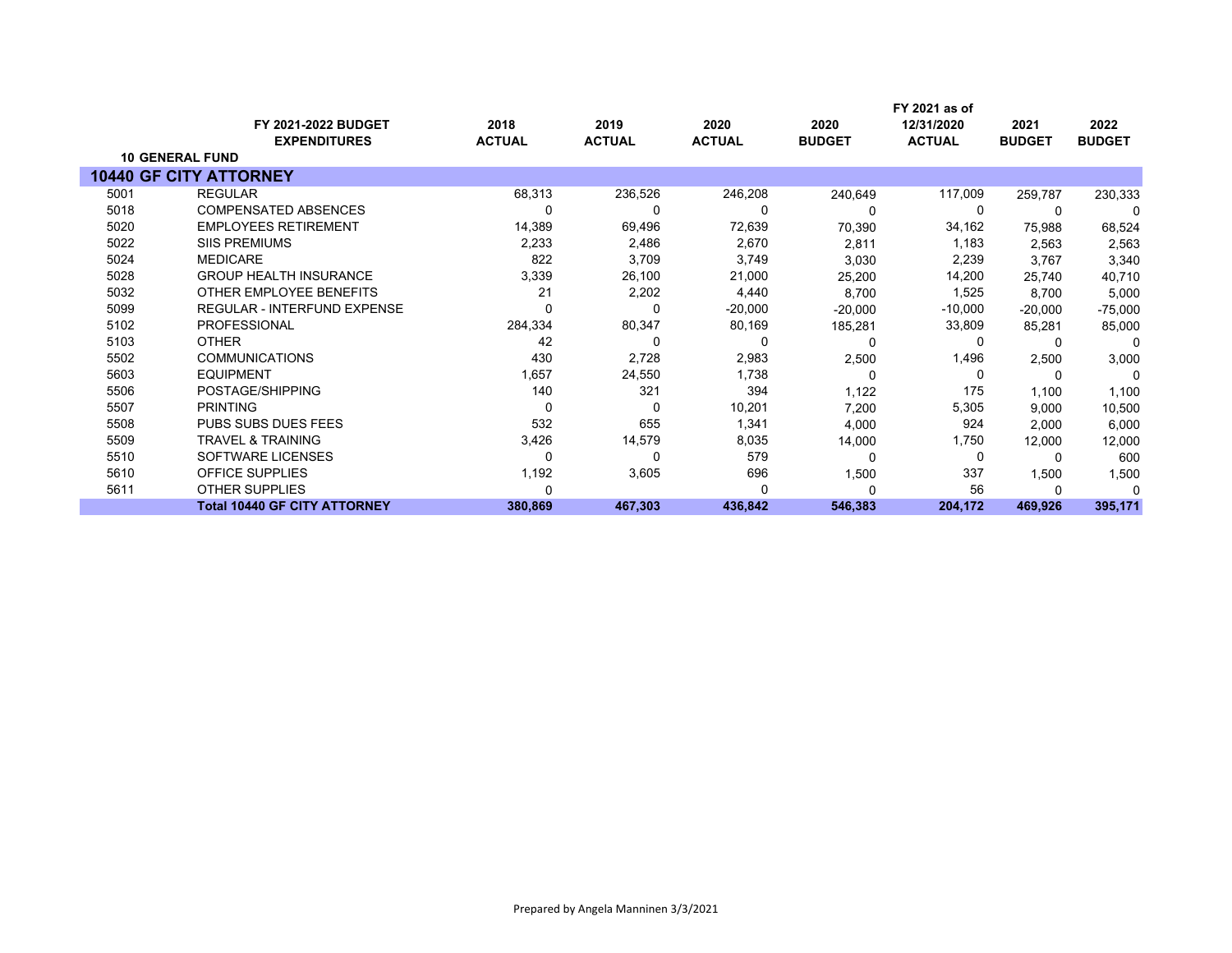|      |                                               |               |               |               |               | FY 2021 as of |               |               |
|------|-----------------------------------------------|---------------|---------------|---------------|---------------|---------------|---------------|---------------|
|      | FY 2021-2022 BUDGET                           | 2018          | 2019          | 2020          | 2020          | 12/31/2020    | 2021          | 2022          |
|      | <b>EXPENDITURES</b><br><b>10 GENERAL FUND</b> | <b>ACTUAL</b> | <b>ACTUAL</b> | <b>ACTUAL</b> | <b>BUDGET</b> | <b>ACTUAL</b> | <b>BUDGET</b> | <b>BUDGET</b> |
|      | <b>10450 GF PERSONNEL</b>                     |               |               |               |               |               |               |               |
|      |                                               |               |               |               |               |               |               |               |
| 5001 | <b>REGULAR</b>                                | 213,790       | 218,293       | 214,584       | 212,085       | 107,183       | 222,648       | 283,446       |
| 5002 | <b>TEMPORARY</b>                              | 160           | 11,761        | 53,487        | 78,000        | 9,582         | 33,092        | 2,200         |
| 5018 | <b>COMPENSATED ABSENCES</b>                   | 0             | 0             | 0             |               | 0             | $\Omega$      | 0             |
| 5020 | <b>EMPLOYEES RETIREMENT</b>                   | 54,617        | 64,039        | 62,984        | 62,035        | 30,870        | 65,125        | 84,325        |
| 5022 | <b>SIIS PREMIUMS</b>                          | 3,168         | 2,145         | 4,127         | 6,300         | 392           | 3,677         | 3,859         |
| 5024 | <b>MEDICARE</b>                               | 2,824         | 3,500         | 3,983         | 3,700         | 1,693         | 3,708         | 4,142         |
| 5026 | <b>SOCIAL SECURITY</b>                        | 10            | 679           | 3,366         | 4,836         | 594           | 2,052         | 136           |
| 5028 | <b>GROUP HEALTH INSURANCE</b>                 | 19,950        | 26,748        | 20,475        | 25,200        | 14,918        | 25,740        | 40,710        |
| 5032 | OTHER EMPLOYEE BENEFITS                       | 2,298         | 1,838         | 12,289        | 11,650        | 821           | 2,000         | 17,000        |
| 5099 | Interfund Salary Reimbursement                |               | 0             | $-60,000$     | $-60,000$     | $-30,000$     | $-60,000$     | -48,250       |
| 5102 | <b>PROFESSIONAL</b>                           | 78,317        | 133,350       | 54,330        | 60,000        | 7,135         | 98,700        | 156,200       |
| 5502 | <b>COMMUNICATIONS</b>                         | 1,068         | 712           | 1,108         | 1,080         | 811           | 1,080         | 1,080         |
| 5503 | ADVERTISING MARKETING                         | 2,733         | 5,390         | 1,504         | 5,000         | 845           | 5,000         | 5,000         |
| 5506 | POSTAGE/SHIPPING                              | 18            | 22            | 64            | 207           | 70            | 200           | 200           |
| 5507 | <b>PRINTING</b>                               | 17            | 20            | 10,707        | 11,000        | 5,305         | 11.000        | 11,000        |
| 5508 | <b>PUBS SUBS DUES FEES</b>                    | 1,572         | 1,987         | 692           | 2,500         | 1,250         | 2,500         | 2,500         |
| 5509 | <b>TRAVEL &amp; TRAINING</b>                  | 13,783        | 10,200        | 5,729         | 10,000        | 0             | 5,000         | 15,000        |
| 5510 | SOFTWARE LICENSES                             | 0             | $\Omega$      | 489           | $\Omega$      | 178           | $\Omega$      | 500           |
| 5512 | <b>RECRUITMENT</b>                            | 45            | 1,062         | 6,200         | 5,000         | 13,151        | 15,000        | 62,000        |
| 5605 | <b>GENERAL</b>                                | 0             | 0             | 39            | 0             | 0             | 0             | $\Omega$      |
| 5610 | <b>OFFICE SUPPLIES</b>                        | 1,543         | 1,220         | 749           | 4,000         | 202           | 2,000         | 2,000         |
| 5611 | <b>OTHER SUPPLIES</b>                         | 7,596         | 8,356         | 7,243         | 12,500        | 477           | 22,500        | 22,500        |
|      | <b>Total 10450 GF PERSONNEL</b>               | 403,511       | 491,322       | 404,149       | 455,093       | 165,476       | 461,022       | 665,549       |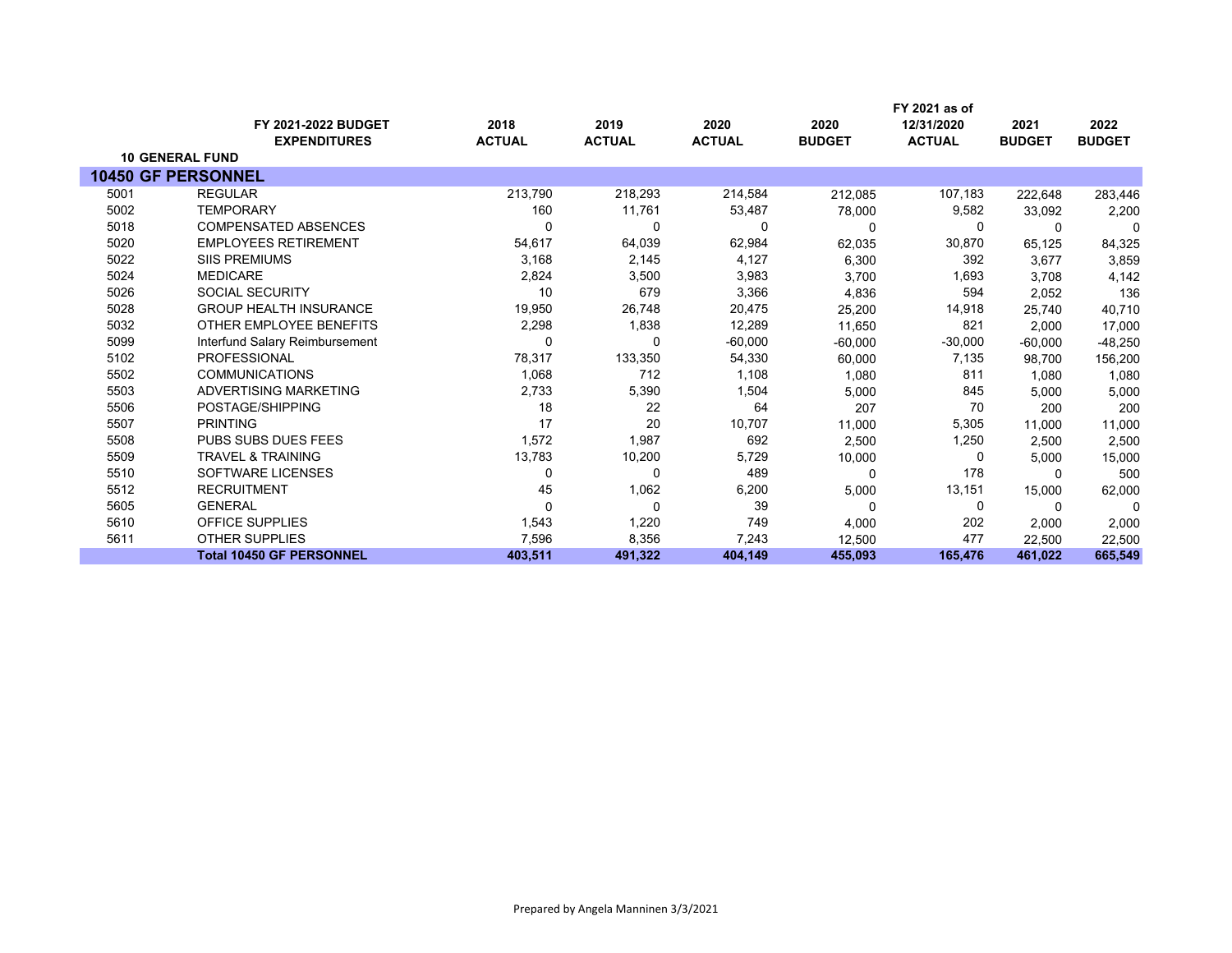|      | <b>FY 2021-2022 BUDGET</b>             | 2018          | 2019          | 2020          | 2020          | 12/31/2020    | 2021          | 2022          |
|------|----------------------------------------|---------------|---------------|---------------|---------------|---------------|---------------|---------------|
|      | <b>EXPENDITURES</b>                    | <b>ACTUAL</b> | <b>ACTUAL</b> | <b>ACTUAL</b> | <b>BUDGET</b> | <b>ACTUAL</b> | <b>BUDGET</b> | <b>BUDGET</b> |
|      | <b>10 GENERAL FUND</b>                 |               |               |               |               |               |               |               |
|      | <b>10460 GF CENTRAL SERVICES</b>       |               |               |               |               |               |               |               |
| 5018 | <b>COMPENSATED ABSENCES</b>            | 632,910       | 0             | 0             | 173,000       | $\Omega$      | 0             |               |
| 5024 | <b>MEDICARE</b>                        |               | 1,119         |               | 0             | $\Omega$      |               | $\Omega$      |
| 5028 | <b>GROUP HEALTH INSURANCE</b>          | 90,874        | 105,203       | 89,875        | 98,000        | 37,887        | 110,000       | 100,000       |
| 5030 | <b>UNEMPLOYMENT</b>                    | 13,305        | 1,219         | 2,684         | 25,000        | 13            | 20,000        | 20,000        |
| 5032 | OTHER EMPLOYEE BENEFITS                | 502           | 390           | 88            | 1,000         | 174           | 750           | 500           |
| 5102 | <b>PROFESSIONAL</b>                    | 153,120       | 8,000         | 150           | 20,000        | 0             | 8,200         | 10,000        |
| 5103 | OTHER PROFESSIONAL SERVICES            | 126,524       | 14,616        | 124,486       | 20,000        | 2,391         | 20,000        | 20,000        |
| 5104 | <b>TECHNICAL</b>                       | 49,491        | 15,160        | 165           | 35,040        | 0             | 2.040         | 2,000         |
| 5401 | <b>RENTAL EQUIPMENT</b>                |               | 0             | 5,006         |               | 3,080         | 5,000         | 6,500         |
| 5501 | <b>INSURANCE</b>                       | 262,955       | 319,463       | 346,081       | 355,000       | 0             | 376,000       | 0             |
| 5502 | <b>COMMUNICATIONS</b>                  |               |               | 760           | 650           | 652           | 1,800         | 1,800         |
| 5503 | ADVERTISING MARKETING                  | 696           | 0             | 0             | 0             | $\Omega$      | 0             | 0             |
| 5506 | POSTAGE/SHIPPING                       | 5,512         | 5,966         | 503           | 9,058         | 442           | 1,000         | 1,000         |
| 5507 | <b>PRINTING</b>                        | 52,574        | 62,282        | 3,765         | 4,000         | 3,230         | 5,500         | 6,500         |
| 5508 | <b>PUBS SUBS DUES FEES</b>             | 15,310        | 23,798        | 1,212         | 15,000        | 1,433         | 10,000        | 11,000        |
| 5510 | SOFTWARE LICENSES                      |               |               | 4,141         |               | 2,520         | 5,000         | 5,000         |
| 5511 | <b>INTERFUND EXPENSE REIMBURSE</b>     |               | 0             | 0             |               | 0             | $-376,000$    | 0             |
| 5610 | <b>OFFICE SUPPLIES</b>                 | 10,968        | 2,856         | 5,291         | 15,000        | 403           | 7,500         | 7,500         |
| 5611 | <b>OTHER SUPPLIES</b>                  | 5,461         | 6,872         | 19,172        | 37,000        | 15,181        | 7,500         | 7,500         |
| 5613 | UTILITY SERVICES (CITY PROVIDE         | 25,934        | 29,629        | 32,224        | 25,000        | 18,329        | 35,000        | 37,000        |
|      | <b>Total 10460 GF CENTRAL SERVICES</b> | 1,446,135     | 596,573       | 635,603       | 832,748       | 85,734        | 239,290       | 236,300       |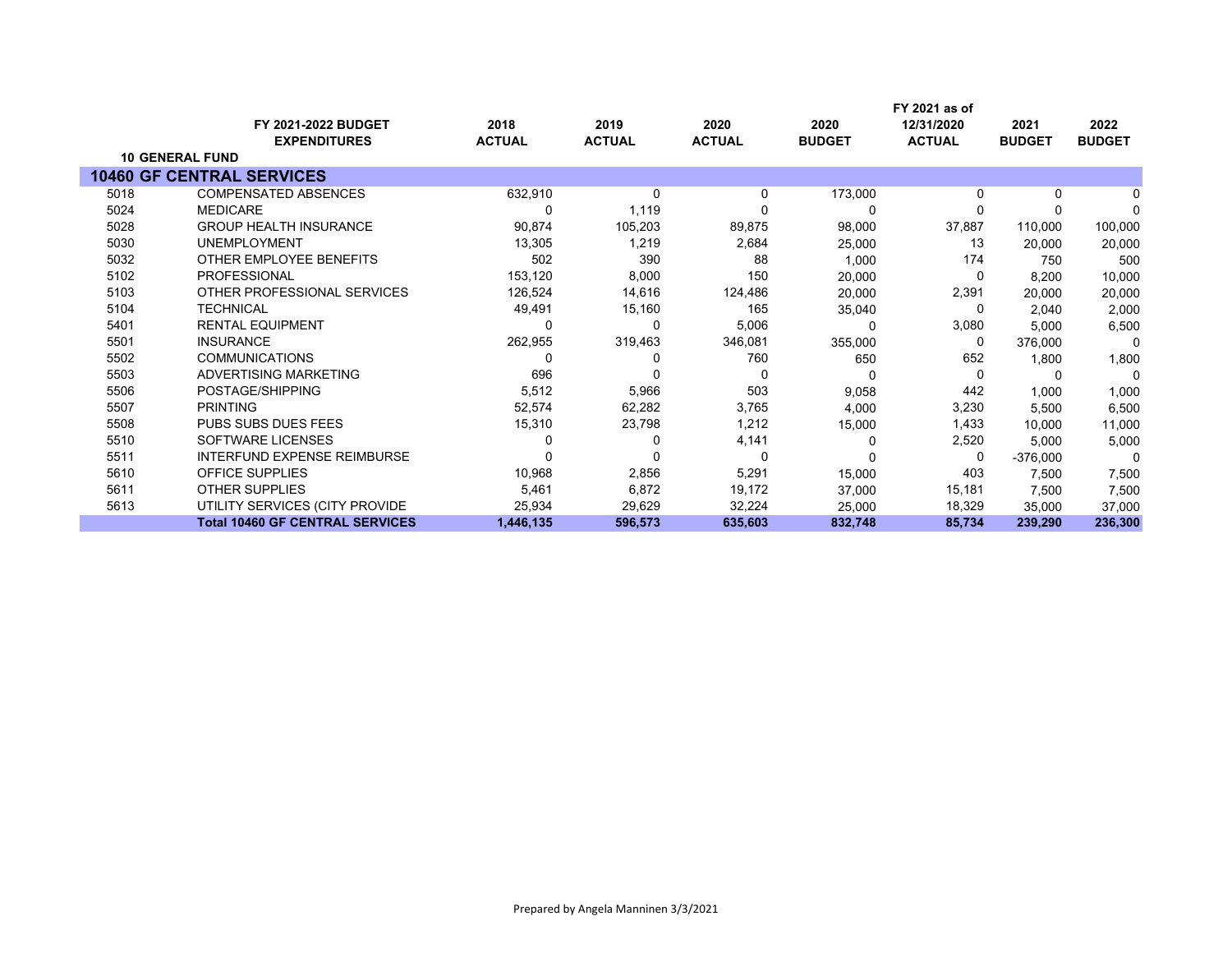|      |                                      |               |               |               |               | FY 2021 as of |               |               |
|------|--------------------------------------|---------------|---------------|---------------|---------------|---------------|---------------|---------------|
|      | <b>FY 2021-2022 BUDGET</b>           | 2018          | 2019          | 2020          | 2020          | 12/31/2020    | 2021          | 2022          |
|      | <b>EXPENDITURES</b>                  | <b>ACTUAL</b> | <b>ACTUAL</b> | <b>ACTUAL</b> | <b>BUDGET</b> | <b>ACTUAL</b> | <b>BUDGET</b> | <b>BUDGET</b> |
|      | <b>10 GENERAL FUND</b>               |               |               |               |               |               |               |               |
|      | <b>10465 GF COMMUNICATIONS</b>       |               |               |               |               |               |               |               |
| 5001 | <b>REGULAR</b>                       | 0             |               | 101,097       | 103,330       | 51,430        | 108,477       | 111,460       |
| 5002 | <b>TEMPORARY</b>                     |               |               | 3,476         | 19,000        |               | 11,570        | 19,081        |
| 5018 | <b>COMPENSATED ABSENCES</b>          |               |               | 0             |               |               |               |               |
| 5020 | <b>EMPLOYEES RETIREMENT</b>          |               |               | 29,571        | 30,224        | 15,043        | 31,730        | 33,159        |
| 5022 | <b>SIIS PREMIUMS</b>                 |               |               | 1,356         | 565           | 30            | 1,693         | 1,961         |
| 5024 | <b>MEDICARE</b>                      |               |               | 1,516         | 136           | 746           | 1,741         | 1,893         |
| 5026 | <b>SOCIAL SECURITY</b>               |               |               | 216           | 581           |               | 717           | 1,183         |
| 5028 | <b>GROUP HEALTH INSURANCE</b>        |               |               | 10,500        | 12,600        | 7,650         | 13,200        | 13,800        |
| 5032 | OTHER EMPLOYEE BENEFITS              |               |               | 587           |               | 320           | 600           | 600           |
| 5099 | Interfund Salary Reimbursement       |               |               | $-10,000$     | $-10,000$     | $-5,000$      | $-10,000$     | $-5,000$      |
| 5102 | <b>PROFESSIONAL</b>                  |               |               | 5,700         | 7,500         | 0             | 3,000         | 3,000         |
| 5502 | <b>COMMUNICATIONS</b>                |               |               | 168           |               | 175           | 615           | 615           |
| 5503 | ADVERTISING MARKETING                |               |               | 0             | 15,000        |               | 7,500         | 7,500         |
| 5509 | <b>TRAVEL &amp; TRAINING</b>         |               |               | 122           | 15,000        |               | 10,000        | 3,500         |
| 5603 | <b>EQUIPMENT</b>                     |               |               | 417           | 5,500         |               | 2,000         | 500           |
| 5610 | <b>OFFICE SUPPLIES</b>               |               |               | 136           | 750           |               | 500           | 500           |
| 5611 | <b>OTHER SUPPLIES</b>                |               |               | 0             | 5,000         |               | 500           | 500           |
|      | <b>Total 10465 GF COMMUNICATIONS</b> | o             | 0             | 144,863       | 205,186       | 70,405        | 183,843       | 194,252       |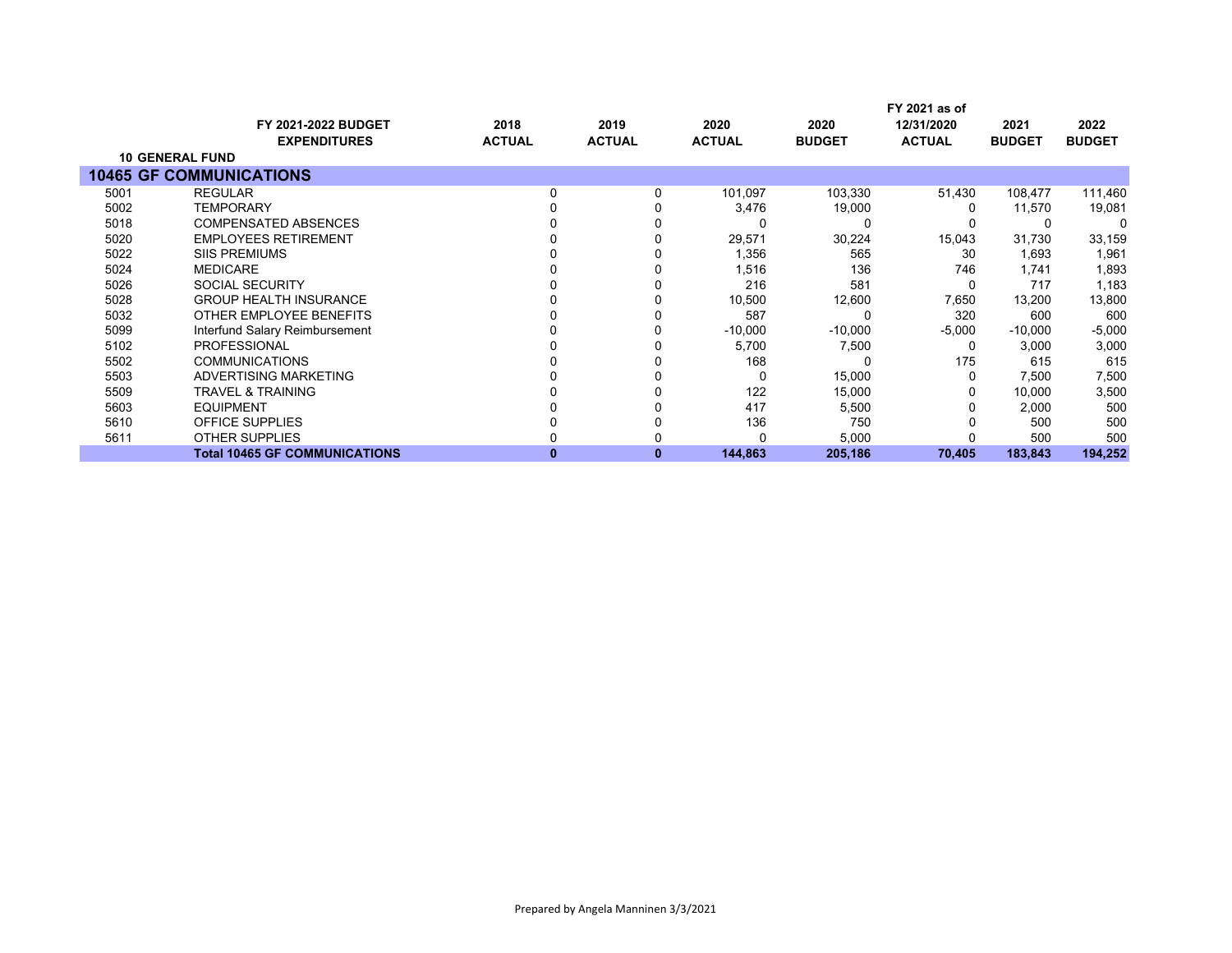|                      | <b>FY 2021-2022 BUDGET</b>     | 2018          | 2019          | 2020          | 2020          | FY 2021 as of<br>12/31/2020 | 2021          | 2022          |
|----------------------|--------------------------------|---------------|---------------|---------------|---------------|-----------------------------|---------------|---------------|
|                      | <b>EXPENDITURES</b>            | <b>ACTUAL</b> | <b>ACTUAL</b> | <b>ACTUAL</b> | <b>BUDGET</b> | <b>ACTUAL</b>               | <b>BUDGET</b> | <b>BUDGET</b> |
|                      | <b>10 GENERAL FUND</b>         |               |               |               |               |                             |               |               |
| <b>10470 GF BCTV</b> |                                |               |               |               |               |                             |               |               |
| 5001                 | <b>REGULAR</b>                 | 0             | 0             | 31,365        | 39,900        | 19,861                      | 41,887        | 43,039        |
| 5002                 | <b>TEMPORARY</b>               | 14,745        | 16,382        | 3,806         |               |                             |               |               |
| 5018                 | <b>COMPENSATED ABSENCES</b>    |               |               | 0             |               |                             |               |               |
| 5020                 | <b>EMPLOYEES RETIREMENT</b>    |               |               | 9,174         | 11,670        | 5,809                       | 12,252        | 12,804        |
| 5022                 | <b>SIIS PREMIUMS</b>           | 1,418         | 479           | 1,080         | 1,197         | 600                         | 1,282         | 1,282         |
| 5024                 | <b>MEDICARE</b>                | 201           | 248           | 513           | 579           | 288                         | 607           | 624           |
| 5026                 | <b>SOCIAL SECURITY</b>         | 857           | 1,061         | 247           | 170           |                             |               |               |
| 5028                 | <b>GROUP HEALTH INSURANCE</b>  |               | 0             | 8,400         | 12,600        | 7,650                       | 13,200        | 13,800        |
| 5032                 | OTHER EMPLOYEE BENEFITS        |               |               | 345           |               | 233                         | 300           | 300           |
| 5099                 | Interfund Salary Reimbursement |               |               | $-5,000$      | $-5,000$      | $-2,500$                    | $-5,000$      |               |
| 5102                 | <b>PROFESSIONAL</b>            |               |               | 0             |               |                             |               |               |
| 5104                 | <b>TECHNICAL</b>               |               | 578           | 0             | 2,000         |                             | 2,000         | 2,000         |
| 5302                 | <b>MAINTENANCE EQUIPMENT</b>   | 6,672         | 5,952         | 6,038         | 10,000        | 5,952                       | 8,000         | 12,000        |
| 5502                 | <b>COMMUNICATIONS</b>          | <sup>0</sup>  |               | 168           |               | 175                         | 615           | 615           |
| 5508                 | PUBS SUBS DUES FEES            | 600           |               | Ω             |               |                             |               |               |
| 5509                 | <b>TRAVEL &amp; TRAINING</b>   | 360           |               | 0             |               |                             | 1,800         | 2,000         |
| 5603                 | <b>EQUIPMENT</b>               | $\Omega$      |               | 3,445         |               | 229                         | 5,000         | 4,000         |
| 5605                 | <b>GENERAL</b>                 | 924           | 574           | 0             |               | $-21$                       |               | ∩             |
| 5610                 | OFFICE SUPPLIES                | 84            | O             | 228           |               |                             |               | 300           |
|                      | <b>Total 10470 GF BCTV</b>     | 25,861        | 25,274        | 59,808        | 73,116        | 38,276                      | 81,943        | 92,764        |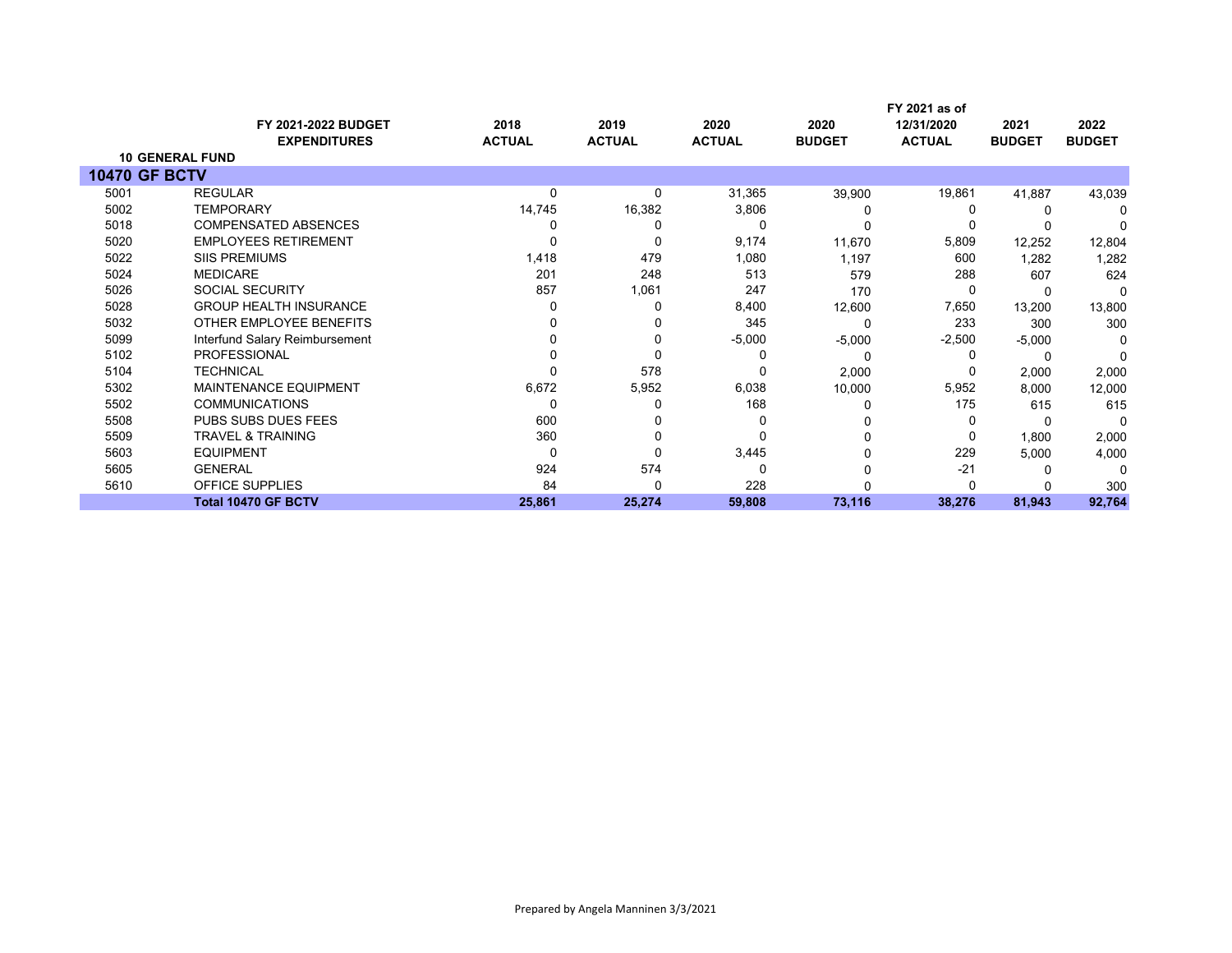|      |                                       |               |               |               |               | FY 2021 as of |               |               |
|------|---------------------------------------|---------------|---------------|---------------|---------------|---------------|---------------|---------------|
|      | FY 2021-2022 BUDGET                   | 2018          | 2019          | 2020          | 2020          | 12/31/2020    | 2021          | 2022          |
|      | <b>EXPENDITURES</b>                   | <b>ACTUAL</b> | <b>ACTUAL</b> | <b>ACTUAL</b> | <b>BUDGET</b> | <b>ACTUAL</b> | <b>BUDGET</b> | <b>BUDGET</b> |
|      | <b>10 GENERAL FUND</b>                |               |               |               |               |               |               |               |
|      | <b>10490 GF MUNICIPAL COURT</b>       |               |               |               |               |               |               |               |
| 5001 | <b>REGULAR</b>                        | 367,325       | 384,650       | 389,877       | 419,918       | 204,301       | 438,238       | 437,635       |
| 5002 | <b>TEMPORARY</b>                      | 45,854        | 51,966        | 50,916        | 31,800        | 24,794        | 57,753        | 59,341        |
| 5010 | <b>OVERTIME PERS</b>                  | 0             | 0             | 0             | 1,200         | $\Omega$      | 0             | $\Omega$      |
| 5012 | <b>OVERTIME NON PERS</b>              | 5,051         | 4,872         | 4,457         | ŋ             | 2,092         | 5,000         | 5,000         |
| 5018 | <b>COMPENSATED ABSENCES</b>           | 0             | $\Omega$      | $\Omega$      | $\Omega$      | 0             | 0             | n             |
| 5020 | <b>EMPLOYEES RETIREMENT</b>           | 97,806        | 116,222       | 117,577       | 131,808       | 63,383        | 138,119       | 141,391       |
| 5022 | <b>SIIS PREMIUMS</b>                  | 6,974         | 12,790        | 18,630        | 8,500         | 5,215         | 23,502        | 23,813        |
| 5024 | <b>MEDICARE</b>                       | 5,904         | 6,864         | 7,967         | 6,200         | 3,477         | 7,192         | 7,206         |
| 5026 | <b>SOCIAL SECURITY</b>                | 2,658         | 3,340         | 3,173         | 3,200         | 1,537         | 3,581         | 3,679         |
| 5028 | <b>GROUP HEALTH INSURANCE</b>         | 46,973        | 58,200        | 47,942        | 75,600        | 37,425        | 59,400        | 62,100        |
| 5032 | OTHER EMPLOYEE BENEFITS               | 1,905         | 2,293         | 1,872         | 1,900         | 1,180         | 2,500         | 2,500         |
| 5102 | <b>PROFESSIONAL</b>                   | 66,254        | 80,080        | 79,969        | 108,500       | 27,988        | 85,500        | 100,500       |
| 5103 | <b>OTHER</b>                          | 1,020         | 2,180         | 11,348        | 1,000         | 0             | 1.000         | 1,000         |
| 5104 | <b>TECHNICAL</b>                      | 420           | 2,466         | 10,124        | 6,000         | 6,469         | 6,000         | 13,000        |
| 5202 | MONITORING SECURITY SERVICES          | 600           | 861           | 600           | 700           | 150           | 900           | 900           |
| 5203 | PEST CONTROL                          | 231           | 252           | 252           | 3,200         | 105           | 3,200         | 3,200         |
| 5204 | <b>SOLID WASTES SERVICES</b>          | 1,094         | 186           | $\mathbf 0$   | 1,200         | $\mathbf 0$   | $\Omega$      | $\Omega$      |
| 5302 | <b>MAINTENANCE EQUIPMENT</b>          | 263           | 427           | 32            | 2,000         | 28            | 1,600         | 500           |
| 5304 | MAINTENANCE OFFICE EQUIPMENT          | 34            | 15            | $\mathbf 0$   | 250           | $\Omega$      | 200           | 200           |
| 5305 | <b>MAINTENANCE GROUNDS</b>            | $\Omega$      | 0             | $\mathbf 0$   | 200           | $\Omega$      | 160           | $\Omega$      |
| 5401 | <b>RENTAL EQUIPMENT</b>               | $\Omega$      | $\Omega$      | 969           | $\Omega$      | 323           | $\Omega$      | 1,000         |
| 5502 | <b>COMMUNICATIONS</b>                 | 4,130         | 4,934         | 6,378         | 5,000         | 4,461         | 5,000         | 9,000         |
| 5506 | POSTAGE/SHIPPING                      | 1,928         | 3,080         | 850           | 2,160         | 559           | 2,160         | 2,160         |
| 5507 | <b>PRINTING</b>                       | 45            | $\Omega$      | $\Omega$      | 300           | $\Omega$      | 300           | 300           |
| 5508 | PUBS SUBS DUES FEES                   | 6,699         | 8,744         | 5,596         | 6,000         | 3,357         | 9.000         | 9,000         |
| 5509 | <b>TRAVEL &amp; TRAINING</b>          | 3,938         | 4,416         | 4,710         | 4,200         | 1,925         | 4,200         | 4,200         |
| 5510 | <b>SOFTWARE LICENSES</b>              | 56            | $\mathbf 0$   | 1,468         | $\Omega$      | 0             | 0             | $\Omega$      |
| 5603 | <b>EQUIPMENT</b>                      | 0             | $\Omega$      | $\Omega$      | $\Omega$      | $\Omega$      | 10,500        | 10,500        |
| 5604 | <b>FUEL</b>                           | 737           | 927           | 1,259         | 2,200         | 642           | 2,200         | 2,200         |
| 5605 | <b>GENERAL</b>                        | 0             | 159           | $\Omega$      | $\Omega$      | $\mathbf 0$   | 0             | $\Omega$      |
| 5610 | <b>OFFICE SUPPLIES</b>                | 3,348         | 1,383         | 3,221         | 4,000         | 1,598         | 4,000         | 4,000         |
| 5611 | <b>OTHER SUPPLIES</b>                 | 833           | 7,350         | 1,829         | 3,000         | 347           | 3,000         | 3,000         |
| 5613 | UTILITY SERVICES (CITY PROVIDE        | 2,343         | 4,474         | 5,359         | 825           | 3,012         | 6,000         | 6,000         |
| 5614 | UNIFORM (ALLOWANCES BOOT)             | 0             | $\mathbf 0$   | 1,903         | 1,368         | 1,254         | 1,368         | 2,500         |
|      | <b>Total 10490 GF MUNICIPAL COURT</b> | 674,421       | 763,128       | 778,276       | 832,229       | 395,623       | 881,573       | 915,825       |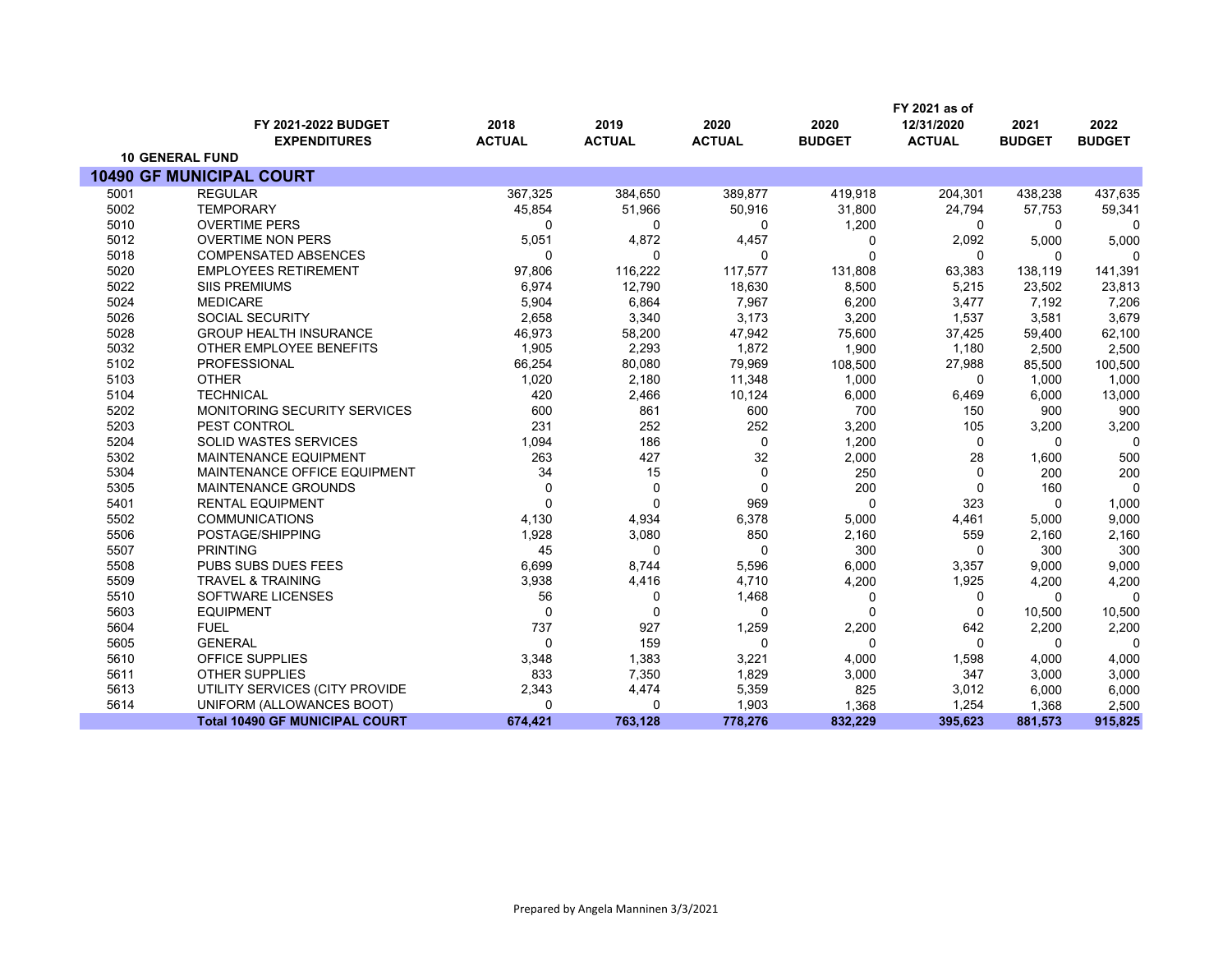|                 |                                |               |               |               |               | FY 2021 as of |               |               |
|-----------------|--------------------------------|---------------|---------------|---------------|---------------|---------------|---------------|---------------|
|                 | FY 2021-2022 BUDGET            | 2018          | 2019          | 2020          | 2020          | 12/31/2020    | 2021          | 2022          |
|                 | <b>EXPENDITURES</b>            | <b>ACTUAL</b> | <b>ACTUAL</b> | <b>ACTUAL</b> | <b>BUDGET</b> | <b>ACTUAL</b> | <b>BUDGET</b> | <b>BUDGET</b> |
|                 | <b>10 GENERAL FUND</b>         |               |               |               |               |               |               |               |
| 10500 GF POLICE |                                |               |               |               |               |               |               |               |
| 5001            | <b>REGULAR</b>                 | 2,767,530     | 2,889,699     | 3,027,850     | 2,995,882     | 1,487,344     | 3,077,938     | 3,328,580     |
| 5002            | <b>TEMPORARY</b>               | 119,137       | 125,406       | 62,858        | 123,600       | 9,425         | 130,060       | 132,824       |
| 5010            | <b>OVERTIME PERS</b>           | 9,373         | 6,418         | 9,003         | 200,000       | 4,872         | 46,600        | 10,000        |
| 5012            | <b>OVERTIME NON PERS</b>       | 187,455       | 112,387       | 228,943       | 46,600        | 86,842        | 200,000       | 230,000       |
| 5015            | <b>OUTSIDE DETAILS</b>         | 0             | 0             | 0             | 42,500        | 0             | 42,500        | 50,000        |
| 5018            | <b>COMPENSATED ABSENCES</b>    | 0             | 45,021        | $\mathbf 0$   | $\Omega$      | $\mathbf 0$   | 0             | 0             |
| 5020            | <b>EMPLOYEES RETIREMENT</b>    | 974,788       | 1,133,517     | 1,196,300     | 1,189,993     | 580,040       | 1,253,830     | 1,395,125     |
| 5022            | <b>SIIS PREMIUMS</b>           | 195,822       | 182,099       | 202,615       | 196,500       | 5,482         | 256,458       | 270,524       |
| 5024            | <b>MEDICARE</b>                | 45,434        | 52,577        | 52,375        | 49,042        | 23,629        | 50,708        | 54,395        |
| 5026            | <b>SOCIAL SECURITY</b>         | 8,524         | 7,935         | 3,917         | 8,000         | 584           | 8,064         | 8,235         |
| 5028            | <b>GROUP HEALTH INSURANCE</b>  | 367,675       | 414,151       | 382,377       | 414,540       | 192,688       | 412,440       | 436,590       |
| 5032            | OTHER EMPLOYEE BENEFITS        | 15,795        | 21,484        | 19,571        | 20,400        | 11,010        | 22,000        | 22,000        |
| 5101            | OFFICIAL ADMINISTRATIVE        | $\Omega$      | $\Omega$      | 50            | $\Omega$      | $\Omega$      | $\Omega$      | 0             |
| 5102            | PROFESSIONAL                   | 22,058        | 27,958        | 46,698        | 82,750        | 21,506        | 107,750       | 100,000       |
| 5103            | OTHER PROFESSIONAL SERVICES    | 257,628       | 203,757       | 259,982       | 200,000       | 103,261       | 256,250       | 270,000       |
| 5104            | <b>TECHNICAL</b>               | 7,763         | 10,465        | 10,069        | 18,000        | 5,954         | 22,500        | 22,500        |
| 5203            | PEST CONTROL                   | 231           | 252           | 252           | 1,000         | 105           | 1,000         | 1,000         |
| 5204            | SOLID WASTES SERVICES          | 1,312         | 186           | 432           | 200           | $\Omega$      | $\Omega$      | $\Omega$      |
| 5301            | <b>MAINTENANCE FACILITIES</b>  | 514           | 10,723        | 198           | 7,000         | $\mathbf 0$   | 5,600         | 5,000         |
| 5302            | MAINTENANCE EQUIPMENT          | 667           | 2,656         | 14,148        | 9,000         | 18            | 7,200         | 7,200         |
| 5303            | MAINTENANCE VEHICLES           | 56,447        | 56,626        | 65,348        | 75,000        | 16,424        | 60,000        | 75,000        |
| 5401            | <b>RENTAL EQUIPMENT</b>        | 4,680         | 7,633         | 8,123         | 10,000        | 3,285         | 10,000        | 10,000        |
| 5502            | <b>COMMUNICATIONS</b>          | 61,632        | 378,928       | 143,889       | 192,979       | 148,271       | 235,979       | 160,000       |
| 5506            | POSTAGE/SHIPPING               | 577           | 717           | 1,012         | 953           | 358           | 953           | 1,000         |
| 5507            | <b>PRINTING</b>                | 1,085         | 1,261         | 14,555        | 15,000        | 7,119         | 15,000        | 15,000        |
| 5508            | PUBS SUBS DUES FEES            | 1,956         | 2,000         | 3,386         | 900           | 1,126         | 1,800         | 3,400         |
| 5509            | <b>TRAVEL &amp; TRAINING</b>   | 27,620        | 30,405        | 26,963        | 26,500        | 8,421         | 26,100        | 29,100        |
| 5510            | <b>SOFTWARE LICENSES</b>       | 6,551         | 10,855        | 45,644        | 40.455        | 5,435         | 40.455        | 22,000        |
| 5603            | <b>EQUIPMENT</b>               | 128,527       | 123,602       | 114,277       | 150,000       | 68,009        | 150,000       | 160,000       |
| 5604            | <b>FUEL</b>                    | 75,856        | 92,045        | 84,888        | 100,000       | 37,040        | 100,000       | 100,000       |
| 5610            | OFFICE SUPPLIES                | 5,822         | 12,770        | 16,808        | 17,000        | 2,235         | 17,000        | 17,000        |
| 5611            | <b>OTHER SUPPLIES</b>          | 20,349        | 15,280        | 11,887        | 25,000        | 2,708         | 15,000        | 15,000        |
| 5612            | <b>RANGE</b>                   | 74,730        | 95,881        | 81,938        | 118,750       | 56,870        | 121,000       | 126,000       |
| 5613            | UTILITY SERVICES (CITY PROVIDE | 25,847        | 29,255        | 28,634        | 27,000        | 16,738        | 30,000        | 30,000        |
| 5614            | UNIFORM (ALLOWANCES BOOT)      | 85,317        | 90,951        | 86,414        | 103,000       | 44,067        | 105,000       | 115,000       |
|                 | <b>Total 10500 GF POLICE</b>   | 5,558,700     | 6,194,900     | 6,251,403     | 6,507,544     | 2,950,866     | 6,829,185     | 7,222,473     |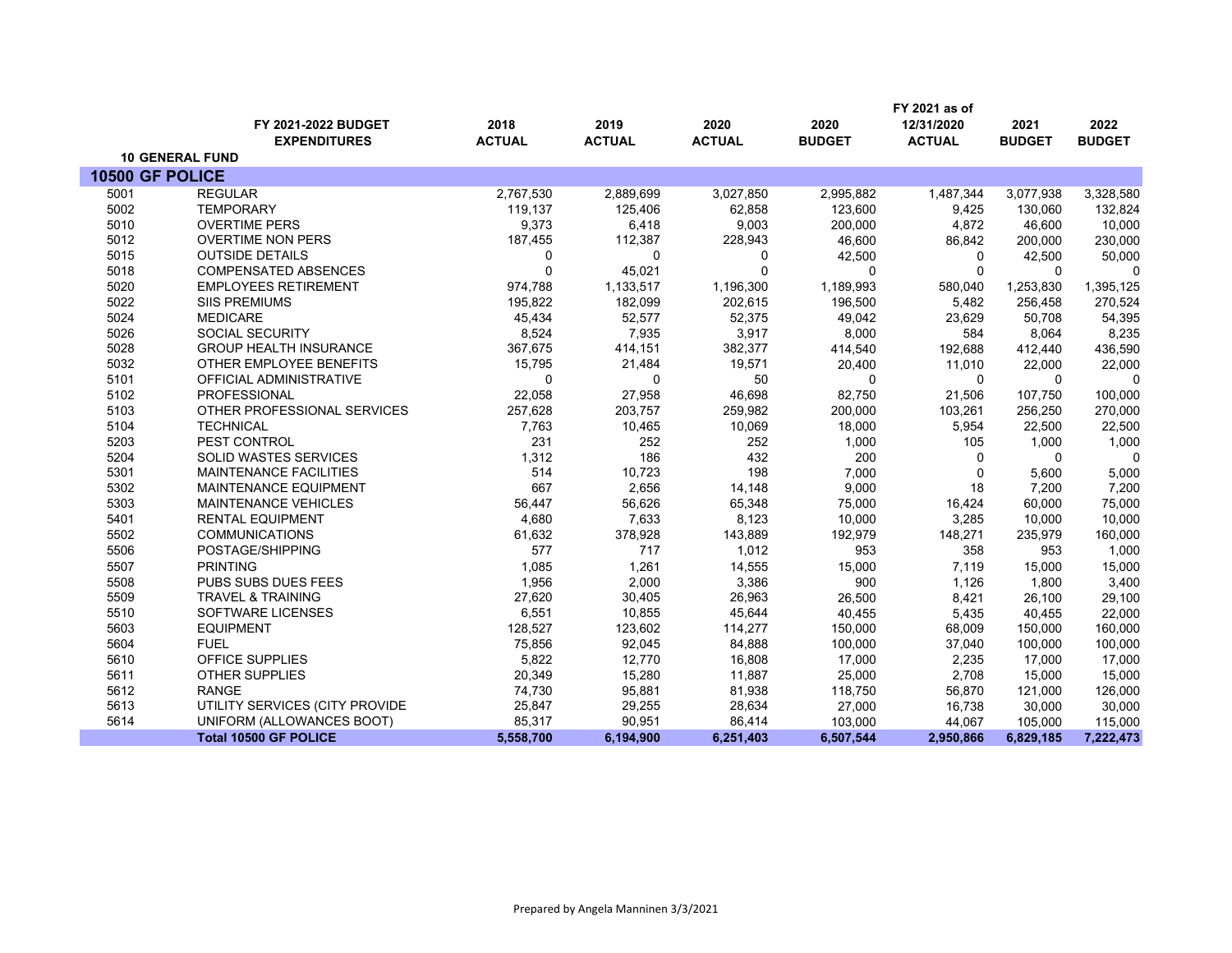|                      |                                 |               |               |               |               | FY 2021 as of |               |               |
|----------------------|---------------------------------|---------------|---------------|---------------|---------------|---------------|---------------|---------------|
|                      | FY 2021-2022 BUDGET             | 2018          | 2019          | 2020          | 2020          | 12/31/2020    | 2021          | 2022          |
|                      | <b>EXPENDITURES</b>             | <b>ACTUAL</b> | <b>ACTUAL</b> | <b>ACTUAL</b> | <b>BUDGET</b> | <b>ACTUAL</b> | <b>BUDGET</b> | <b>BUDGET</b> |
|                      | <b>10 GENERAL FUND</b>          |               |               |               |               |               |               |               |
| <b>10510 GF FIRE</b> |                                 |               |               |               |               |               |               |               |
| 5001                 | <b>REGULAR</b>                  | 2,135,851     | 2,387,071     | 2,259,344     | 2,515,602     | 1,188,775     | 2,352,851     | 2,613,222     |
| 5002                 | <b>TEMPORARY</b>                | 28,354        | 128,768       | 83,233        | 160,268       | 49,409        | 131,076       | 265,000       |
| 5010                 | <b>OVERTIME PERS</b>            | 14,506        | 45,826        | 41,156        | 17,000        | 23,270        | 37,000        | 37,000        |
| 5012                 | <b>OVERTIME NON PERS</b>        | 270,591       | 393,525       | 403,565       | 198,000       | 228,609       | 308,000       | 308,000       |
| 5015                 | <b>OUTSIDE DETAILS</b>          | 0             | 0             | 0             | 15,000        | $\mathbf 0$   | 15,000        | 15,000        |
| 5018                 | <b>COMPENSATED ABSENCES</b>     | $\Omega$      | 5,153         | $\mathbf 0$   | $\mathbf 0$   | $\mathbf 0$   | $\mathbf{0}$  | $\Omega$      |
| 5020                 | <b>EMPLOYEES RETIREMENT</b>     | 726,299       | 881,702       | 884,880       | 932,173       | 461,327       | 953,943       | 1,086,817     |
| 5022                 | <b>SIIS PREMIUMS</b>            | 167,110       | 172,384       | 207,648       | 179,697       | 21,633        | 226,108       | 272,646       |
| 5024                 | <b>MEDICARE</b>                 | 34,058        | 44,914        | 41,707        | 39,280        | 21,117        | 41,019        | 46,737        |
| 5026                 | SOCIAL SECURITY                 | 1,646         | 8,025         | 5,262         | 4,216         | 3,063         | 8,127         | 16,430        |
| 5028                 | <b>GROUP HEALTH INSURANCE</b>   | 238,932       | 184,625       | 252,963       | 329,490       | 161,140       | 318,780       | 360,870       |
| 5032                 | OTHER EMPLOYEE BENEFITS         | 3,137         | 3,336         | 1,251         | 3,024         | 934           | 3,024         | 3,024         |
| 5101                 | OFFICIAL ADMINISTRATIVE         | $\Omega$      | $\Omega$      | 0             | $\mathbf 0$   | 13,331        | 60,000        | 60,000        |
| 5102                 | PROFESSIONAL                    | 12,653        | 36,463        | 184,254       | 122,000       | 14,287        | 80,000        | 75,000        |
| 5104                 | <b>TECHNICAL</b>                | 61,879        | 66,218        | 52,028        | 49,507        | 0             | 0             | $\mathbf 0$   |
| 5203                 | PEST CONTROL                    | 231           | 252           | 352           | 350           | 105           | 350           | 350           |
| 5204                 | <b>SOLID WASTES SERVICES</b>    | 2,479         | 422           | 0             | $\mathbf{0}$  | $\mathbf 0$   | $\Omega$      | $\mathbf 0$   |
| 5301                 | <b>MAINTENANCE FACILITIES</b>   | 4,174         | 4,652         | 10,795        | 7,700         | 18            | 8,000         | 8,000         |
| 5302                 | MAINTENANCE EQUIPMENT           | 24,384        | 25,909        | 27,915        | 47,700        | 13,428        | 58,160        | 55,000        |
| 5303                 | <b>MAINTENANCE VEHICLES</b>     | 20,669        | 28,427        | 34,111        | 39,247        | 10,017        | 24,000        | 24,000        |
| 5502                 | <b>COMMUNICATIONS</b>           | 14,286        | 10,604        | 13,658        | 14,600        | 6,896         | 14,600        | 15,600        |
| 5506                 | POSTAGE/SHIPPING                | 1,132         | 696           | 288           | 3,013         | 209           | 1,500         | 1,500         |
| 5507                 | <b>PRINTING</b>                 | 44            | 131           | 10,721        | 11,000        | 5,538         | 11,000        | 11,000        |
| 5508                 | PUBS SUBS DUES FEES             | 2,646         | 2,291         | 1,906         | 4,000         | 1,844         | 4,000         | 4,000         |
| 5509                 | <b>TRAVEL &amp; TRAINING</b>    | 6,160         | 9,666         | 11,330        | 13,000        | 1,316         | 13,000        | 13,000        |
| 5510                 | <b>SOFTWARE LICENSES</b>        | 16,590        | 23,934        | 32,827        | 16,100        | 18,032        | 33,900        | 32,000        |
| 5603                 | <b>EQUIPMENT</b>                | 63,197        | 122,025       | 56,637        | 121,844       | 32,962        | 110,000       | 90,000        |
| 5604                 | <b>FUEL</b>                     | 15,602        | 21,047        | 18,756        | 18,000        | 7,708         | 21,000        | 21,000        |
| 5605                 | <b>GENERAL</b>                  | 7,498         | 2,391         | 3,147         | 10,600        | 3,425         | 7,600         | 7,600         |
| 5607                 | <b>JANITORIAL</b>               | 1,818         | 2,469         | 3,710         | 4,000         | 754           | 4.000         | 4,000         |
| 5609                 | NATURAL GAS                     | 1,081         | 1,510         | 1,504         | 4,000         | 315           | 2,000         | 2,000         |
| 5610                 | <b>OFFICE</b>                   | 1,526         | 1,327         | 1,799         | 4,000         | 399           | 2,000         | 2,000         |
| 5611                 | <b>OTHER SUPPLIES</b>           | 48,436        | 47,354        | 56,096        | 50,000        | 18,583        | 52,000        | 65,225        |
| 5613                 | UTILITY SERVICES (CITY PROVIDE  | 8,481         | 8,853         | 6,936         | 9,500         | 4,077         | 9,500         | 9,500         |
| 5614                 | UNIFORM (ALLOWANCES BOOT)       | 47,250        | 51,500        | 52,001        | 57,600        | 25,200        | 57,600        | 57,600        |
| 5616                 | <b>COMMUNITY RISK REDUCTION</b> | 0             | 0             | 0             | 0             | 0             | $\mathbf 0$   | 7,000         |
| 5617                 | <b>FIREFIGHTERS RESERVE</b>     | $\Omega$      | $\Omega$      | 0             | $\mathbf{0}$  | $\Omega$      | $\Omega$      | 32000         |
|                      | <b>Total 10510 GF FIRE</b>      | 3,982,698     | 4,723,467     | 4,761,778     | 5,001,511     | 2,337,721     | 4,969,138     | 5,622,121     |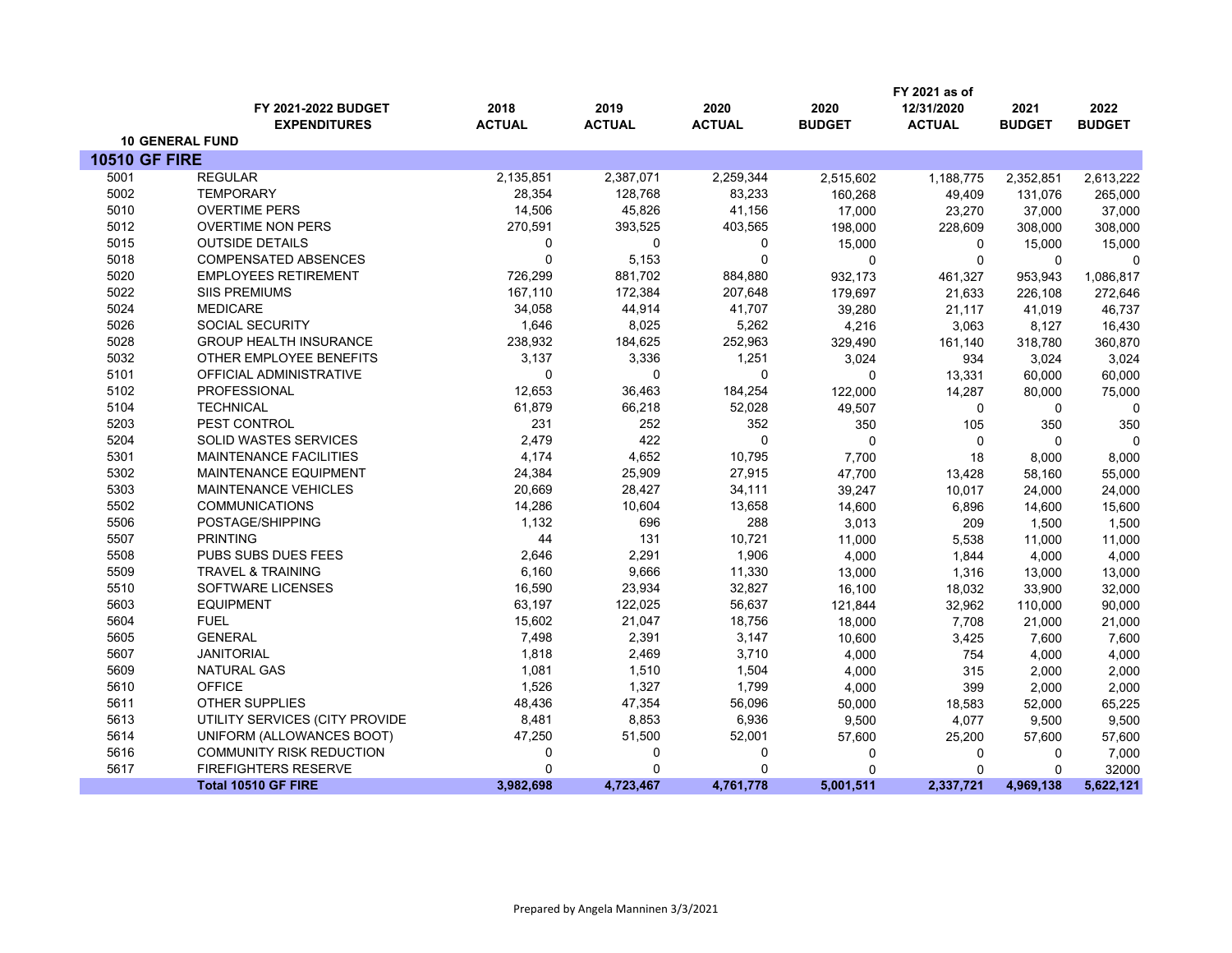|      |                                            |               |               |               |               | FY 2021 as of |               |               |
|------|--------------------------------------------|---------------|---------------|---------------|---------------|---------------|---------------|---------------|
|      | FY 2021-2022 BUDGET                        | 2018          | 2019          | 2020          | 2020          | 12/31/2020    | 2021          | 2022          |
|      | <b>EXPENDITURES</b>                        | <b>ACTUAL</b> | <b>ACTUAL</b> | <b>ACTUAL</b> | <b>BUDGET</b> | <b>ACTUAL</b> | <b>BUDGET</b> | <b>BUDGET</b> |
|      | <b>10 GENERAL FUND</b>                     |               |               |               |               |               |               |               |
|      | <b>10520 PUBLIC SAFETY COMMUNICATIONS</b>  |               |               |               |               |               |               |               |
| 5001 | <b>REGULAR</b>                             | 480,452       | 540,757       | 644,852       | 605,690       | 329,456       | 651,562       | 677,447       |
| 5002 | <b>TEMPORARY</b>                           | 28,108        | 47,702        | 6,067         | 25,324        | $\Omega$      | 28,893        | 29,507        |
| 5010 | <b>OVERTIME PERS</b>                       | 184           | 1,104         | 1,420         | 30,000        | $\Omega$      | $\Omega$      | $\Omega$      |
| 5012 | <b>OVERTIME NON PERS</b>                   | 25,638        | 13,911        | 9,972         | $\Omega$      | 5,264         | 30,000        | 30,000        |
| 5020 | <b>EMPLOYEES RETIREMENT</b>                | 128,454       | 165,593       | 188,303       | 177,164       | 93,019        | 190,582       | 201,540       |
| 5022 | <b>SIIS PREMIUMS</b>                       | 9,338         | 8,970         | 12,085        | 11,639        | 919           | 12,563        | 12,585        |
| 5024 | <b>MEDICARE</b>                            | 7,267         | 9,101         | 9,545         | 8,195         | 4,787         | 10,302        | 10,686        |
| 5026 | <b>SOCIAL SECURITY</b>                     | 627           | 1,152         | 327           | 2,170         | 0             | 1.791         | 1,829         |
| 5028 | <b>GROUP HEALTH INSURANCE</b>              | 73,150        | 99,400        | 94,461        | 113,400       | 68,850        | 118,800       | 124,200       |
| 5032 | OTHER EMPLOYEE BENEFITS                    | $\Omega$      | 0             | 0             | 2,000         | 0             | 2,000         | 2,000         |
| 5099 | Interfund Salary Reimbursement             |               | $\Omega$      | $\Omega$      | $\Omega$      | 0             | 0             | $-5,000$      |
| 5102 | <b>PROFESSIONAL</b>                        | 1,381         | 1,431         | 1,381         | 1,700         | 1,381         | 1,700         | 1,700         |
| 5103 | OTHER PROFESSIONAL SERVICES                | 530           | 170           | 165           | 210           | $\Omega$      | 210           | 210           |
| 5104 | <b>TECHNICAL</b>                           | $\Omega$      | 1,535         | 699           | 3,000         | 448           | 3.000         | 3,000         |
| 5302 | <b>MAINTENANCE EQUIPMENT</b>               | 824           | 0             | 0             | 5,000         | 198           | 4,000         | 2,000         |
| 5401 | <b>RENTAL EQUIPMENT</b>                    | $\Omega$      | 0             | $\Omega$      | 2,000         | $\Omega$      | $\Omega$      | 0             |
| 5502 | <b>COMMUNICATIONS</b>                      | 60,233        | 48,186        | 61,985        | 78,000        | 10,407        | 78,000        | 78,000        |
| 5506 | POSTAGE/SHIPPING                           | 13            | 0             | 0             | 200           | 0             | 200           | 200           |
| 5507 | <b>PRINTING</b>                            | $\Omega$      | $\Omega$      | $\Omega$      | 200           | $\Omega$      | 200           | 200           |
| 5508 | PUBS SUBS DUES FEES                        | 135           | 825           | 100           | 600           | 53            | 600           | 600           |
| 5509 | <b>TRAVEL &amp; TRAINING</b>               | 3,180         | 1,500         | 110           | 4,500         | 922           | 3,000         | 3,000         |
| 5510 | SOFTWARE LICENSES                          | 41,316        | 43,027        | 9,133         | 42,300        | 41,047        | 42,300        | 42,300        |
| 5603 | <b>EQUIPMENT</b>                           | 3,164         | 452           | 3,352         | 10,000        | 3,862         | 16,250        | 16,250        |
| 5610 | <b>OFFICE SUPPLIES</b>                     | 2,164         | 1,307         | 2,619         | 3,000         | 347           | 3,000         | 3,000         |
| 5611 | <b>OTHER SUPPLIES</b>                      | 246           | 719           | 44            | 2,500         | 0             | 2,500         | 2,500         |
| 5614 | UNIFORM (ALLOWANCES BOOT)                  | 3,633         | 2,013         | 3,186         | 5,000         | 2,963         | 5,000         | 6,000         |
|      | <b>Total 10520 PUBLIC SAFETY COMMUNICA</b> | 870,039       | 988,852       | 1,049,805     | 1,133,792     | 563,922       | 1,206,453     | 1,243,754     |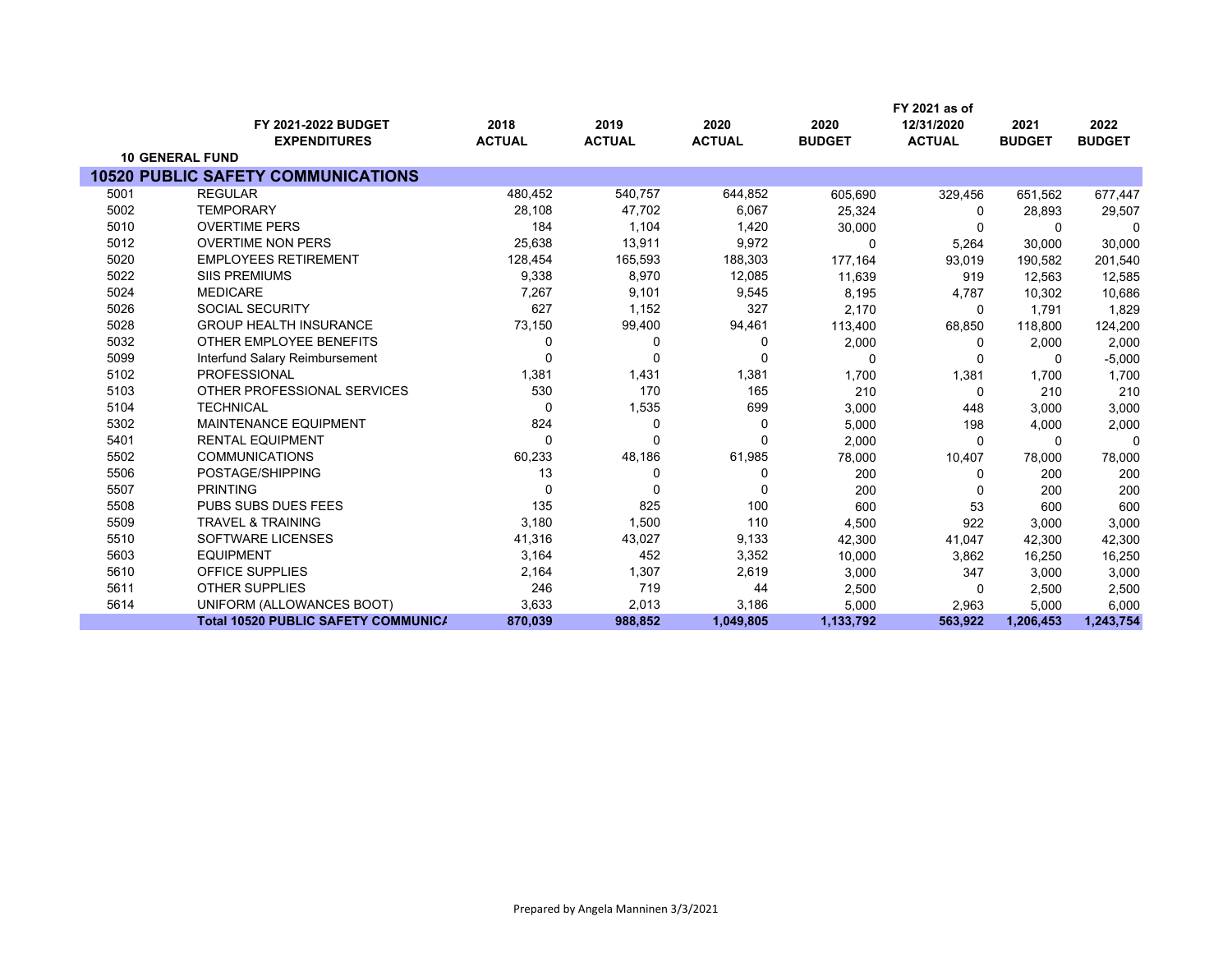|      |                                      |               |               |               |               | FY 2021 as of |               |               |
|------|--------------------------------------|---------------|---------------|---------------|---------------|---------------|---------------|---------------|
|      | FY 2021-2022 BUDGET                  | 2018          | 2019          | 2020          | 2020          | 12/31/2020    | 2021          | 2022          |
|      | <b>EXPENDITURES</b>                  | <b>ACTUAL</b> | <b>ACTUAL</b> | <b>ACTUAL</b> | <b>BUDGET</b> | <b>ACTUAL</b> | <b>BUDGET</b> | <b>BUDGET</b> |
|      | <b>10 GENERAL FUND</b>               |               |               |               |               |               |               |               |
|      | <b>10530 GF ANIMAL CONTROL</b>       |               |               |               |               |               |               |               |
| 5001 | <b>REGULAR</b>                       | 144,891       | 149,595       | 155,960       | 183,535       | 103,545       | 213,250       | 222,953       |
| 5002 | <b>TEMPORARY</b>                     | 15,988        | 14,639        | 47,815        | 52,000        | 9,682         | 25,750        | 26,297        |
| 5010 | <b>OVERTIME PERS</b>                 | 0             | 0             | 0             | 10,000        | 0             | $\Omega$      | 0             |
| 5012 | <b>OVERTIME NON PERS</b>             | 8,145         | 16,905        | 22,019        | 0             | 7,622         | 10,000        | 17,000        |
| 5018 | <b>COMPENSATED ABSENCES</b>          | 0             | 0             | 0             | $\Omega$      | $\mathbf{0}$  | $\Omega$      | $\Omega$      |
| 5020 | <b>EMPLOYEES RETIREMENT</b>          | 31,832        | 41,251        | 53,030        | 39,059        | 30,100        | 69,908        | 74,020        |
| 5022 | <b>SIIS PREMIUMS</b>                 | 3,282         | 2,503         | 3,934         | 3,211         | 1,193         | 4,761         | 4,781         |
| 5024 | <b>MEDICARE</b>                      | 2,309         | 2,766         | 3,346         | 2,047         | 1,765         | 3,610         | 3,861         |
| 5026 | <b>SOCIAL SECURITY</b>               | 937           | 934           | 1,868         | 1,240         | 578           | 1,597         | 1,630         |
| 5028 | <b>GROUP HEALTH INSURANCE</b>        | 20,900        | 26,100        | 21,000        | 25,200        | 20,800        | 39,600        | 41,400        |
| 5032 | OTHER EMPLOYEE BENEFITS              | 0             | 320           | 447           | 0             | 264           | 500           | 500           |
| 5102 | <b>PROFESSIONAL</b>                  | 7,293         | 5,249         | 8,120         | 7,500         | 7,131         | 10,000        | 12,200        |
| 5202 | <b>MONITORING SECURITY SERVICES</b>  | 600           | 600           | 420           | 600           | 120           | 600           | 600           |
| 5203 | PEST CONTROL                         | 209           | 1,628         | 1,597         | 1,500         | 620           | 1,500         | 1,900         |
| 5204 | <b>SOLID WASTES SERVICES</b>         | 1,767         | 1,804         | 1,848         | 2,500         | 784           | 2,500         | 2,500         |
| 5301 | <b>MAINTENANCE FACILITIES</b>        | 320           | 0             | 0             | 1,000         | 0             | 800           | 1,000         |
| 5302 | <b>MAINTENANCE EQUIPMENT</b>         | 0             | $\Omega$      | $\Omega$      | 500           | $\Omega$      | 400           | 500           |
| 5303 | <b>MAINTENANCE VEHICLES</b>          | 2,042         | 3,567         | 1,764         | 1,875         | 426           | 2,460         | 3,075         |
| 5403 | <b>VERF EXPENSE</b>                  | 0             | 0             | 0             | $\Omega$      | $\mathbf 0$   | $\Omega$      | $\Omega$      |
| 5502 | <b>COMMUNICATIONS</b>                | 2,601         | 2,719         | 2,247         | 3,000         | 735           | 3,000         | 3,000         |
| 5506 | POSTAGE/SHIPPING                     | 0             | 356           | 0             | $\Omega$      | $\Omega$      | $\Omega$      | $\Omega$      |
| 5507 | <b>PRINTING</b>                      | $\Omega$      | 0             | 3,517         | 4,000         | 1,746         | 4,000         | 4,000         |
| 5508 | PUBS SUBS DUES FEES                  | 100           | 184           | 100           | 200           | 210           | 200           | 200           |
| 5509 | <b>TRAVEL &amp; TRAINING</b>         | 550           | $-245$        | $\mathbf 0$   | 2,200         | 0             | 1,980         | 1,980         |
| 5510 | <b>SOFTWARE</b>                      | $\Omega$      | $\Omega$      | $\Omega$      | $\Omega$      | $\Omega$      | $\Omega$      | 5,700         |
| 5603 | <b>EQUIPMENT</b>                     | $\Omega$      | 2,009         | 2,375         | 2,400         | 421           | 6,400         | 6,500         |
| 5604 | <b>FUEL</b>                          | 6,872         | 1,348         | 2,121         | 1,000         | 861           | 1,000         | 2,200         |
| 5610 | OFFICE SUPPLIES                      | 804           | 682           | 850           | 1,300         | 15            | 1,300         | 1,300         |
| 5611 | <b>OTHER SUPPLIES</b>                | 6,287         | 4,180         | 5,297         | 6,000         | 2,897         | 6,000         | 6,000         |
| 5614 | UNIFORM (ALLOWANCES BOOT)            | 2,147         | 1,729         | 3,080         | 3,240         | 2,560         | 3,240         | 5,040         |
|      | <b>Total 10530 GF ANIMAL CONTROL</b> | 259,875       | 280,824       | 342,756       | 355,107       | 194,076       | 414,356       | 450,138       |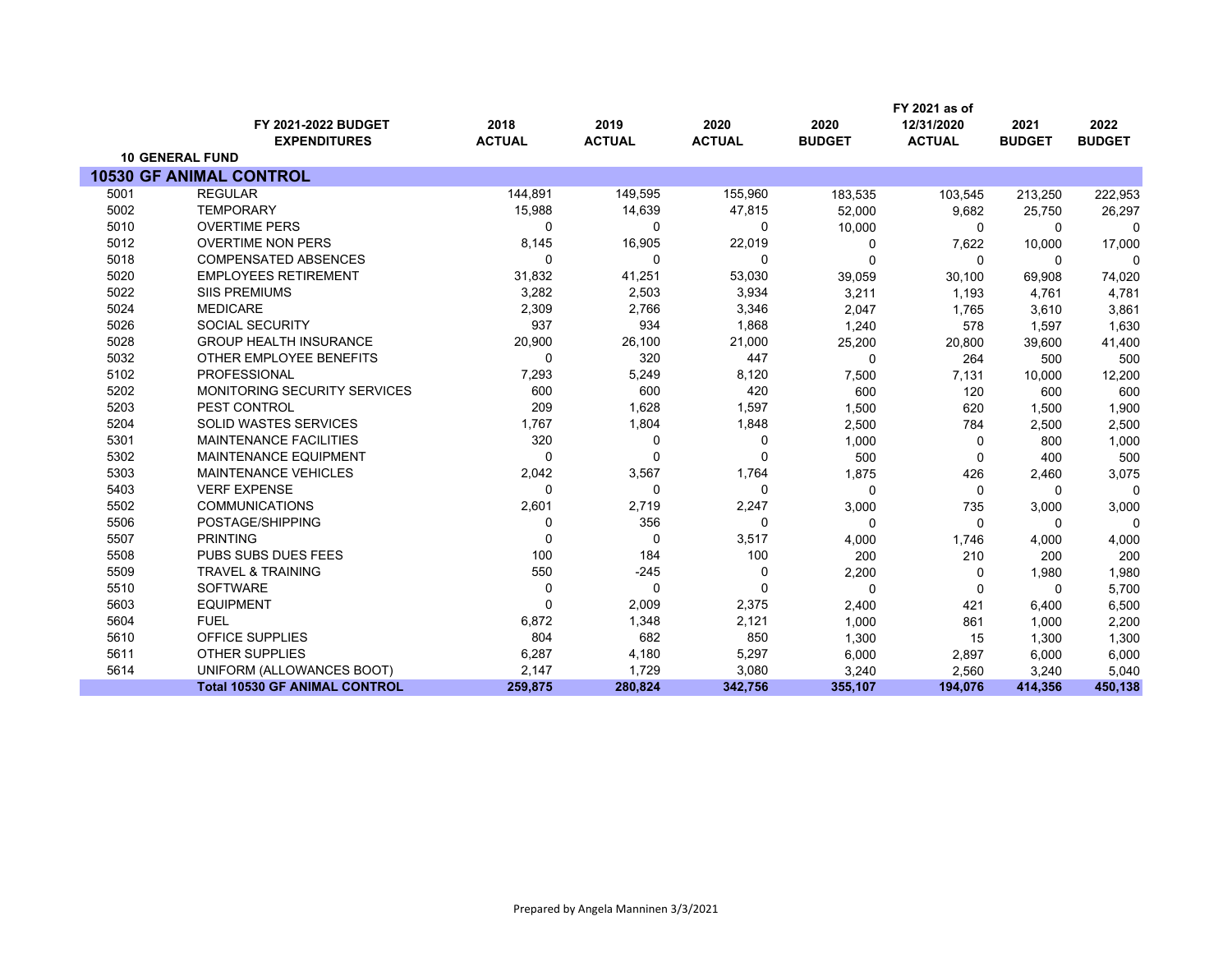|                        |                                            |                       |                       |                       |                       | FY 2021 as of               |                       |                       |
|------------------------|--------------------------------------------|-----------------------|-----------------------|-----------------------|-----------------------|-----------------------------|-----------------------|-----------------------|
|                        | FY 2021-2022 BUDGET<br><b>EXPENDITURES</b> | 2018<br><b>ACTUAL</b> | 2019<br><b>ACTUAL</b> | 2020<br><b>ACTUAL</b> | 2020<br><b>BUDGET</b> | 12/31/2020<br><b>ACTUAL</b> | 2021<br><b>BUDGET</b> | 2022<br><b>BUDGET</b> |
| <b>10 GENERAL FUND</b> |                                            |                       |                       |                       |                       |                             |                       |                       |
|                        | <b>10600 GF PWD ADMINISTRATION</b>         |                       |                       |                       |                       |                             |                       |                       |
| 5001                   | <b>REGULAR</b>                             | 210,270               | 233,871               | 328,537               | 350,746               | 177,047                     | 364,151               | 374,165               |
| 5001 C1908             | <b>REGULAR</b>                             | 0                     | 0                     | -1                    | O                     | 0                           | 0                     | <sup>0</sup>          |
| 5001 E1409             | <b>REGULAR</b>                             | 0                     |                       | 89                    |                       |                             |                       |                       |
| 5002                   | <b>TEMPORARY</b>                           | 736                   |                       | 0                     | 0                     | $\Omega$                    |                       |                       |
| 5018                   | <b>COMPENSATED ABSENCES</b>                |                       | 17,103                | 0                     | O                     | $\Omega$                    | $\Omega$              | C                     |
| 5020                   | <b>EMPLOYEES RETIREMENT</b>                | 53,261                | 67,789                | 95,581                | 102,593               | 50,534                      | 106,514               | 111,314               |
| 5022                   | <b>SIIS PREMIUMS</b>                       | 3,790                 | 3,074                 | 4,682                 | 4,163                 | 327                         | 4,870                 | 4,870                 |
| 5024                   | <b>MEDICARE</b>                            | 2,972                 | 3,746                 | 4,752                 | 3,095                 | 2,463                       | 5,280                 | 5,425                 |
| 5026                   | <b>SOCIAL SECURITY</b>                     | 0                     | 0                     | 0                     | 1,109                 | 0                           | $\Omega$              | 0                     |
| 5028                   | <b>GROUP HEALTH INSURANCE</b>              | 22,681                | 35,362                | 35,175                | 50,400                | 29,081                      | 47,880                | 52,440                |
| 5032                   | OTHER EMPLOYEE BENEFITS                    | 883                   | 1,228                 | 1,264                 | 1,000                 | 816                         | 1,000                 | 1,400                 |
| 5099                   | Interfund Salary Reimbursement             | $\Omega$              | 0                     | 0                     | 0                     | $\Omega$                    | 0                     | $-20,000$             |
| 5102                   | <b>PROFESSIONAL</b>                        | 3,000                 | 3,000                 | U                     | 2,000                 |                             | O                     | $\Omega$              |
| 5302                   | <b>MAINTENANCE EQUIPMENT</b>               | 0                     | 15                    | $\Omega$              | 0                     | $\Omega$                    |                       | $\Omega$              |
| 5303                   | MAINTENANCE VEHICLES                       | 231                   | 40                    | 105                   | 500                   | 0                           | ∩                     | 150                   |
| 5401                   | <b>RENTAL EQUIPMENT</b>                    | 350                   | 0                     | $\Omega$              | 0                     | $\Omega$                    | $\Omega$              | $\Omega$              |
| 5403                   | <b>VERF EXPENSE</b>                        | $\Omega$              | 0                     | 0                     | 0                     | $\Omega$                    | 0                     | $\Omega$              |
| 5502                   | <b>COMMUNICATIONS</b>                      | 4,695                 | 820                   | 4,439                 | 3,000                 | 5,797                       | 5,100                 | 11,950                |
| 5503                   | ADVERTISING MARKETING                      | 180                   | 0                     | 0                     | 500                   | 0                           | 0                     | $\Omega$              |
| 5506                   | POSTAGE/SHIPPING                           | 556                   | 0                     | 55                    | 17                    | $\Omega$                    | 50                    | 50                    |
| 5508                   | <b>PUBS SUBS DUES FEES</b>                 | 1,686                 | 494                   | 1,777                 | 2,000                 | 415                         | 2,000                 | 2,000                 |
| 5509                   | <b>TRAVEL &amp; TRAINING</b>               | 7,072                 | 1,942                 | 4,712                 | 8,000                 | 1,465                       | 6,000                 | 6,000                 |
| 5510                   | SOFTWARE LICENSES                          | 0                     | 0                     | 9,175                 | 0                     | 4,578                       | 3,860                 | 5,200                 |
| 5604                   | <b>FUEL</b>                                | 51                    | 4,202                 | 312                   | 500                   | 154                         | 500                   | 500                   |
| 5605                   | <b>GENERAL</b>                             | $\Omega$              | 176                   | 0                     | $\Omega$              | $\Omega$                    | $\Omega$              | $\Omega$              |
| 5610                   | OFFICE SUPPLIES                            | 4,125                 | 3,107                 | 1,218                 | 3,500                 | 87                          | 2,000                 | 2,000                 |
| 5611                   | <b>OTHER SUPPLIES</b>                      | 16                    | 0                     | 0                     | 0                     | 15                          | 0                     | $\Omega$              |
| 5613                   | UTILITY SERVICES (CITY PROVIDE             | 652,268               | 705,564               | 757,849               | 575,000               | 439,548                     | 825,000               | 825,000               |
|                        | <b>Total 10600 GF PWD ADMINISTRATION</b>   | 968,823               | 1,081,535             | 1,249,721             | 1,108,123             | 712,326                     | 1,374,205             | 1,382,465             |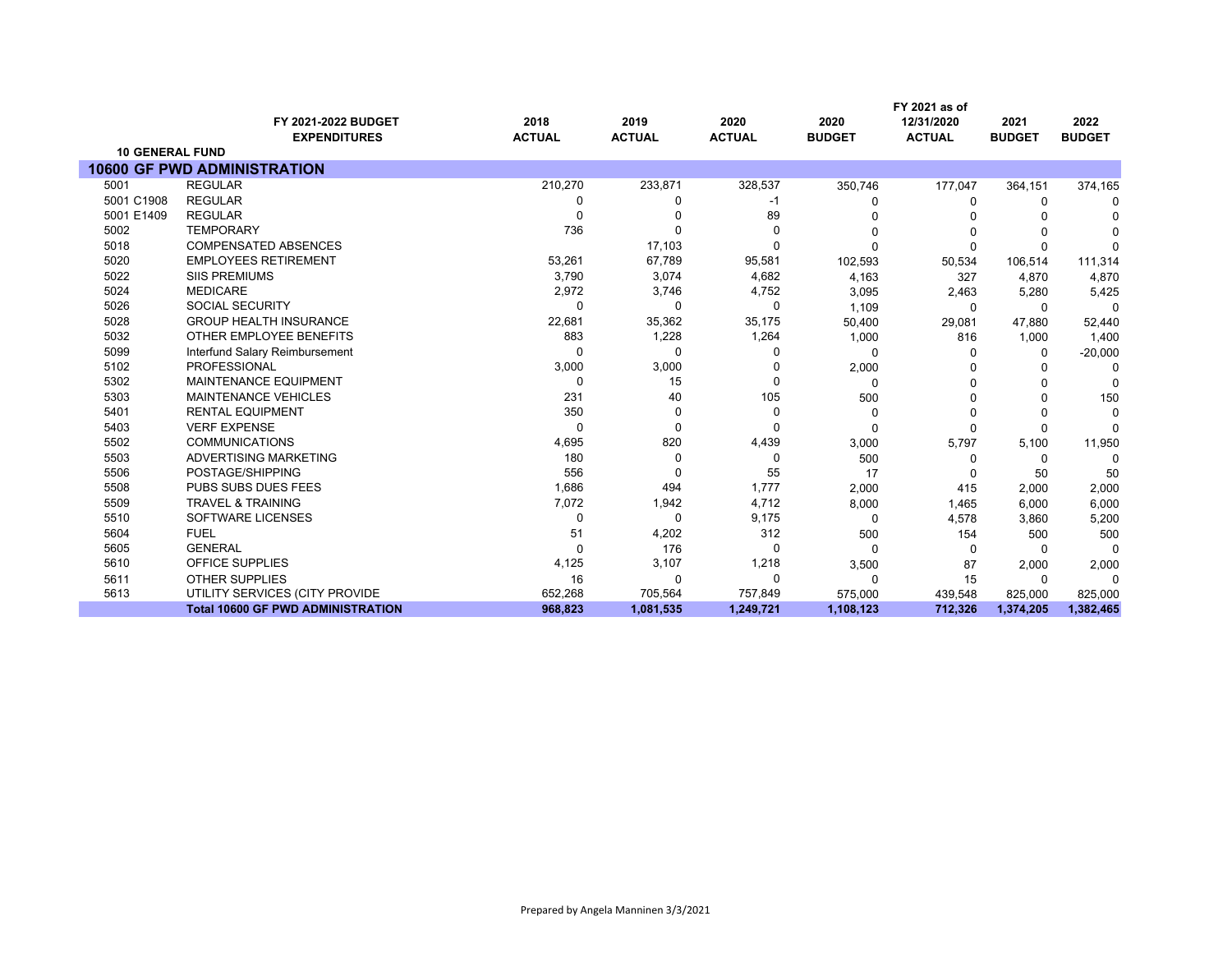|                             |                                   |               |               |               |               | FY 2021 as of |               |               |
|-----------------------------|-----------------------------------|---------------|---------------|---------------|---------------|---------------|---------------|---------------|
|                             | FY 2021-2022 BUDGET               | 2018          | 2019          | 2020          | 2020          | 12/31/2020    | 2021          | 2022          |
|                             | <b>EXPENDITURES</b>               | <b>ACTUAL</b> | <b>ACTUAL</b> | <b>ACTUAL</b> | <b>BUDGET</b> | <b>ACTUAL</b> | <b>BUDGET</b> | <b>BUDGET</b> |
| <b>10 GENERAL FUND</b>      |                                   |               |               |               |               |               |               |               |
| <b>10610 GF PWD STREETS</b> |                                   |               |               |               |               |               |               |               |
| 5001                        | <b>REGULAR</b>                    | 623,465       | 707,007       | 714,649       | 710,859       | 279,075       | 592,549       | 692,248       |
| 5002                        | <b>TEMPORARY</b>                  | O             | 0             | $\Omega$      | $\Omega$      | 0             | $\Omega$      | 0             |
| 5010                        | <b>OVERTIME PERS</b>              | 1,007         | 1,810         | 2,564         | 13,000        | 812           |               | 0             |
| 5012                        | <b>OVERTIME NON PERS</b>          | 6,851         | 8,273         | 12,165        | $\Omega$      | 3,967         | 13,000        | 13,000        |
| 5020                        | <b>EMPLOYEES RETIREMENT</b>       | 162,087       | 201,869       | 198,465       | 207,926       | 81,768        | 173,321       | 204,456       |
| 5022                        | <b>SIIS PREMIUMS</b>              | 12,083        | 9,385         | 12,411        | 12,303        | 840           | 10,317        | 11,534        |
| 5024                        | <b>MEDICARE</b>                   | 8,579         | 10,876        | 10,525        | 9,193         | 3,956         | 8,780         | 10,226        |
| 5026                        | <b>SOCIAL SECURITY</b>            | $\Omega$      | 0             | 0             | $\Omega$      | $\mathbf 0$   | 0             | 0             |
| 5028                        | <b>GROUP HEALTH INSURANCE</b>     | 89,728        | 122,848       | 97,125        | 126,000       | 62,944        | 106,260       | 124,200       |
| 5099                        | Interfund Salary Reimbursement    | $\Omega$      | 0             | $-50,000$     | $-50,000$     | $-25,000$     | $-50,000$     | $-237,000$    |
| 5102                        | PROFESSIONAL                      | 500           | 0             | 0             | 503           | 0             | $\Omega$      | 11,000        |
| 5204                        | SOLID WASTES SERVICES             | 12,493        | 7,280         | 7,868         | 6,600         | 3,162         | 6,800         | 8,000         |
| 5301                        | <b>MAINTENANCE FACILITIES</b>     | 15,782        | 68,434        | 36,180        | 83,172        | 9,257         | 64,000        | 89,000        |
| 5301 SM101                  | <b>STREET MAINT FAC</b>           | 37,490        | 0             | 0             | $\Omega$      | $\Omega$      | $\Omega$      | $\Omega$      |
| 5302                        | MAINTENANCE EQUIPMENT             | 26,914        | 40,341        | 28,054        | 41,699        | 7,326         | 37,529        | 40,000        |
| 5303                        | <b>MAINTENANCE VEHICLES</b>       | 18,224        | 18,786        | 17,019        | 35,000        | 11,334        | 31,500        | 35,000        |
| 5401                        | <b>RENTAL EQUIPMENT</b>           | 6,551         | 4,240         | 0             | 5,500         | 0             | 5,500         | 5,500         |
| 5403                        | <b>VERF EXPENSE</b>               | 0             | 0             | 0             | $\Omega$      | $\Omega$      | $\Omega$      | $\mathbf 0$   |
| 5502                        | <b>COMMUNICATIONS</b>             | 4,354         | 4,252         | 3,915         | 4,200         | 2,373         | 4,700         | 5,700         |
| 5507                        | <b>PRINTING</b>                   | 160           | 24            | 5,315         | 4,000         | 2,636         | 5,400         | 5,400         |
| 5508                        | PUBS SUBS DUES FEES               | 1,085         | 618           | 750           | 500           | 90            | 5,678         | 5,678         |
| 5509                        | <b>TRAVEL &amp; TRAINING</b>      | 2,734         | 2,903         | 4,070         | 3,500         | 787           | 3,500         | 3,500         |
| 5603                        | <b>EQUIPMENT</b>                  | 45,565        | 28,684        | 10,862        | 50,000        | 2,447         | 40,000        | 50,000        |
| 5604                        | <b>FUEL</b>                       | 28,459        | 26,371        | 23,433        | 42,000        | 8,181         | 30,000        | 32,000        |
| 5605                        | <b>GENERAL</b>                    | 30,379        | 37,017        | 1,680         | $\Omega$      | 327           | $\Omega$      | $\Omega$      |
| 5609                        | <b>NATURAL GAS</b>                | 1,442         | 1,216         | 1,577         | 1,200         | 442           | 1,500         | 1,500         |
| 5610                        | OFFICE SUPPLIES                   | 733           | 14            | 1,020         | 500           | $\Omega$      | 500           | 500           |
| 5614                        | UNIFORM (ALLOWANCES BOOT)         | 11,574        | 12,120        | 14,809        | 14,500        | 5,023         | 16,000        | 16,000        |
|                             | <b>Total 10610 GF PWD STREETS</b> | 1,148,236     | 1,314,365     | 1,154,456     | 1,322,154     | 461,748       | 1,106,834     | 1,127,443     |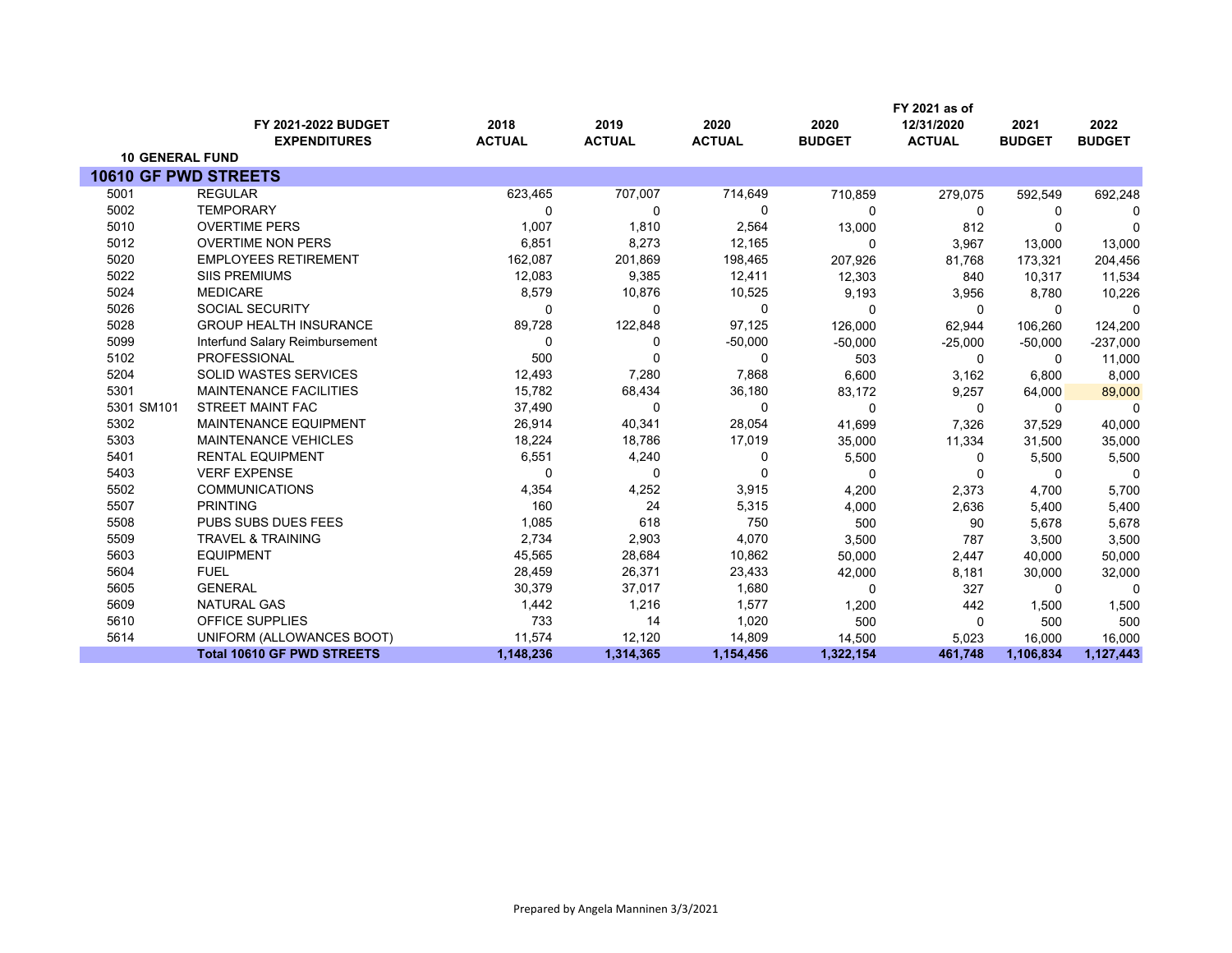|      |                                            |                       |                       |                       |                       | FY 2021 as of               |                       |                       |
|------|--------------------------------------------|-----------------------|-----------------------|-----------------------|-----------------------|-----------------------------|-----------------------|-----------------------|
|      | FY 2021-2022 BUDGET<br><b>EXPENDITURES</b> | 2018<br><b>ACTUAL</b> | 2019<br><b>ACTUAL</b> | 2020<br><b>ACTUAL</b> | 2020<br><b>BUDGET</b> | 12/31/2020<br><b>ACTUAL</b> | 2021<br><b>BUDGET</b> | 2022<br><b>BUDGET</b> |
|      | <b>10 GENERAL FUND</b>                     |                       |                       |                       |                       |                             |                       |                       |
|      | <b>10615 GF PWD LANDSCAPING</b>            |                       |                       |                       |                       |                             |                       |                       |
| 5001 | <b>REGULAR</b>                             | 545,560               | 630,646               | 669,589               | 645,953               | 303,416                     | 623,308               | 717,875               |
| 5002 | <b>TEMPORARY</b>                           | 951                   | 10,246                | 5,269                 | 10,000                | 5,185                       | 38,800                | 41,825                |
| 5010 | <b>OVERTIME PERS</b>                       | 932                   | 1,998                 | 2,285                 | 7,950                 | 901                         | 0                     | $\Omega$              |
| 5012 | <b>OVERTIME NON PERS</b>                   | 1,850                 | 7,197                 | 4,793                 | $\Omega$              | 2,138                       | 7,950                 | 7,950                 |
| 5020 | <b>EMPLOYEES RETIREMENT</b>                | 142,063               | 183,058               | 187,218               | 188,941               | 88,691                      | 182,318               | 212,080               |
| 5022 | <b>SIIS PREMIUMS</b>                       | 13,247                | 10,451                | 13,064                | 14,200                | 1,924                       | 12,916                | 14,305                |
| 5024 | <b>MEDICARE</b>                            | 7,454                 | 9,782                 | 10,092                | 8,127                 | 4,484                       | 9,716                 | 11,131                |
| 5026 | <b>SOCIAL SECURITY</b>                     | 21                    | 666                   | 334                   | $\mathbf{0}$          | 321                         | 2,406                 | 2,593                 |
| 5028 | <b>GROUP HEALTH INSURANCE</b>              | 90,250                | 127,500               | 100,800               | 126,000               | 69,394                      | 118,800               | 138,000               |
| 5099 | Interfund Salary Reimbursement             | 0                     | 0                     | 0                     | $\Omega$              | $\Omega$                    | $\Omega$              | $-29,000$             |
| 5102 | <b>PROFESSIONAL</b>                        | $\Omega$              | $\Omega$              | $\Omega$              | $\Omega$              | $\mathbf{0}$                | 0                     | 15,000                |
| 5104 | <b>TECHNICAL</b>                           | 18,126                | 6,790                 | 4,699                 | 8,500                 | 4,549                       | 8,500                 | 8,500                 |
| 5204 | <b>SOLID WASTES SERVICES</b>               | 7,131                 | 7,280                 | 7,454                 | 7,000                 | 3,162                       | 7,300                 | 7,500                 |
| 5301 | <b>MAINTENANCE FACILITIES</b>              | $\mathbf{0}$          | $\mathbf{0}$          | $\Omega$              | $\Omega$              | $\Omega$                    | $\mathbf{0}$          | $\Omega$              |
| 5302 | MAINTENANCE EQUIPMENT                      | 27,179                | 15,885                | 18,789                | 27,897                | 3,526                       | 12,000                | 22,000                |
| 5303 | <b>MAINTENANCE VEHICLES</b>                | 10,388                | 16,405                | 6,930                 | 15,000                | 3,336                       | 12,000                | 15,000                |
| 5305 | <b>MAINTENANCE GROUNDS</b>                 | 216,333               | 239,601               | 201,651               | 251,680               | 69,843                      | 210,336               | 250,000               |
| 5401 | <b>RENTAL EQUIPMENT</b>                    | 645                   | 143                   | 645                   | 0                     | 0                           | $\mathbf 0$           | 0                     |
| 5403 | <b>VERF EXPENSE</b>                        | $\Omega$              | $\Omega$              | $\mathbf{0}$          | $\mathbf{0}$          | 0                           | 0                     | $\Omega$              |
| 5502 | <b>COMMUNICATIONS</b>                      | 2,860                 | 1,420                 | 1,207                 | 1,750                 | 564                         | 1,750                 | 1,750                 |
| 5507 | <b>PRINTING</b>                            | 160                   | $\Omega$              | 5,313                 | 3,500                 | 2,636                       | 5,400                 | 5,400                 |
| 5508 | <b>PUBS SUBS DUES FEES</b>                 | 626                   | 30                    | $\mathbf{0}$          | 100                   | 16                          | 278                   | 278                   |
| 5509 | <b>TRAVEL &amp; TRAINING</b>               | 2,948                 | 2,220                 | 6,082                 | 5,000                 | 538                         | 6,975                 | 6,975                 |
| 5601 | <b>CHEMICALS</b>                           | 33,101                | 33,051                | 32,194                | 34,617                | 30,102                      | 34,000                | 34,000                |
| 5603 | <b>EQUIPMENT</b>                           | 26,513                | 22,648                | 17,454                | 26,043                | 5,547                       | 25,000                | 25,000                |
| 5604 | <b>FUEL</b>                                | 12,179                | 16,454                | 14,713                | 20,000                | 5,697                       | 20,000                | 20,000                |
| 5605 | <b>GENERAL</b>                             | 16,035                | 17,269                | 15,022                | 18,206                | 3,319                       | 21,000                | 21,000                |
| 5610 | OFFICE SUPPLIES                            | 2,389                 | 2,500                 | 2,190                 | 3,000                 | 0                           | 2,500                 | 2,500                 |
| 5611 | <b>OTHER SUPPLIES</b>                      | 34,749                | 45,191                | 19,641                | 20,000                | $\mathbf{0}$                | 45,000                | 45,000                |
| 5614 | UNIFORM (ALLOWANCES BOOT)                  | 6,954                 | 8,877                 | 10,074                | 8.000                 | 7,011                       | 8.000                 | 11,000                |
|      | <b>Total 10615 GF PWD LANDSCAPING</b>      | 1,220,644             | 1,417,308             | 1,357,503             | 1,451,463             | 616,303                     | 1,416,253             | 1,607,662             |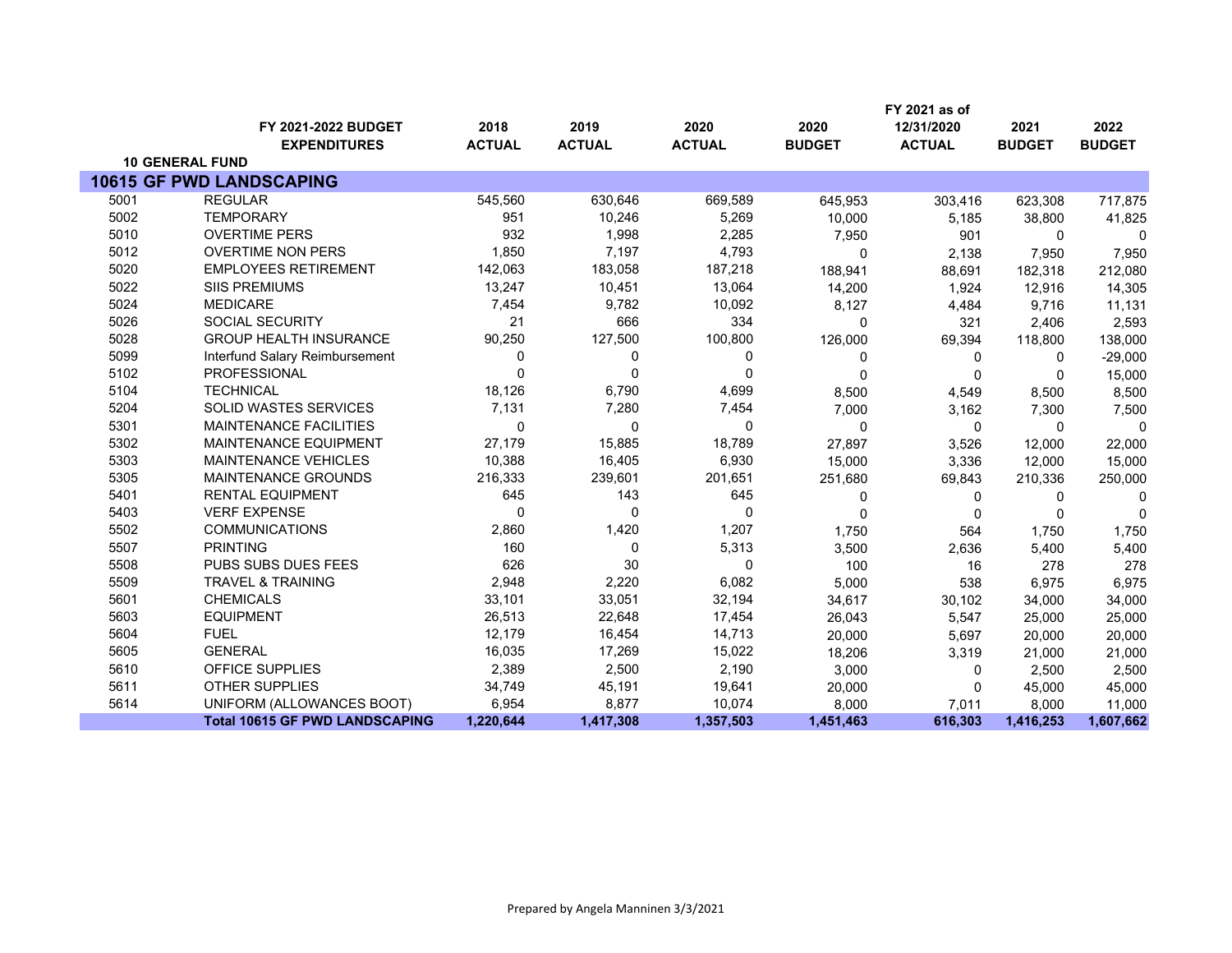|                        |                                                   |                       |                       |                       |                       | FY 2021 as of               |                       |                       |
|------------------------|---------------------------------------------------|-----------------------|-----------------------|-----------------------|-----------------------|-----------------------------|-----------------------|-----------------------|
|                        | <b>FY 2021-2022 BUDGET</b><br><b>EXPENDITURES</b> | 2018<br><b>ACTUAL</b> | 2019<br><b>ACTUAL</b> | 2020<br><b>ACTUAL</b> | 2020<br><b>BUDGET</b> | 12/31/2020<br><b>ACTUAL</b> | 2021<br><b>BUDGET</b> | 2022<br><b>BUDGET</b> |
| <b>10 GENERAL FUND</b> |                                                   |                       |                       |                       |                       |                             |                       |                       |
|                        | <b>10620 GF PWD BUILDING MAINTENANCE</b>          |                       |                       |                       |                       |                             |                       |                       |
| 5001                   | <b>REGULAR</b>                                    | 209,747               | 126,016               | 478,998               | 492,680               | 253,625                     | 538,053               | 542,143               |
| 5010                   | <b>OVERTIME PERS</b>                              | 373                   | 278                   | 6,519                 | 3,650                 | 3,358                       | 0                     | 0                     |
| 5012                   | <b>OVERTIME NON PERS</b>                          | 2,347                 | 14,126                | 27,695                | $\Omega$              | 10,582                      | 30,650                | 30,650                |
| 5020                   | <b>EMPLOYEES RETIREMENT</b>                       | 51,838                | 38,424                | 142,396               | 144,109               | 75,052                      | 157,381               | 159,800               |
| 5022                   | <b>SIIS PREMIUMS</b>                              | 2,974                 | 2,754                 | 9,892                 | 3,200                 | 1,043                       | 8,907                 | 8,715                 |
| 5024                   | <b>MEDICARE</b>                                   | 2,891                 | 2,201                 | 7,339                 | 2,001                 | 3,755                       | 8,246                 | 8,305                 |
| 5028                   | <b>GROUP HEALTH INSURANCE</b>                     | 27,028                | 27,050                | 68,775                | 88,200                | 53,168                      | 91,740                | 93,840                |
| 5099                   | Interfund Salary Reimbursement                    | 0                     | 0                     | $-50,000$             | $-50,000$             | $-25,000$                   | $-50,000$             | $-40,000$             |
| 5202                   | <b>MONITORING SECURITY SERVICES</b>               | 2,175                 | 1,800                 | 1,620                 | 1,800                 | 1,257                       | 1,800                 | 1,800                 |
| 5203                   | PEST CONTROL                                      | 8,784                 | 12,114                | 10,993                | 5,500                 | 4,335                       | 16,000                | 16,000                |
| 5204                   | <b>SOLID WASTES SERVICES</b>                      | 6,720                 | 3,821                 | 2,844                 | 4,625                 | 1,434                       | 4,625                 | 4,500                 |
| 5301                   | <b>MAINTENANCE FACILITIES</b>                     | 144,703               | 149,826               | 68,638                | 62,500                | 19,730                      | 60,000                | 75,000                |
| 5302                   | <b>MAINTENANCE EQUIPMENT</b>                      | 81,455                | 71,928                | 50,080                | 70,000                | 11,602                      | 56,000                | 70,000                |
| 5302 EM101             | <b>ELECTRIC EQUIPMENT</b>                         | 28,264                | 0                     | 0                     | 0                     | 0                           | 0                     | 0                     |
| 5302 SM101             | <b>STREET EQUIPMENT</b>                           | $\Omega$              | 0                     | 0                     | $\Omega$              | 0                           | $\Omega$              | <sup>0</sup>          |
| 5303                   | <b>MAINTENANCE VEHICLES</b>                       | 3,052                 | 1,758                 | 7,327                 | 4,000                 | 451                         | 11,200                | 14,000                |
| 5401                   | <b>RENTAL EQUIPMENT</b>                           | 0                     | 55                    | 0                     | 0                     | 0                           | $\Omega$              |                       |
| 5403                   | <b>VERF EXPENSE</b>                               | 0                     | 0                     | O                     | O                     | 0                           | $\Omega$              |                       |
| 5502                   | <b>COMMUNICATIONS</b>                             | 2,097                 | 2,269                 | 4,571                 | 3,500                 | 2,065                       | 6,500                 | 6,500                 |
| 5507                   | <b>PRINTING</b>                                   | 0                     | 0                     | 0                     | 0                     | $\Omega$                    | 0                     | $\Omega$              |
| 5508                   | PUBS SUBS DUES FEES                               | 0                     | $\Omega$              | 100                   | 0                     | 146                         | 678                   | 678                   |
| 5509                   | <b>TRAVEL &amp; TRAINING</b>                      | 320                   | 2,145                 | 2,892                 | 4,000                 | 376                         | 4,500                 | 4,500                 |
| 5603                   | <b>EQUIPMENT</b>                                  | 2,572                 | 122,320               | 12,221                | 31,000                | 2,535                       | 31,000                | 31,000                |
| 5603 SM101             | <b>STREET EQUIPMENT</b>                           | 145,555               | 2,376                 | 0                     | 0                     | 0                           | 0                     | $\Omega$              |
| 5604                   | <b>FUEL</b>                                       | 1,195                 | 1,182                 | 2,583                 | 4,200                 | 1,711                       | 4,200                 | 4,200                 |
| 5605                   | <b>GENERAL</b>                                    | 1,427                 | 1,858                 | 503                   | 2,500                 | $\Omega$                    | 2,500                 | 2,500                 |
| 5610                   | <b>OFFICE</b>                                     | 2,622                 | 71                    | 107                   | 250                   | 72                          | 250                   | 250                   |
| 5614                   | UNIFORM (ALLOWANCES BOOT)                         | 3,322                 | 3,530                 | 6,430                 | 9,000                 | 5,031                       | 9,000                 | 10,000                |
|                        | <b>Total 10620 GF PWD BUILDING MAINTEN</b>        | 731,461               | 587,902               | 862,523               | 886,715               | 426,326                     | 993,230               | 1,044,381             |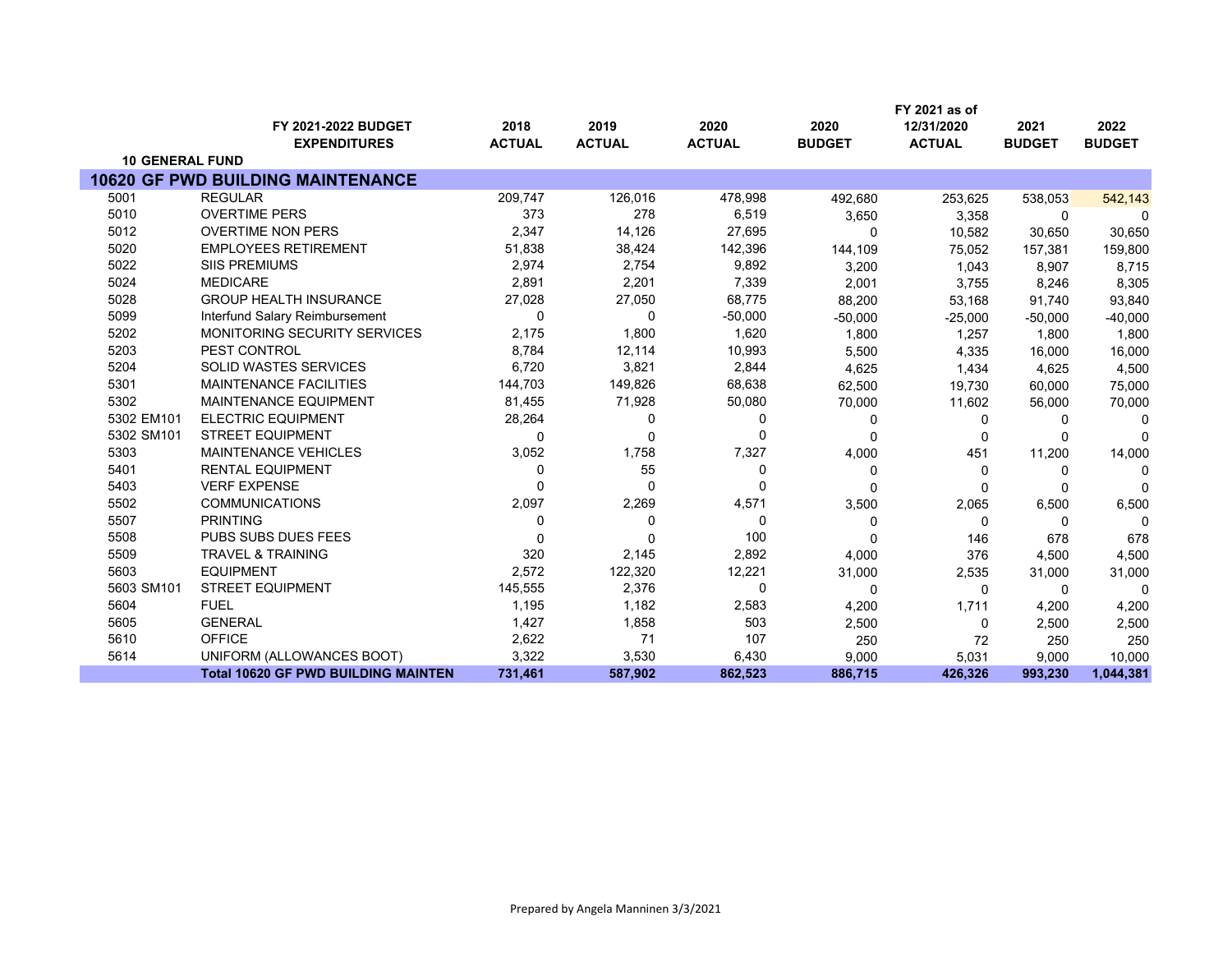|                        |                                            |                       |                       |                       |                       | FY 2021 as of               |                       |                       |
|------------------------|--------------------------------------------|-----------------------|-----------------------|-----------------------|-----------------------|-----------------------------|-----------------------|-----------------------|
|                        | FY 2021-2022 BUDGET<br><b>EXPENDITURES</b> | 2018<br><b>ACTUAL</b> | 2019<br><b>ACTUAL</b> | 2020<br><b>ACTUAL</b> | 2020<br><b>BUDGET</b> | 12/31/2020<br><b>ACTUAL</b> | 2021<br><b>BUDGET</b> | 2022<br><b>BUDGET</b> |
| <b>10 GENERAL FUND</b> |                                            |                       |                       |                       |                       |                             |                       |                       |
|                        | <b>10625 GF PWD ENGINEERING</b>            |                       |                       |                       |                       |                             |                       |                       |
| 5001                   | <b>REGULAR</b>                             | 302,772               | 390,554               | 286,987               | 411,319               | 135,382                     | 270,185               | 435,030               |
| 5001 C1903             | <b>REGULAR</b>                             | 0                     | $\Omega$              | $-178$                | 0                     | 0                           | 0                     | 0                     |
| 5001 E1409             | <b>REGULAR</b>                             | 0                     | $\Omega$              | 2,286                 | $\Omega$              | n                           |                       |                       |
| 5010                   | <b>OVERTIME PERS</b>                       | $\Omega$              | $-6,079$              | $\Omega$              | 5,300                 | $\mathbf 0$                 | 0                     | $\Omega$              |
| 5012                   | <b>OVERTIME NON PERS</b>                   | 3,132                 | 4,488                 | $-1,072$              | $\Omega$              | $-829$                      | 5,300                 | 5,300                 |
| 5018                   | <b>COMPENSATED ABSENCES</b>                | $\Omega$              | $\Omega$              | $\Omega$              | U                     | $\Omega$                    | 0                     | U                     |
| 5020                   | <b>EMPLOYEES RETIREMENT</b>                | 79,232                | 98,149                | 82,248                | 120,311               | 38,154                      | 79,029                | 129,421               |
| 5022                   | <b>SIIS PREMIUMS</b>                       | 4,766                 | 3,996                 | 4,614                 | 5,100                 | 110                         | 3,588                 | 6,152                 |
| 5024                   | <b>MEDICARE</b>                            | 4,404                 | 6,256                 | 4,240                 | 3,591                 | 1,920                       | 3,995                 | 6,385                 |
| 5028                   | <b>GROUP HEALTH INSURANCE</b>              | 36,931                | 47,100                | 28,613                | 63,000                | 21,431                      | 36,960                | 66,240                |
| 5032                   | OTHER EMPLOYEE BENEFITS                    | 2,304                 | 2,852                 | 2,116                 | 2,800                 | 1,046                       | 2,800                 | 2,800                 |
| 5099                   | Interfund Salary Reimbursement             | $\Omega$              | $\Omega$              | $\Omega$              | $\Omega$              | $\Omega$                    | 0                     | $-20,000$             |
| 5102                   | PROFESSIONAL                               | 17,362                | 19,880                | 21,301                | 25,097                | 13,962                      | 25,000                | 25,000                |
| 5104                   | <b>TECHNICAL</b>                           | 21,638                | 24,444                | 13,971                | 25,000                | 10,946                      | 25,000                | 25,000                |
| 5301                   | <b>MAINTENANCE FACILITIES</b>              | 0                     | O                     | $\Omega$              | 0                     | 0                           | 0                     |                       |
| 5302                   | <b>MAINTENANCE EQUIPMENT</b>               | 0                     | $\Omega$              | $\Omega$              | 0                     | $\Omega$                    | 0                     | $\Omega$              |
| 5303                   | <b>MAINTENANCE VEHICLES</b>                | 35                    | 688                   | 2,042                 | 1,300                 | 120                         | 1,040                 | 2,500                 |
| 5403                   | <b>VERF EXPENSE</b>                        | $\Omega$              | $\Omega$              | $\Omega$              | $\mathbf 0$           | $\mathbf 0$                 | 0                     | $\Omega$              |
| 5502                   | <b>COMMUNICATIONS</b>                      | 2,258                 | 2,851                 | 3,023                 | 3,000                 | 1,483                       | 3,000                 | 3,200                 |
| 5506                   | POSTAGE/SHIPPING                           | 753                   | 419                   | 193                   | 231                   | 150                         | 400                   | 400                   |
| 5507                   | <b>PRINTING</b>                            | 0                     | 220                   | 7,272                 | 7,200                 | 3,560                       | 7,400                 | 7,400                 |
| 5508                   | PUBS SUBS DUES FEES                        | 163                   | 485                   | 475                   | 750                   | 23                          | 750                   | 750                   |
| 5509                   | <b>TRAVEL &amp; TRAINING</b>               | 3,422                 | 2,537                 | 4,170                 | 4,000                 | 1,050                       | 3,600                 | 4,000                 |
| 5510                   | SOFTWARE LICENSES                          | 2,739                 | 4,159                 | 3,322                 | 4,200                 | 2,237                       | 6,200                 | 6,200                 |
| 5603                   | <b>EQUIPMENT</b>                           | 1,982                 | 1,343                 | 8                     | 2,000                 | 92                          | 4,200                 | 4,200                 |
| 5604                   | <b>FUEL</b>                                | 840                   | 1,214                 | 953                   | 4,000                 | 267                         | 2,000                 | 2,000                 |
| 5605                   | <b>GENERAL</b>                             | 13                    | $\Omega$              | 26                    | 200                   | 27                          | 200                   | 200                   |
| 5610                   | <b>OFFICE SUPPLIES</b>                     | 17,671                | 15,132                | 3,942                 | 17,500                | 954                         | 15,000                | 15,000                |
|                        | <b>Total 10625 GF PWD ENGINEERING</b>      | 502.414               | 620,687               | 470,552               | 705,898               | 232,084                     | 495,647               | 727,177               |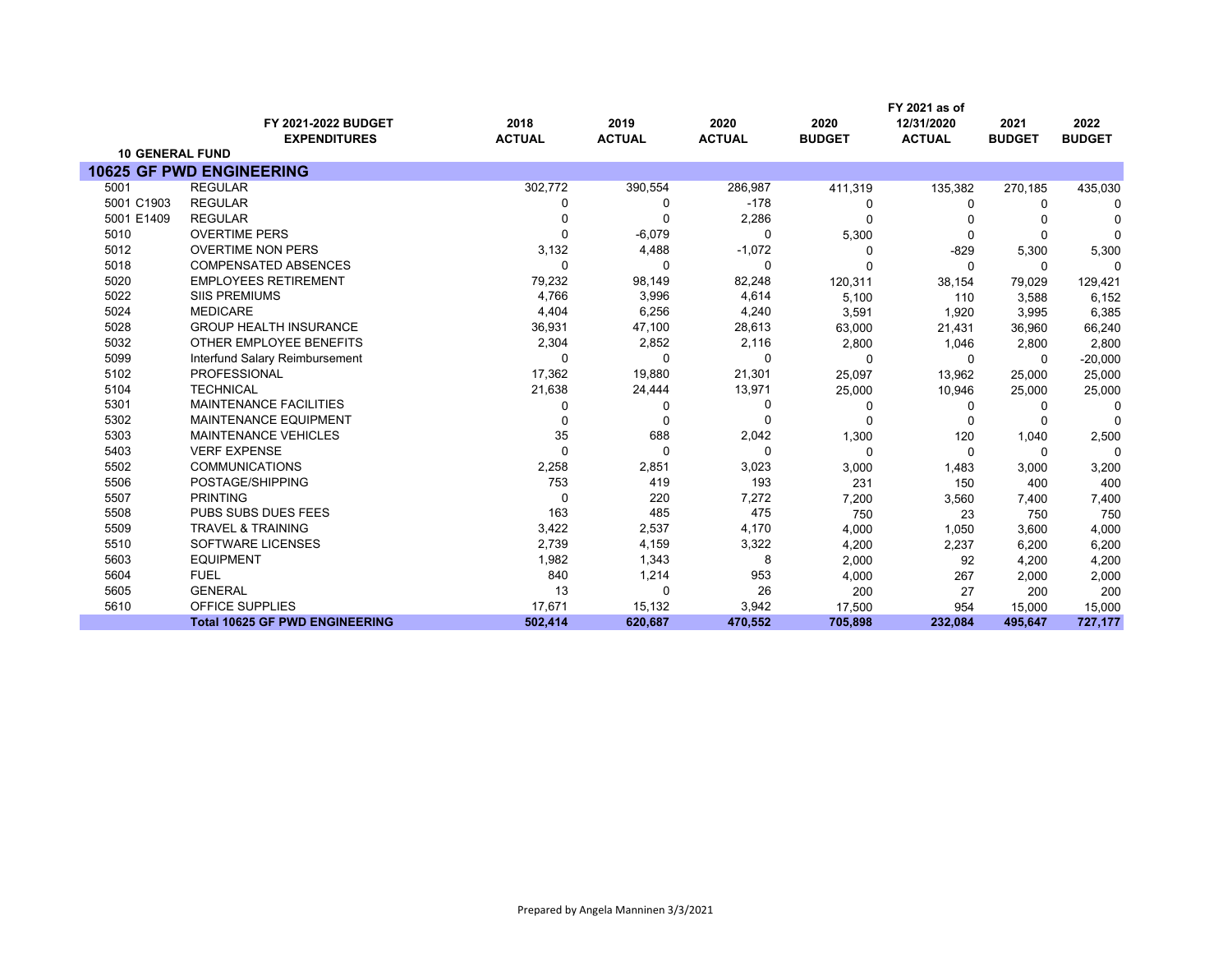|                             |                              |               |               |               | FY 2021 as of |               |               |               |  |  |
|-----------------------------|------------------------------|---------------|---------------|---------------|---------------|---------------|---------------|---------------|--|--|
|                             | <b>FY 2021-2022 BUDGET</b>   | 2018          | 2019          | 2020          | 2020          | 12/31/2020    | 2021          | 2022          |  |  |
|                             | <b>EXPENDITURES</b>          | <b>ACTUAL</b> | <b>ACTUAL</b> | <b>ACTUAL</b> | <b>BUDGET</b> | <b>ACTUAL</b> | <b>BUDGET</b> | <b>BUDGET</b> |  |  |
| <b>10 GENERAL FUND</b>      |                              |               |               |               |               |               |               |               |  |  |
| <b>10900 GF PWD CAPITAL</b> |                              |               |               |               |               |               |               |               |  |  |
| 5104                        | <b>TECHNICAL</b>             | 14,435        | 10.000        | 0             |               |               |               |               |  |  |
| 5301 E1501                  | ANNUAL MAINTENANCE-FLOOD     | 1.666         | 1.666         | 0             |               |               |               |               |  |  |
| 5301 E1601                  | ANNUAL FLOOD CONTROL MAINT   | 7.357         | 19,351        | 0             |               |               |               |               |  |  |
| 5301 E1801                  | ANNUAL FLOOD MAINTENANCE     | 120.154       | 1,200         |               |               |               |               |               |  |  |
| 5301 C1901                  | ANNUAL FLOOD CONTROL MAINT   |               | 40,542        | 0             | 13.515        |               |               |               |  |  |
| 5301 C2001                  | ANNUAL FLOOD MAINTENANCE     |               | 0             | 270.725       | 400.000       |               |               |               |  |  |
| 5301 C2101                  | ANNUAL FLOOD MAINTENANCE     |               |               |               |               | 31.951        | 451.000       |               |  |  |
| 5301 C2201                  | ANNUAL FLOOD MAINTENANCE     |               |               |               |               |               |               |               |  |  |
| 5301 R1803                  | <b>Bldr Crk Valve Risers</b> |               | 22.499        |               |               |               |               |               |  |  |
|                             | <b>Total 10900 CAPITAL</b>   | 143.612       | 95.259        | 270.725       | 413,515       | 31.951        | 451.000       |               |  |  |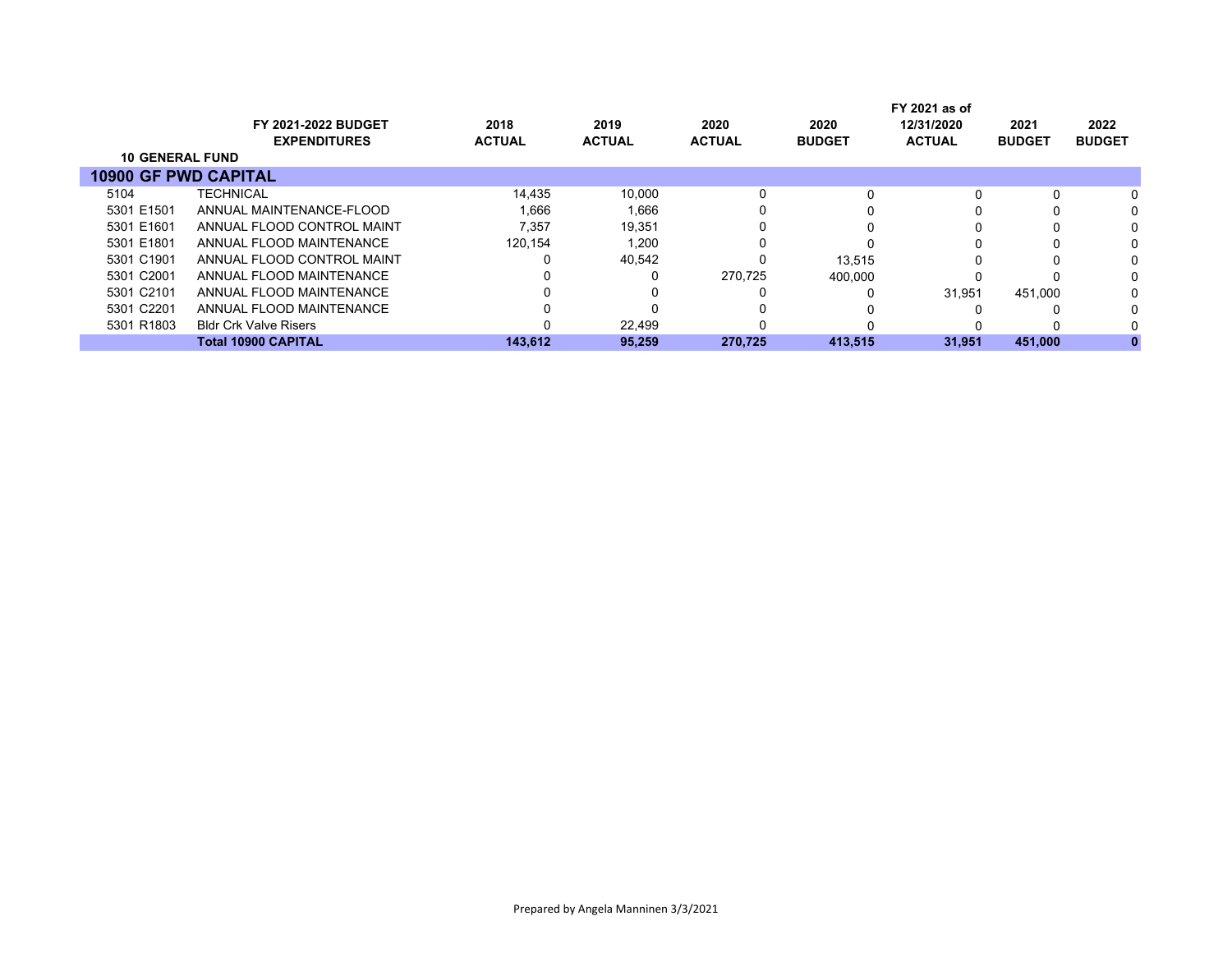|      |                                               |               |               |               |               | FY 2021 as of |               |               |
|------|-----------------------------------------------|---------------|---------------|---------------|---------------|---------------|---------------|---------------|
|      | FY 2021-2022 BUDGET                           | 2018          | 2019          | 2020          | 2020          | 12/31/2020    | 2021          | 2022          |
|      | <b>EXPENDITURES</b><br><b>10 GENERAL FUND</b> | <b>ACTUAL</b> | <b>ACTUAL</b> | <b>ACTUAL</b> | <b>BUDGET</b> | <b>ACTUAL</b> | <b>BUDGET</b> | <b>BUDGET</b> |
|      | <b>10700 GF RECREATION ADMINISTRATION</b>     |               |               |               |               |               |               |               |
| 5001 | <b>REGULAR</b>                                | 568,554       | 595,000       | 620,975       | 604,971       | 319,499       | 645,473       | 663,223       |
| 5002 | <b>TEMPORARY</b>                              | 91,818        | 103,013       | 135,864       | 140,586       | 76,842        | 161,158       | 165,590       |
| 5010 | <b>OVERTIME PERS</b>                          | $\Omega$      | 0             | 0             | 1,060         | 0             | 0             | O             |
| 5012 | <b>OVERTIME NON PERS</b>                      | $\Omega$      | 343           | $\mathbf 0$   | 1,500         | $\mathbf 0$   | 1,500         | 1,500         |
| 5018 | <b>COMPENSATED ABSENCES</b>                   | $\Omega$      | $\Omega$      | 0             | $\mathbf 0$   | $\mathbf 0$   | 0             | $\Omega$      |
| 5020 | <b>EMPLOYEES RETIREMENT</b>                   | 151,610       | 183,485       | 201,280       | 176,954       | 103,317       | 188,800       | 228,211       |
| 5022 | <b>SIIS PREMIUMS</b>                          | 14,329        | 11,669        | 15,109        | 15,400        | 4,390         | 15,990        | 16,148        |
| 5024 | <b>MEDICARE</b>                               | 7,080         | 8,246         | 8,708         | 9,306         | 4,514         | 11,718        | 12,040        |
| 5026 | <b>SOCIAL SECURITY</b>                        | 5,049         | 9,998         | 5,806         | 6,060         | 2,215         | 9,992         | 10,267        |
| 5028 | <b>GROUP HEALTH INSURANCE</b>                 | 81,938        | 104,400       | 81,939        | 100,800       | 61,200        | 105,600       | 110,400       |
| 5032 | OTHER EMPLOYEE BENEFITS                       | 1,455         | 2,235         | 2,564         | 2,500         | 1,465         | 2,500         | 2,500         |
| 5099 | Interfund Salary Reimbursement                | 0             | 0             | $-20,000$     | $-20,000$     | $-10,000$     | $-20,000$     | $-5,000$      |
| 5201 | <b>JANITORIAL SERVICES</b>                    | 294           | 0             | 0             | 0             | 0             | 0             | $\Omega$      |
| 5202 | MONITORING SECURITY SERVICES                  | 3,000         | 3,000         | 3,600         | 5,720         | 5,327         | 4,500         | 4,500         |
| 5203 | PEST CONTROL                                  | 1,609         | 1,671         | 2,220         | 4,416         | 860           | 4,416         | 4,416         |
| 5204 | <b>SOLID WASTES SERVICES</b>                  | 3,534         | 3,608         | 3,695         | 3,950         | 1,567         | 3,950         | 3,950         |
| 5301 | <b>MAINTENANCE FACILITIES</b>                 | 147,926       | 81,512        | 10,932        | 108,464       | 9,451         | 75,322        | 94,000        |
| 5302 | MAINTENANCE EQUIPMENT                         | 9,775         | 4,586         | 7,269         | 10,000        | 1,376         | 6,400         | 8,000         |
| 5303 | <b>MAINTENANCE VEHICLES</b>                   | 8,999         | 6,142         | 6,692         | 13,500        | 2,866         | 10,800        | 13,500        |
| 5304 | MAINTENANCE OFFICE EQUIPMENT                  | $\mathbf 0$   | 0             | $\mathbf 0$   | 500           | $\mathbf 0$   | 400           | $\Omega$      |
| 5305 | MAINTENANCE GROUNDS                           | 61,359        | 84,250        | 25,884        | 81,345        | 6,752         | 49,076        | 49,076        |
| 5403 | <b>VERF EXPENSE</b>                           | $\mathbf 0$   | 0             | 0             | 0             | 0             | 0             | $\Omega$      |
| 5502 | <b>COMMUNICATIONS</b>                         | 11,140        | 12,534        | 13,147        | 14,000        | 3,550         | 14,000        | 14,000        |
| 5506 | POSTAGE/SHIPPING                              | 1,341         | 538           | 236           | 477           | 105           | 477           | 477           |
| 5507 | <b>PRINTING</b>                               | 613           | 411           | 7,724         | 7,500         | 3,560         | 8,000         | 8,000         |
| 5508 | PUBS SUBS DUES FEES                           | 4,156         | 7,825         | 7,851         | 5,600         | 3,903         | 6,820         | 6,820         |
| 5509 | <b>TRAVEL &amp; TRAINING</b>                  | 5,719         | 10,322        | 16,465        | 5,488         | 2,100         | 5,000         | 5,000         |
| 5510 | SOFTWARE LICENSES                             | 0             | 0             | 10,764        | 0             | 3,681         | 0             | $\Omega$      |
| 5601 | <b>CHEMICALS</b>                              | 67            | $\Omega$      | $\Omega$      | $\Omega$      | $\Omega$      | $\mathbf 0$   | $\sqrt{ }$    |
| 5602 | <b>COURSE CLASS</b>                           | $\Omega$      | 25            | 661           | $\Omega$      | $\Omega$      | 0             | $\Omega$      |
| 5603 | <b>EQUIPMENT</b>                              | 81,310        | 140,618       | 57,249        | 183,983       | 7,140         | 90,000        | 100,000       |
| 5604 | <b>FUEL</b>                                   | 3,308         | 4,610         | 4,475         | 9,200         | 1,894         | 6,000         | 6,000         |
| 5605 | <b>GENERAL</b>                                | 1,828         | 2,575         | 3,156         | 2,625         | 877           | 2,625         | 2,625         |
| 5607 | <b>JANITORIAL</b>                             | 29,332        | 29,079        | 44,256        | 22,697        | 17,317        | 45,000        | 50,000        |
| 5609 | <b>NATURAL GAS</b>                            | 2,493         | 2,475         | 2,834         | 5,500         | 485           | 3,500         | 3,500         |
| 5610 | OFFICE SUPPLIES                               | 2,927         | 1,536         | 1,250         | 3,809         | 638           | 3,000         | 3,000         |
| 5611 | <b>OTHER SUPPLIES</b>                         | 50            | 0             | 27            | 0             | $\Omega$      | 0             |               |
| 5613 | UTILITY SERVICES (CITY PROVIDE                | 76,848        | 77,924        | 85,764        | 60,000        | 40,444        | 105,000       | 105,000       |
| 5614 | UNIFORM (ALLOWANCES BOOT)                     | 6,403         | 7,309         | 7,285         | 5,000         | 3,905         | 10,000        | 10,000        |
|      | <b>Total 10700 GF RECREATION ADMINISTR</b>    | 1,385,863     | 1,500,939     | 1,375,683     | 1,592,911     | 681,238       | 1,577,017     | 1,696,742     |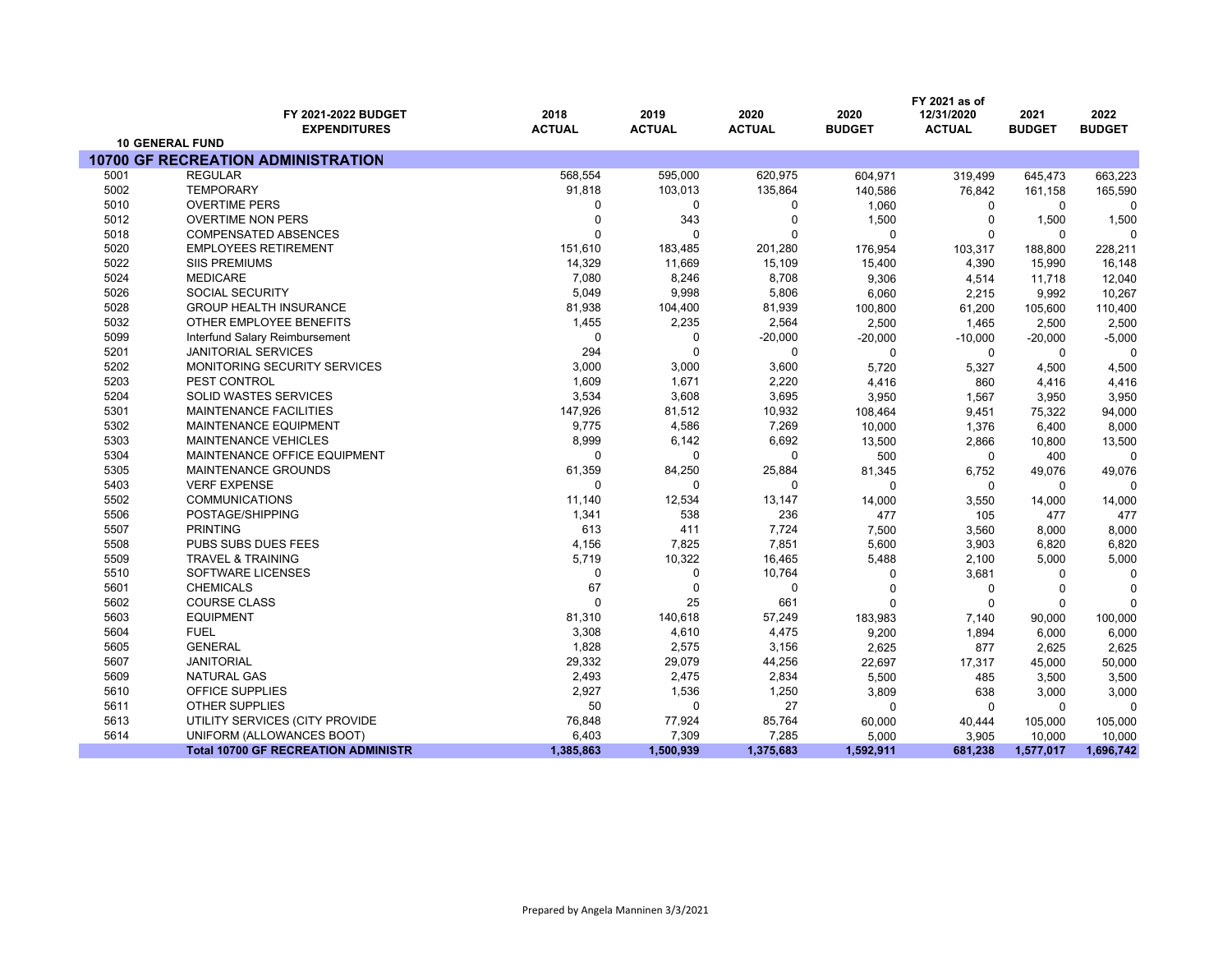|      |                                                   |                       |                       |                       |                       | FY 2021 as of               |                       |                       |
|------|---------------------------------------------------|-----------------------|-----------------------|-----------------------|-----------------------|-----------------------------|-----------------------|-----------------------|
|      | <b>FY 2021-2022 BUDGET</b><br><b>EXPENDITURES</b> | 2018<br><b>ACTUAL</b> | 2019<br><b>ACTUAL</b> | 2020<br><b>ACTUAL</b> | 2020<br><b>BUDGET</b> | 12/31/2020<br><b>ACTUAL</b> | 2021<br><b>BUDGET</b> | 2022<br><b>BUDGET</b> |
|      | <b>10 GENERAL FUND</b>                            |                       |                       |                       |                       |                             |                       |                       |
|      | <b>10710 GF SPECIAL CLASSES</b>                   |                       |                       |                       |                       |                             |                       |                       |
| 5002 | <b>TEMPORARY</b>                                  | 61,821                | 55,720                | 36,453                | 61,800                | 9,569                       | 40,000                | 43,320                |
| 5022 | <b>SIIS PREMIUMS</b>                              | 2,718                 | 1,625                 | 1,269                 | 2,450                 | 181                         | 1,424                 | 1,542                 |
| 5024 | <b>MEDICARE</b>                                   | 825                   | 847                   | 534                   | 858                   | 137                         | 580                   | 628                   |
| 5026 | SOCIAL SECURITY                                   | 3,492                 | 3,613                 | 2,284                 | 3,670                 | 584                         | 2,480                 | 2,686                 |
| 5102 | <b>PROFESSIONAL</b>                               | 300                   | 273                   | 602                   | 1,700                 |                             | 1,700                 | 1,700                 |
| 5201 | <b>JANITORIAL SERVICES</b>                        |                       |                       | C                     |                       |                             |                       | O                     |
| 5301 | <b>MAINTENANCE FACILITIES</b>                     | 134                   |                       | 0                     |                       |                             |                       |                       |
| 5501 | <b>INSURANCE</b>                                  | 1,232                 | 1,022                 | 2,380                 | 2,000                 | 0                           | 2,000                 | 2,000                 |
| 5508 | <b>PUBS SUBS DUES FEES</b>                        | 563                   | 438                   | 0                     | 700                   |                             | 700                   | 700                   |
| 5509 | <b>TRAVEL &amp; TRAINING</b>                      | 0                     |                       | 175                   | O                     | $-175$                      |                       | O                     |
| 5602 | <b>COURSE CLASS</b>                               | 652                   | 2,687                 | 495                   | 2,000                 | 50                          | 2,000                 | 2,000                 |
| 5603 | <b>EQUIPMENT</b>                                  |                       | 0                     | $\Omega$              | 650                   |                             | 650                   | 650                   |
| 5605 | <b>GENERAL</b>                                    |                       | 113                   | 0                     | 0                     |                             | 0                     |                       |
| 5610 | OFFICE SUPPLIES                                   | 101                   |                       | 157                   |                       |                             |                       |                       |
| 5611 | <b>OTHER SUPPLIES</b>                             |                       | 19                    | 0                     | 200                   |                             | 200                   | 200                   |
|      | <b>Total 10710 GF SPECIAL CLASSES</b>             | 71,836                | 66,357                | 44,349                | 76,028                | 10,345                      | 51,734                | 55,426                |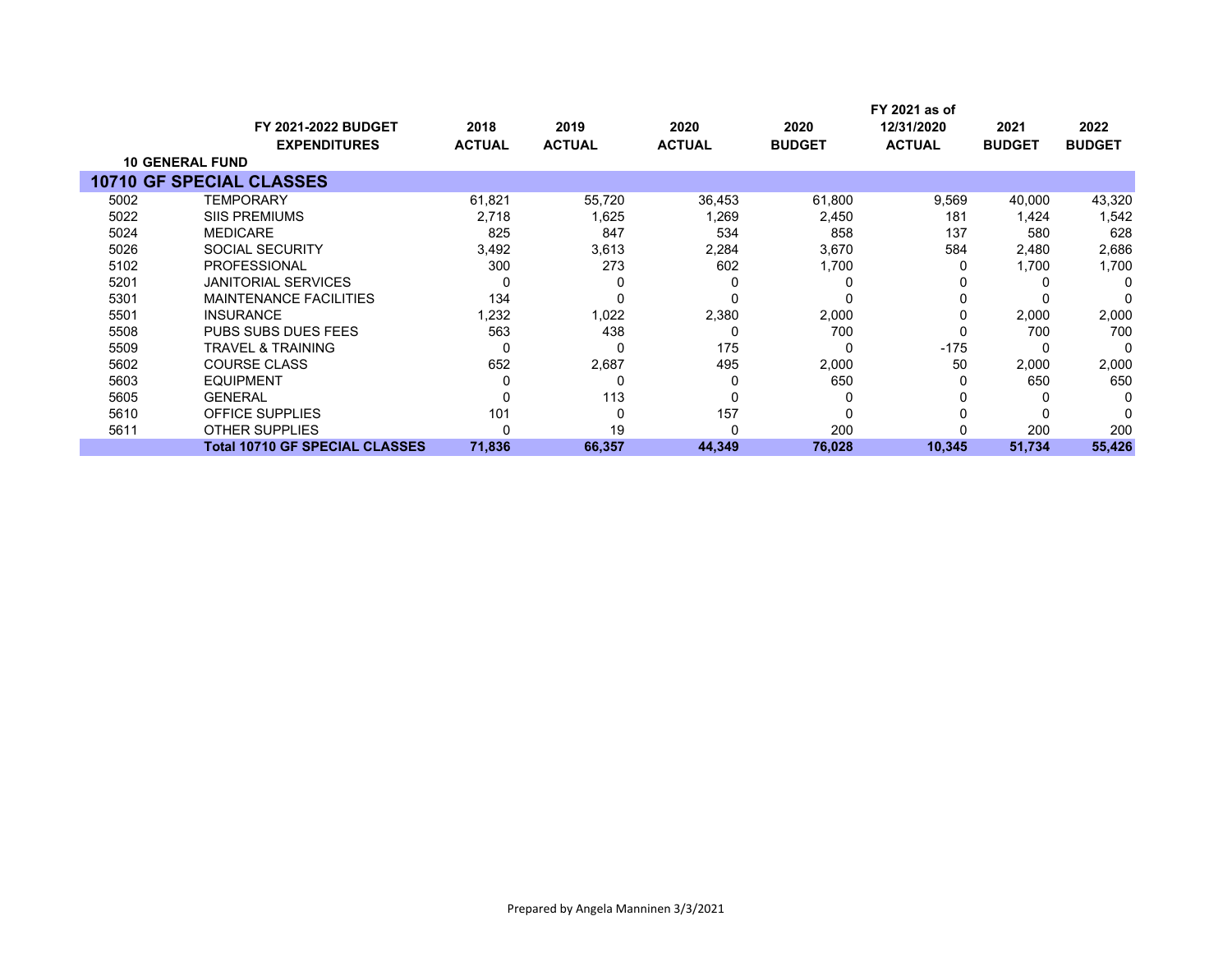|                           |                                 |               |               |               |               | FY 2021 as of |               |               |
|---------------------------|---------------------------------|---------------|---------------|---------------|---------------|---------------|---------------|---------------|
|                           | <b>FY 2021-2022 BUDGET</b>      | 2018          | 2019          | 2020          | 2020          | 12/31/2020    | 2021          | 2022          |
|                           | <b>EXPENDITURES</b>             | <b>ACTUAL</b> | <b>ACTUAL</b> | <b>ACTUAL</b> | <b>BUDGET</b> | <b>ACTUAL</b> | <b>BUDGET</b> | <b>BUDGET</b> |
|                           | <b>10 GENERAL FUND</b>          |               |               |               |               |               |               |               |
| <b>10712 GF TINY TOTS</b> |                                 |               |               |               |               |               |               |               |
| 5002                      | TEMPORARY                       | 27,751        | 23,209        | 23,315        | 30,385        | 10,298        | 31,297        | 33,895        |
| 5022                      | <b>SIIS PREMIUMS</b>            | 876           | 665           | 706           | 915           | 368           | 1,114         | 1,207         |
| 5024                      | <b>MEDICARE</b>                 | 421           | 348           | 338           | 355           | 149           | 454           | 491           |
| 5026                      | <b>SOCIAL SECURITY</b>          | 1,798         | 1,440         | 1,446         | 1,900         | 638           | 1,940         | 2,101         |
| 5201                      | <b>JANITORIAL SERVICES</b>      | 110           |               | 0             |               | 0             | 0             | 0             |
| 5301                      | <b>MAINTENANCE FACILITIES</b>   | 275           |               | 0             |               | 138           | $\Omega$      | 0             |
| 5509                      | <b>TRAVEL &amp; TRAINING</b>    |               | 95            | 15            | 200           | 0             | 200           | 200           |
| 5602                      | <b>COURSE CLASS</b>             | 3.844         | 5.454         | 4,992         | 5,135         | 1,378         | 5,135         | 5,135         |
| 5605                      | <b>GENERAL</b>                  | 808           | 402           | 147           | 750           | 0             | 750           | 750           |
| 5610                      | OFFICE SUPPLIES                 | 79            | 142           | 362           | 0             | 60            |               | 0             |
|                           | <b>Total 10712 GF TINY TOTS</b> | 35,960        | 31,756        | 31,320        | 39,640        | 13,029        | 40,890        | 43,779        |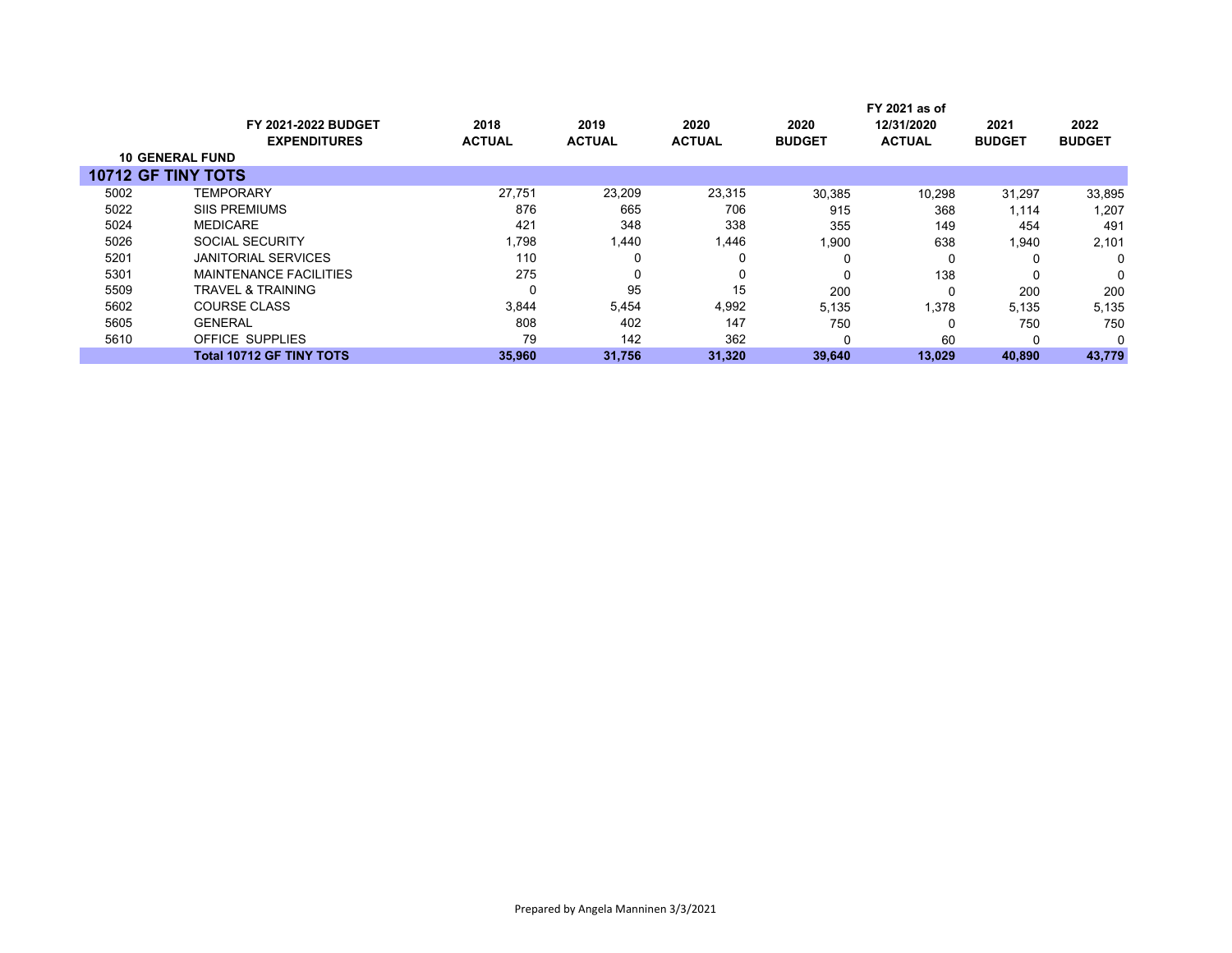|                        | FY 2021 as of                 |               |               |               |               |               |               |               |
|------------------------|-------------------------------|---------------|---------------|---------------|---------------|---------------|---------------|---------------|
|                        | <b>FY 2021-2022 BUDGET</b>    | 2018          | 2019          | 2020          | 2020          | 12/31/2020    | 2021          | 2022          |
|                        | <b>EXPENDITURES</b>           | <b>ACTUAL</b> | <b>ACTUAL</b> | <b>ACTUAL</b> | <b>BUDGET</b> | <b>ACTUAL</b> | <b>BUDGET</b> | <b>BUDGET</b> |
| <b>10 GENERAL FUND</b> |                               |               |               |               |               |               |               |               |
| 10716 GF SAFEKEY       |                               |               |               |               |               |               |               |               |
| 5002                   | <b>TEMPORARY</b>              | 66,684        | 84,689        | 80,605        | 105,358       | 23,079        | 108,519       | 117,526       |
| 5012                   | <b>OVERTIME NON PERS</b>      | 0             | 128           | 17            | 0             | 0             | 0             | 0             |
| 5020                   | <b>EMPLOYEES RETIREMENT</b>   | 4,488         | 11,320        | 9,294         | 11,000        | 2,614         | 13,000        | 13,000        |
| 5022                   | <b>SIIS PREMIUMS</b>          | 2,918         | 2,559         | 2,739         | 3,200         | 1,110         | 3,863         | 4,184         |
| 5024                   | <b>MEDICARE</b>               | 874           | 1,299         | 1,193         | 1,288         | 335           | 1,574         | 1,704         |
| 5026                   | <b>SOCIAL SECURITY</b>        | 2,747         | 4,183         | 3,727         | 5,508         | 877           | 6,728         | 7,287         |
| 5502                   | <b>COMMUNICATIONS</b>         | 1,282         | 1,530         | 1,207         | 1,320         | 564           | 1,320         | 1,320         |
| 5509                   | <b>TRAVEL &amp; TRAINING</b>  | 120           | 276           | 34            | 564           | 0             | 946           | 946           |
| 5602                   | <b>COURSE CLASS</b>           | 5,909         | 5,739         | 5,429         | 7,630         | 253           | 7,630         | 7,630         |
| 5603                   | EQUIPMENT                     | 998           | 77            | 282           | 1,382         | 0             | 1,000         | 1,000         |
| 5605                   | <b>GENERAL</b>                | 8             | 59            | 2             | $\Omega$      | 0             | 0             | 0             |
| 5607                   | <b>JANITORIAL</b>             | 0             | 26            | 0             | $\Omega$      | 0             | $\Omega$      | 0             |
| 5610                   | <b>OFFICE SUPPLIES</b>        | 287           | 223           | 666           | 1,813         | $\Omega$      | 1,813         | 1,813         |
|                        | <b>Total 10716 GF SAFEKEY</b> | 86,314        | 112,107       | 105.195       | 139,063       | 28,832        | 146,393       | 156,410       |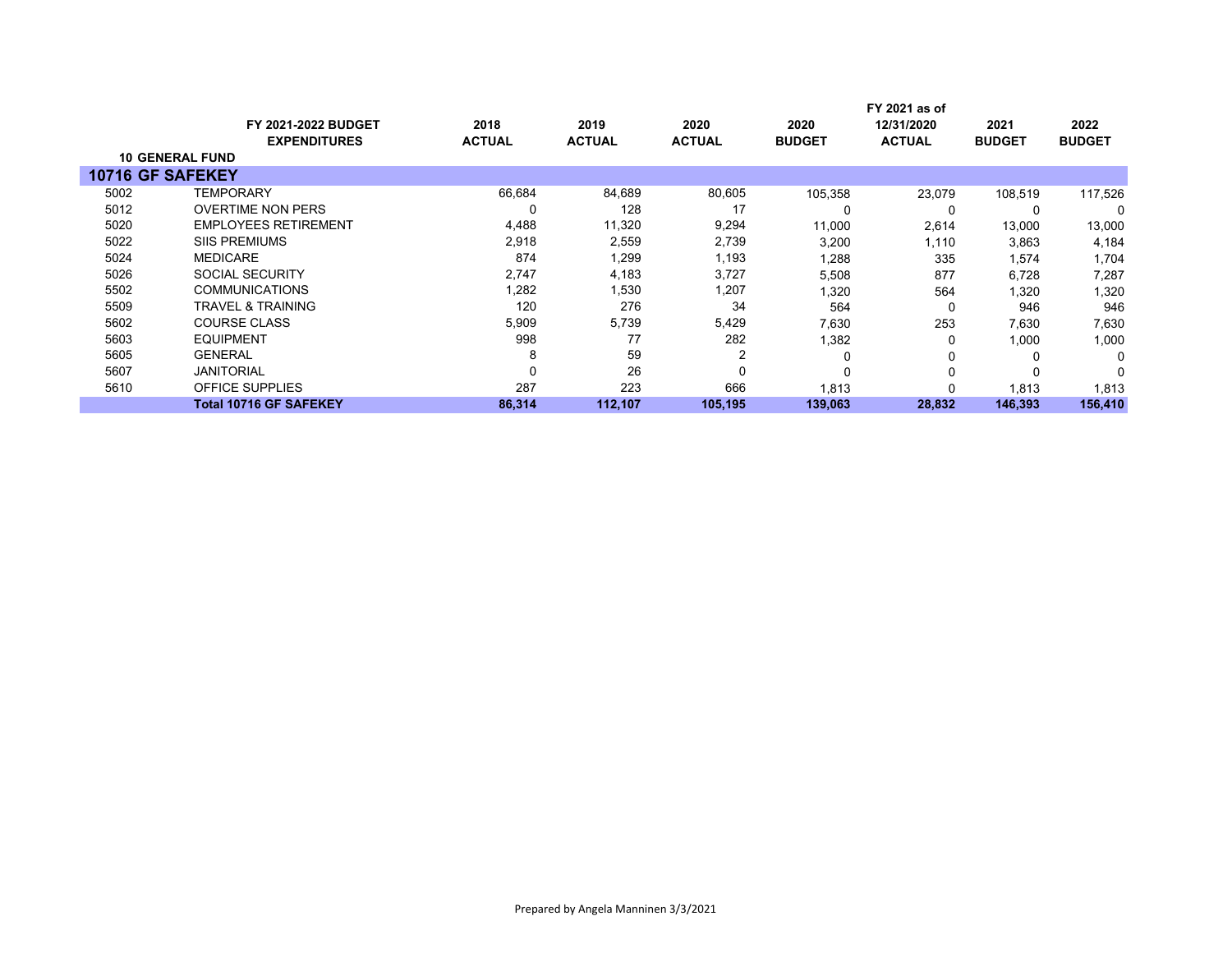| <b>FY 2021-2022 BUDGET</b><br><b>EXPENDITURES</b> | 2018<br><b>ACTUAL</b> | 2019<br><b>ACTUAL</b> | 2020<br><b>ACTUAL</b> | 2020<br><b>BUDGET</b> | 12/31/2020<br><b>ACTUAL</b> | 2021<br><b>BUDGET</b> | 2022<br><b>BUDGET</b> |
|---------------------------------------------------|-----------------------|-----------------------|-----------------------|-----------------------|-----------------------------|-----------------------|-----------------------|
| <b>10 GENERAL FUND</b>                            |                       |                       |                       |                       |                             |                       |                       |
| <b>10718 GF FITNESS CENTER</b>                    |                       |                       |                       |                       |                             |                       |                       |
| TEMPORARY                                         | 46,707                | 44,435                | 41,651                | 57.196                | 24,620                      | 50,000                | 54,150                |
| <b>EMPLOYEES RETIREMENT</b>                       | 4,857                 | 4,175                 | 5,004                 | 6,406                 | 3,061                       | 6,500                 | 7,865                 |
| <b>SIIS PREMIUMS</b>                              | 1,834                 | 1,307                 | 1,287                 | 2,080                 | 876                         | 2,415                 | 2,615                 |
| <b>MEDICARE</b>                                   | 638                   | 677                   | 611                   | 830                   | 357                         | 725                   | 785                   |
| <b>SOCIAL SECURITY</b>                            | 1,643                 | 1,971                 | 1,549                 | 2,262                 | 878                         | 3,100                 | 3,357                 |
| <b>MAINTENANCE FACILITIES</b>                     |                       | 563                   |                       | 500                   | 0                           | 400                   | 400                   |
| <b>MAINTENANCE EQUIPMENT</b>                      | 2,957                 | 1,248                 | 2,858                 | 4,000                 | 863                         | 3,200                 | 3,200                 |
| <b>COMMUNICATIONS</b>                             |                       | 0                     |                       | 400                   | 235                         | 400                   | 400                   |
| TRAVEL & TRAINING                                 | 580                   | 200                   | 50                    | 580                   | 0                           | 580                   | 580                   |
| <b>COURSE CLASS</b>                               |                       | 2,470                 | 341                   | 6,963                 | 310                         | 6,963                 | 6,963                 |
| <b>EQUIPMENT</b>                                  | 7,258                 | 0                     | $\Omega$              |                       | 111                         | $\Omega$              |                       |
| <b>JANITORIAL</b>                                 | 108                   | 551                   | 163                   | 1,000                 | 0                           | 1,000                 | 1,000                 |
| <b>OFFICE SUPPLIES</b>                            | 374                   | 308                   | 174                   | 800                   | 294                         | 800                   | 800                   |
| <b>Total 10718 GF FITNESS CENTER</b>              | 66,955                | 57,903                | 53,688                | 83,017                | 31,605                      | 76,083                | 82,116                |
|                                                   |                       |                       |                       |                       |                             | FY 2021 as of         |                       |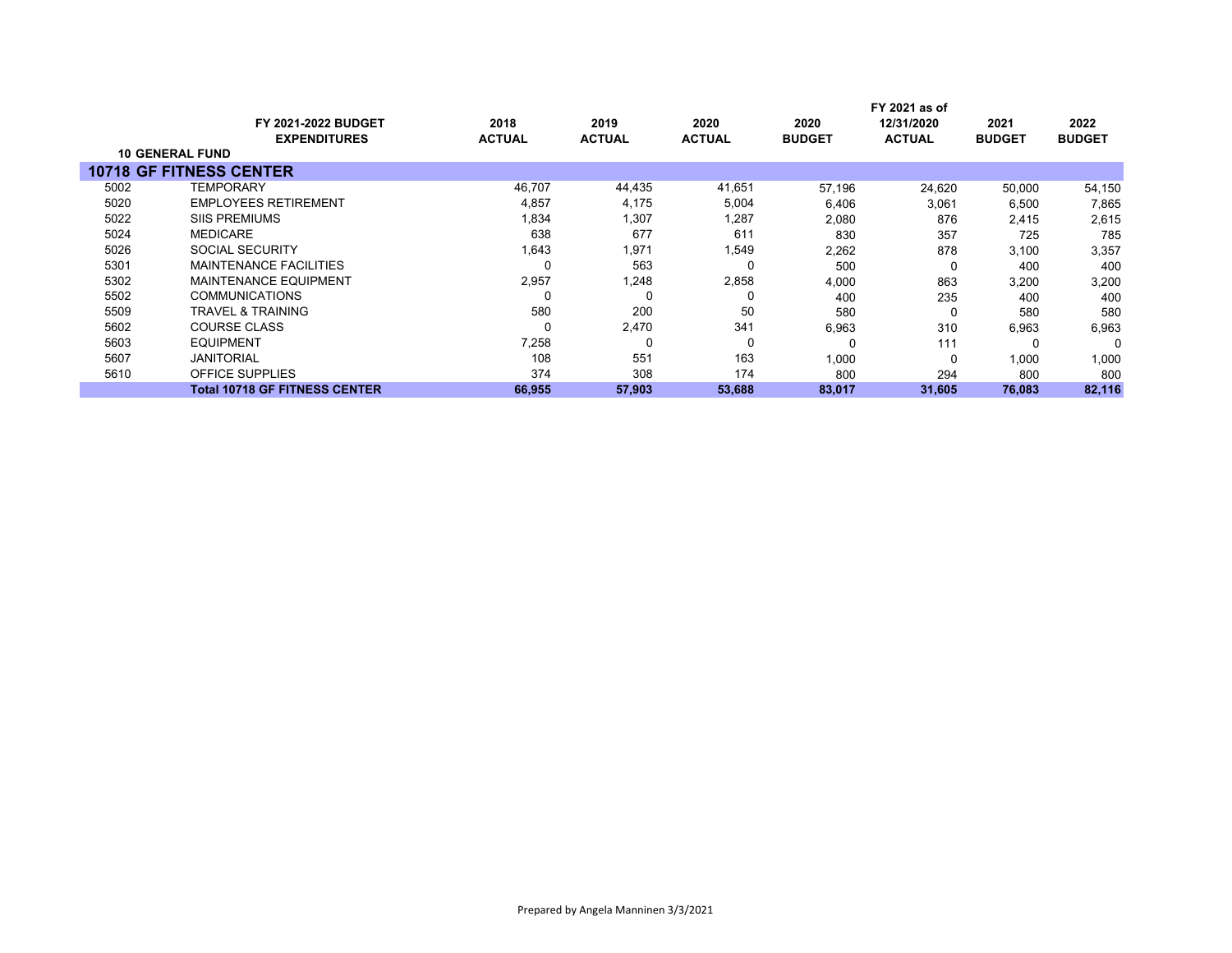|      |                                    |               |               |               |               | FY 2021 as of |               |               |
|------|------------------------------------|---------------|---------------|---------------|---------------|---------------|---------------|---------------|
|      | <b>FY 2021-2022 BUDGET</b>         | 2018          | 2019          | 2020          | 2020          | 12/31/2020    | 2021          | 2022          |
|      | <b>EXPENDITURES</b>                | <b>ACTUAL</b> | <b>ACTUAL</b> | <b>ACTUAL</b> | <b>BUDGET</b> | <b>ACTUAL</b> | <b>BUDGET</b> | <b>BUDGET</b> |
|      | <b>10 GENERAL FUND</b>             |               |               |               |               |               |               |               |
|      | <b>10720 GF ADULT SPORTS</b>       |               |               |               |               |               |               |               |
| 5002 | <b>TEMPORARY</b>                   | 3.914         | 3,035         | 4,574         | 5.150         | 513           | 5,305         | 5,745         |
| 5022 | <b>SIIS PREMIUMS</b>               | 152           | 140           | 214           | 215           | 27            | 284           | 308           |
| 5024 | <b>MEDICARE</b>                    | 52            | 48            | 67            | 73            |               | 77            | 83            |
| 5026 | SOCIAL SECURITY                    | 221           | 206           | 288           | 310           | 32            | 329           | 356           |
| 5302 | <b>MAINTENANCE EQUIPMENT</b>       | 295           | 111           | 381           | 300           | 15            | 240           | 240           |
| 5508 | PUBS SUBS DUES FEES                | 1,130         | 748           | 170           | 1,160         |               | 1,160         | 1,160         |
| 5601 | <b>CHEMICALS</b>                   |               | 10            | 265           | 300           | 271           | 300           | 300           |
| 5605 | <b>GENERAL</b>                     | 1,164         | 1,076         | 780           | 1,168         | 60            | 1,168         | 1,168         |
|      | <b>Total 10720 GF ADULT SPORTS</b> | 6.927         | 5.375         | 6.739         | 8.676         | 926           | 8,863         | 9,361         |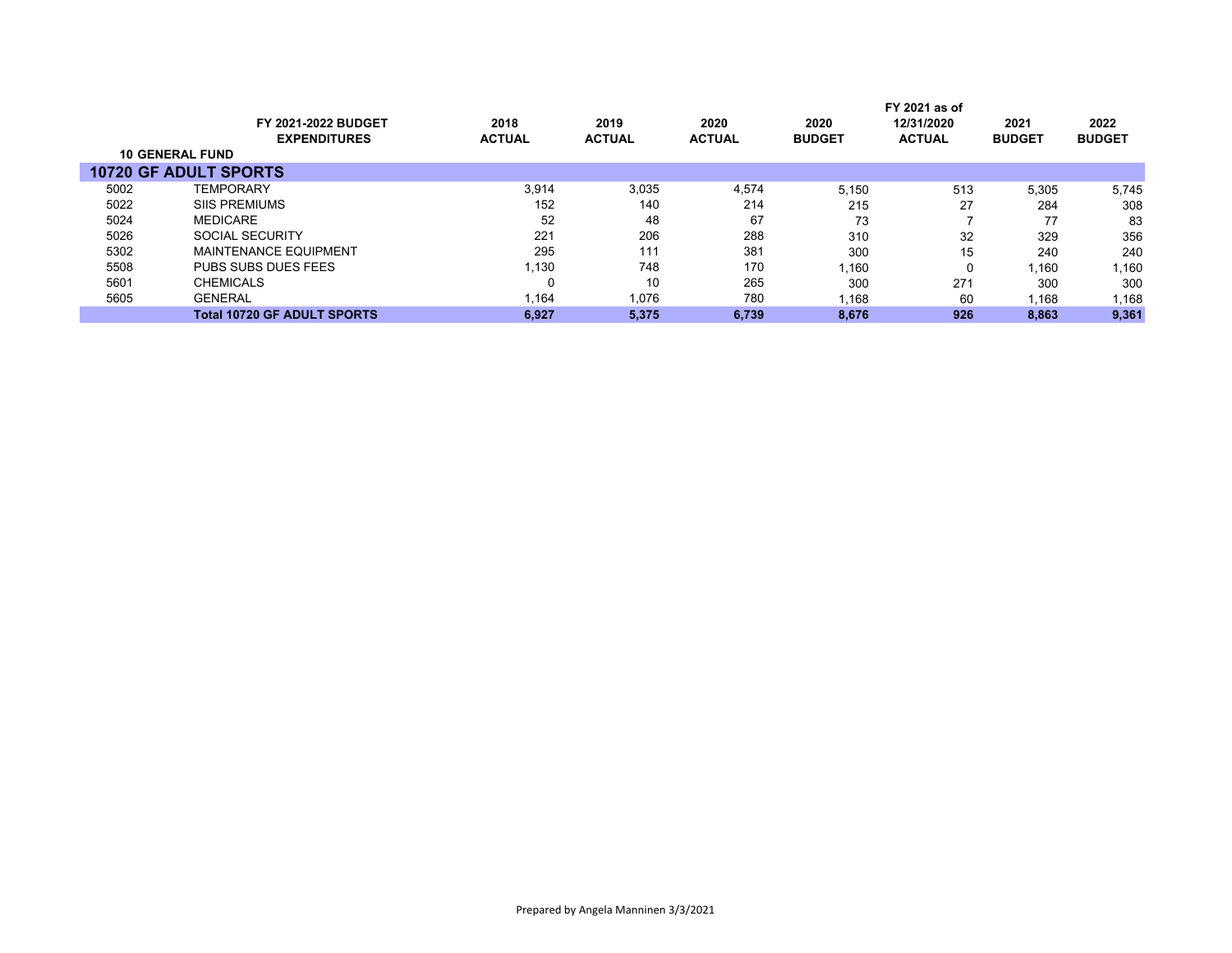|      |                              |               |               |               |               | FY 2021 as of |               |               |
|------|------------------------------|---------------|---------------|---------------|---------------|---------------|---------------|---------------|
|      | <b>FY 2021-2022 BUDGET</b>   | 2018          | 2019          | 2020          | 2020          | 12/31/2020    | 2021          | 2022          |
|      | <b>EXPENDITURES</b>          | <b>ACTUAL</b> | <b>ACTUAL</b> | <b>ACTUAL</b> | <b>BUDGET</b> | <b>ACTUAL</b> | <b>BUDGET</b> | <b>BUDGET</b> |
|      | <b>10 GENERAL FUND</b>       |               |               |               |               |               |               |               |
|      | <b>10722 GF YOUTH SPORTS</b> |               |               |               |               |               |               |               |
| 5002 | TEMPORARY                    | 25,332        | 24,878        | 23,310        | 36,702        | 12,451        | 30,000        | 32,490        |
| 5022 | <b>SIIS PREMIUMS</b>         | 1,122         | 1,042         | 1,093         | ,290          | 674           | 1.608         | 1.741         |
| 5024 | <b>MEDICARE</b>              | 357           | 366           | 343           | 372           | 181           | 435           | 471           |
| 5026 | SOCIAL SECURITY              | 1,518         | 1,563         | 1,465         | 1,589         | 772           | 1,860         | 2,014         |
| 5302 | <b>MAINTENANCE EQUIPMENT</b> | 211           | 62            | 0             | 200           | 0             | 160           | 160           |
| 5305 | MAINTENANCE GROUNDS          | 229           | 66            | 0             | 241           | 0             | 193           | 193           |
| 5502 | <b>COMMUNICATIONS</b>        | $\Omega$      | 20            | 0             | 100           | 0             | 100           | $\Omega$      |
| 5509 | TRAVEL & TRAINING            | $\Omega$      | 419           | 1,004         | 500           | 280           | 500           | 500           |
| 5602 | <b>COURSE CLASS</b>          | 2,915         | 5,771         | 4,315         | 5,130         | 588           | 5,130         | 5,230         |
| 5603 | <b>EQUIPMENT</b>             | 4,358         | 2,434         | 2,603         | 3,000         | 0             | 3,000         | 3,000         |
| 5605 | <b>GENERAL</b>               |               |               | 510           |               | 0             |               | $\Omega$      |
|      | Total 10722 GF YOUTH SPORTS  | 36,043        | 36,622        | 34,642        | 49,124        | 14,945        | 42,986        | 45,800        |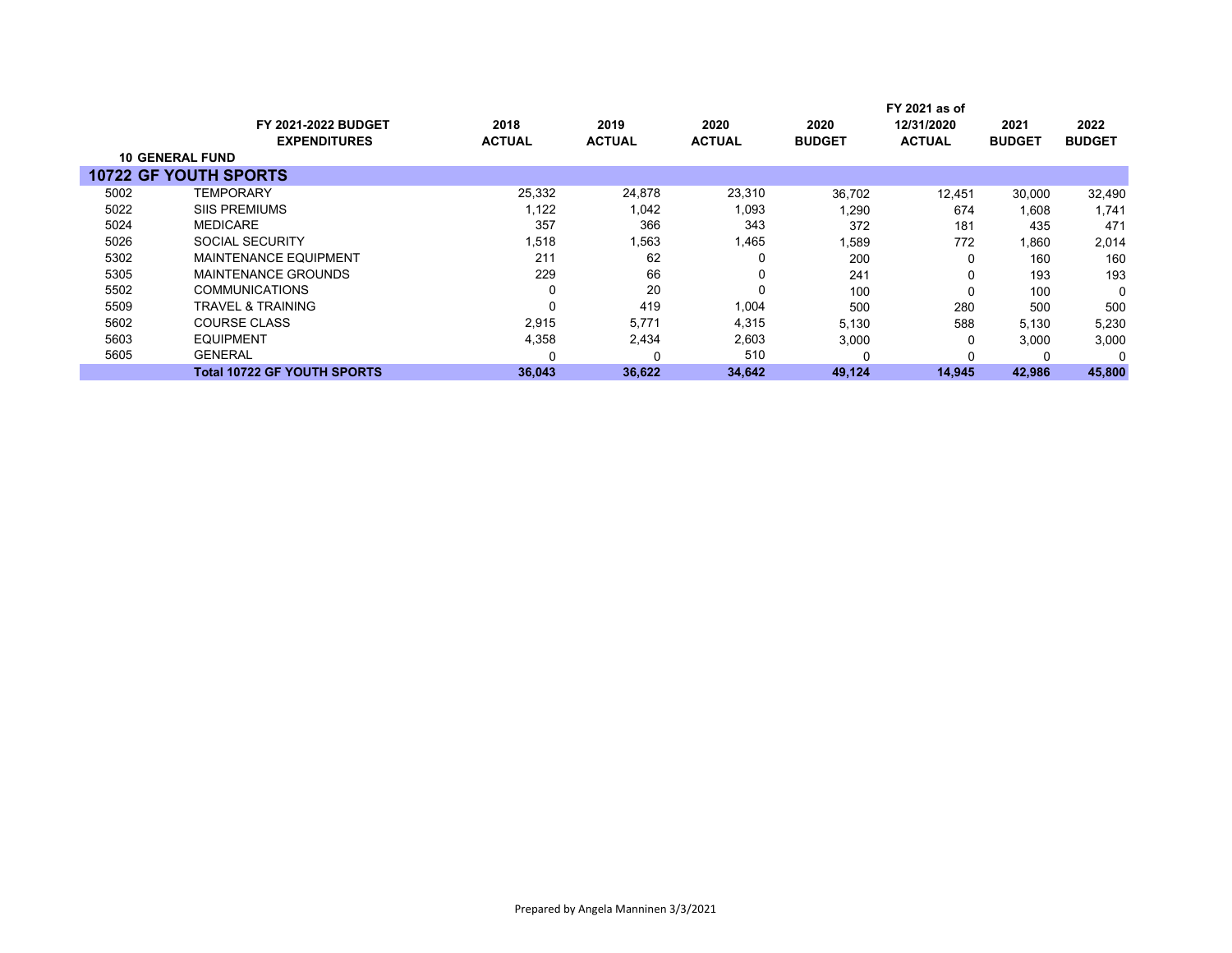|      |                                               |               |               |               |               | FY 2021 as of |               |               |
|------|-----------------------------------------------|---------------|---------------|---------------|---------------|---------------|---------------|---------------|
|      | <b>FY 2021-2022 BUDGET</b>                    | 2018          | 2019          | 2020          | 2020          | 12/31/2020    | 2021          | 2022          |
|      | <b>EXPENDITURES</b><br><b>10 GENERAL FUND</b> | <b>ACTUAL</b> | <b>ACTUAL</b> | <b>ACTUAL</b> | <b>BUDGET</b> | <b>ACTUAL</b> | <b>BUDGET</b> | <b>BUDGET</b> |
|      |                                               |               |               |               |               |               |               |               |
|      | <b>10724 GF YOUTH CENTER</b>                  |               |               |               |               |               |               |               |
| 5002 | <b>TEMPORARY</b>                              | 45,858        | 45,420        | 38,680        | 47,372        | 4,293         | 48,793        | 52,843        |
| 5020 | <b>EMPLOYEES RETIREMENT</b>                   | 7,644         | 8,950         | 8,945         | 7,802         | 1,256         | 9,100         | 9,100         |
| 5022 | <b>SIIS PREMIUMS</b>                          | 1,294         | 1,345         | 1,192         | 1,430         | 153           | 2,615         | 2,832         |
| 5024 | <b>MEDICARE</b>                               | 621           | 695           | 568           | 638           | 62            | 708           | 766           |
| 5026 | <b>SOCIAL SECURITY</b>                        | 963           | 992           | 529           | 1,103         | O             | 3,025         | 3,276         |
| 5301 | <b>MAINTENANCE FACILITIES</b>                 | 83            | 0             | 0             | 800           |               | 640           | 640           |
| 5302 | <b>MAINTENANCE EQUIPMENT</b>                  | 78            | 0             | 0             | 300           | O             | 240           | 240           |
| 5502 | <b>COMMUNICATIONS</b>                         | 0             | 0             | 0             | 1,000         | 235           | 1,000         | 1,000         |
| 5509 | <b>TRAVEL &amp; TRAINING</b>                  | 92            | 37            | 0             | 220           | O             | 198           | 198           |
| 5602 | <b>COURSE CLASS</b>                           | 1,255         | 1,057         | 1,104         | 700           |               | 700           | 700           |
| 5603 | <b>EQUIPMENT</b>                              | 178           | 0             | 500           | 432           | 0             | 432           | 432           |
| 5605 | <b>GENERAL</b>                                | 2,193         | 2,535         | 621           | 2,200         | 0             | 2,200         | 2,200         |
| 5607 | <b>JANITORIAL</b>                             | 8             | 0             | 0             | 0             |               |               | 0             |
| 5610 | <b>OFFICE SUPPLIES</b>                        | 648           | 329           | 153           | 500           |               | 500           | 500           |
|      | <b>Total 10724 GF YOUTH CENTER</b>            | 60,915        | 61,360        | 52,292        | 64,497        | 6,000         | 70,151        | 74,728        |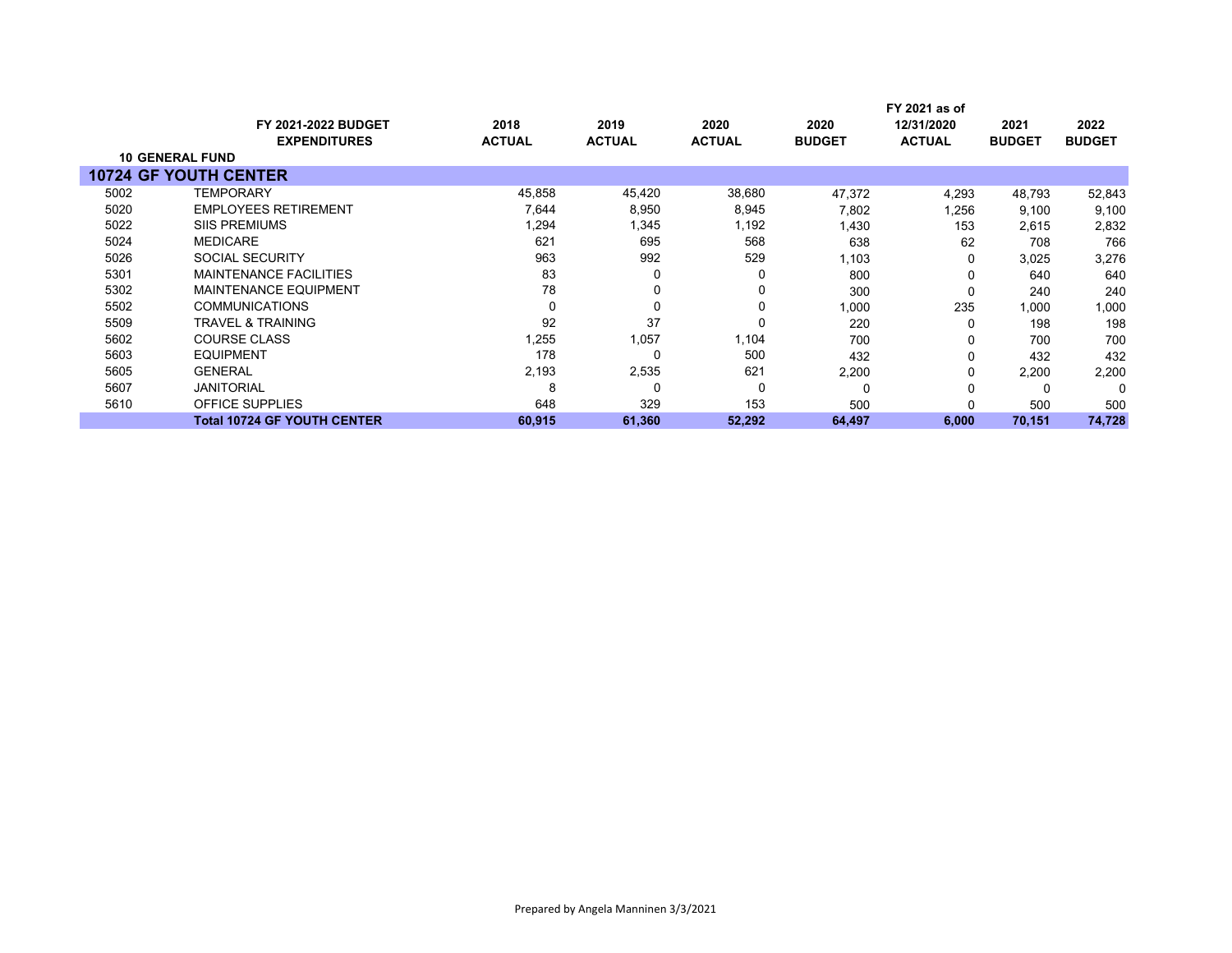|                            |                                  |               |               |               |               | FY 2021 as of |               |               |
|----------------------------|----------------------------------|---------------|---------------|---------------|---------------|---------------|---------------|---------------|
|                            | <b>FY 2021-2022 BUDGET</b>       | 2018          | 2019          | 2020          | 2020          | 12/31/2020    | 2021          | 2022          |
|                            | <b>EXPENDITURES</b>              | <b>ACTUAL</b> | <b>ACTUAL</b> | <b>ACTUAL</b> | <b>BUDGET</b> | <b>ACTUAL</b> | <b>BUDGET</b> | <b>BUDGET</b> |
| <b>10 GENERAL FUND</b>     |                                  |               |               |               |               |               |               |               |
| <b>10726 GF ART CENTER</b> |                                  |               |               |               |               |               |               |               |
| 5002                       | <b>TEMPORARY</b>                 | 36,717        | 39,544        | 13,265        | 39,140        | 1,816         | 18,314        | 19,834        |
| 5020                       | <b>EMPLOYEES RETIREMENT</b>      | 7,214         | 8,570         | 1,332         | 8,270         | 14            | 730           | 730           |
| 5022                       | <b>SIIS PREMIUMS</b>             | 1,049         | 1,147         | 415           | 1,325         | 65            | 652           | 706           |
| 5024                       | <b>MEDICARE</b>                  | 504           | 596           | 198           | 544           | 26            | 585           | 585           |
| 5026                       | SOCIAL SECURITY                  | 480           | 506           | 551           | 450           | 110           | 1,135         | 1,230         |
| 5301                       | <b>MAINTENANCE FACILITIES</b>    | 3,168         | 507           |               | 2,201         | 0             | 1,761         | 1,761         |
| 5302                       | <b>MAINTENANCE EQUIPMENT</b>     | 450           | 0             |               | 1,000         | 0             | 800           | 800           |
| 5502                       | <b>COMMUNICATIONS</b>            |               | 0             |               | $\Omega$      | 235           | 0             | 0             |
| 5509                       | <b>TRAVEL &amp; TRAINING</b>     |               | 0             |               | 600           | 0             | 540           | 540           |
| 5602                       | <b>COURSE CLASS</b>              | 976           | 2,114         | 1,322         | 3,500         | 0             | 3,500         | 3,500         |
| 5603                       | <b>EQUIPMENT</b>                 |               | 133           |               | $\Omega$      | 0             |               | $\Omega$      |
| 5610                       | OFFICE SUPPLIES                  | 85            | 4             |               | 500           |               | 500           | 500           |
|                            | <b>Total 10726 GF ART CENTER</b> | 50,643        | 53,120        | 17,084        | 57,530        | 2,267         | 28,517        | 30,185        |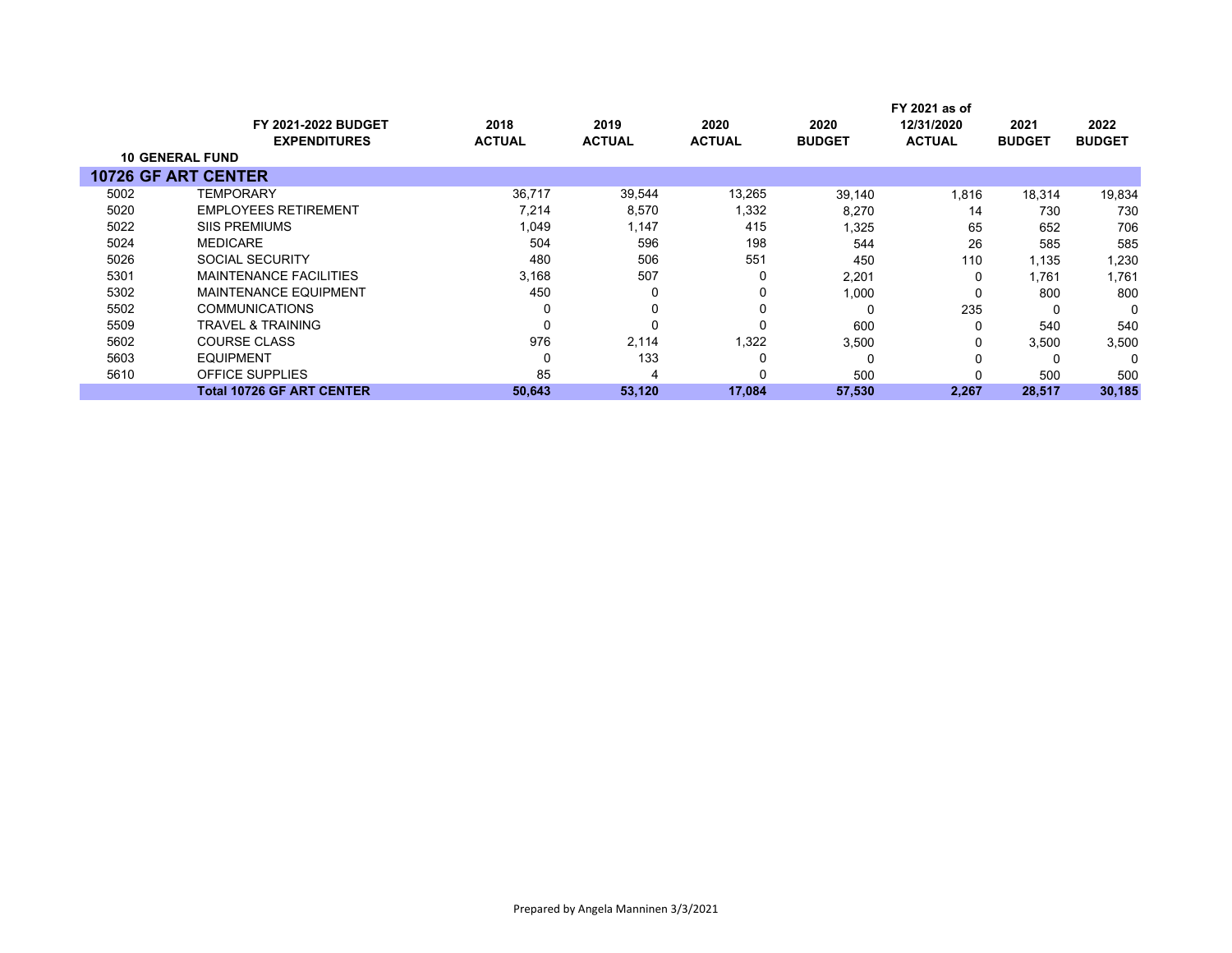|                        |                                            |               |               |               |               | FY 2021 as of |               |               |
|------------------------|--------------------------------------------|---------------|---------------|---------------|---------------|---------------|---------------|---------------|
|                        | FY 2021-2022 BUDGET                        | 2018          | 2019          | 2020          | 2020          | 12/31/2020    | 2021          | 2022          |
|                        | <b>EXPENDITURES</b>                        | <b>ACTUAL</b> | <b>ACTUAL</b> | <b>ACTUAL</b> | <b>BUDGET</b> | <b>ACTUAL</b> | <b>BUDGET</b> | <b>BUDGET</b> |
| <b>10 GENERAL FUND</b> |                                            |               |               |               |               |               |               |               |
|                        | <b>10728 GF BOOTLEG CANYON TRAIL</b>       |               |               |               |               |               |               |               |
| 5002                   | <b>TEMPORARY</b>                           | 783           | 445           | 527           | 4.635         | 564           | 2.000         | 2,166         |
| 5022                   | <b>SIIS PREMIUMS</b>                       | 24            | 12            | 16            | 130           | 20            |               | 77            |
| 5024                   | <b>MEDICARE</b>                            | 11            |               | 8             | 65            | 8             | 29            | 31            |
| 5026                   | SOCIAL SECURITY                            | 49            | 28            | 33            | 279           | 35            | 124           | 134           |
| 5301                   | MAINTENANCE FACILITIES                     | 0             |               | 0             | 1,500         | 0             | 1,200         | 1,200         |
| 5605                   | <b>GENERAL</b>                             | 2.183         | 520           | 0             | 15,000        | 0             | 2.000         | 2,000         |
| 5607                   | <b>JANITORIAL</b>                          | 987           | 1,461         | 370           | 1,000         | 0             | 1,000         | 1,000         |
|                        | <b>Total 10728 GF BOOTLEG CANYON TRAIL</b> | 4.037         | 2.472         | 954           | 22.609        | 628           | 6.424         | 6,609         |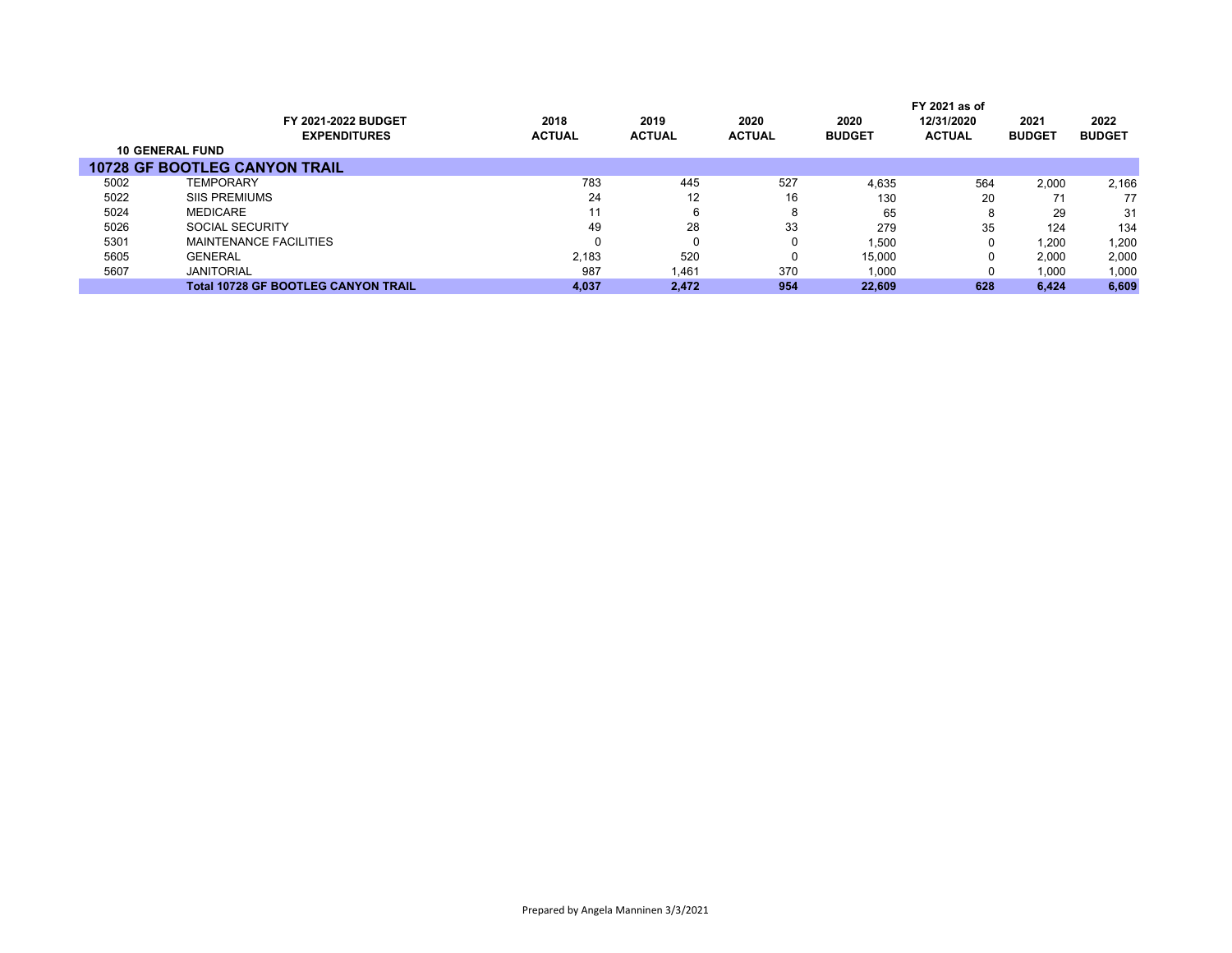|      | FY 2021 as of                              |                       |                       |                       |                       |                             |                       |                       |
|------|--------------------------------------------|-----------------------|-----------------------|-----------------------|-----------------------|-----------------------------|-----------------------|-----------------------|
|      | FY 2021-2022 BUDGET<br><b>EXPENDITURES</b> | 2018<br><b>ACTUAL</b> | 2019<br><b>ACTUAL</b> | 2020<br><b>ACTUAL</b> | 2020<br><b>BUDGET</b> | 12/31/2020<br><b>ACTUAL</b> | 2021<br><b>BUDGET</b> | 2022<br><b>BUDGET</b> |
|      | <b>10 GENERAL FUND</b>                     |                       |                       |                       |                       |                             |                       |                       |
|      | 10740 GF SWIMMING POOL                     |                       |                       |                       |                       |                             |                       |                       |
| 5001 | <b>REGULAR</b>                             | 55,251                | 61,398                | 66,324                | 61,391                | 33,942                      | 71,600                | 73,569                |
| 5002 | <b>TEMPORARY</b>                           | 187,153               | 179,511               | 145,357               | 221,450               | 78,790                      | 228,094               | 247,026               |
| 5012 | <b>OVERTIME NON PERS</b>                   | 283                   | 3,433                 | 1,063                 | 1,060                 | 405                         | 1,060                 | 1,060                 |
| 5018 | <b>COMPENSATED ABSENCES</b>                | ∩                     | 0                     | $\Omega$              | 0                     | 0                           | $\mathbf{0}$          | $\Omega$              |
| 5020 | <b>EMPLOYEES RETIREMENT</b>                | 22,805                | 27,038                | 25,981                | 17,957                | 14,618                      | 28,717                | 32,760                |
| 5022 | <b>SIIS PREMIUMS</b>                       | 10,619                | 8,898                 | 7,887                 | 11,500                | 3,915                       | 12,756                | 13,670                |
| 5024 | <b>MEDICARE</b>                            | 3,251                 | 3,760                 | 3,136                 | 3,998                 | 1,640                       | 4,361                 | 4,664                 |
| 5026 | <b>SOCIAL SECURITY</b>                     | 9,045                 | 10,558                | 7,831                 | 13,330                | 3,891                       | 14,142                | 15,316                |
| 5028 | <b>GROUP HEALTH INSURANCE</b>              | 9,500                 | 13,050                | 10,500                | 12,600                | 7,650                       | 13,200                | 13,800                |
| 5032 | OTHER EMPLOYEE BENEFITS                    | 330                   | 256                   | 372                   | 900                   | 222                         | 900                   | 900                   |
| 5103 | OTHER PROFESSIONAL SERVICES                | 1,080                 | 1,573                 | 715                   | 3,180                 | 0                           | 3,180                 | 3,180                 |
| 5104 | <b>TECHNICAL</b>                           | 200                   | 0                     | 0                     | 19,200                | 0                           | 19,200                | 16,900                |
| 5202 | <b>MONITORING SECURITY SERVICES</b>        | 600                   | 600                   | 600                   | 0                     | 300                         | $\Omega$              | 1,050                 |
| 5203 | PEST CONTROL                               | 231                   | 252                   | 1,522                 | 0                     | 805                         | 1,850                 | 2,000                 |
| 5301 | <b>MAINTENANCE FACILITIES</b>              | 12,727                | 18,791                | 11,621                | 70,448                | 10,926                      | 52,478                | 53,478                |
| 5302 | <b>MAINTENANCE EQUIPMENT</b>               | 17,665                | 5,354                 | 7,563                 | 20,790                | 2,209                       | 16,632                | 20,000                |
| 5303 | <b>MAINTENANCE VEHICLES</b>                | 5,355                 | 5,672                 | 314                   | 0                     | 26                          | 3,140                 | 4,000                 |
| 5502 | <b>COMMUNICATIONS</b>                      | 5,355                 | 5,672                 | 5,379                 | 3,925                 | 1,526                       | 5,000                 | 5,500                 |
| 5503 | ADVERTISING MARKETING                      | 20                    | 537                   | $\mathbf 0$           | 1,200                 | $\Omega$                    | 1,200                 | 1,200                 |
| 5507 | <b>PRINTING</b>                            | 51                    | 339                   | 3,715                 | 4,000                 | 1,814                       | 4,000                 | 4,000                 |
| 5508 | PUBS SUBS DUES FEES                        | 3,478                 | 3,526                 | 3,377                 | 3,345                 | 3,154                       | 4,045                 | 4,045                 |
| 5509 | <b>TRAVEL &amp; TRAINING</b>               | 433                   | 1,845                 | 1,438                 | 1,542                 | 0                           | 2,198                 | 2,198                 |
| 5601 | <b>CHEMICALS</b>                           | 20,871                | 12,350                | 24,287                | 24,022                | 10,294                      | 27,022                | 27,022                |
| 5602 | COURSE CLASS                               | 358                   | 439                   | 396                   | 1,250                 | 83                          | 1,250                 | 1,350                 |
| 5603 | <b>EQUIPMENT</b>                           | 37,594                | 30,621                | 22,700                | 47,947                | 16,293                      | 40,000                | 40,000                |
| 5605 | <b>GENERAL</b>                             | 1,665                 | 1,490                 | 1,207                 | 2,183                 | 345                         | 2,183                 | 2,183                 |
| 5607 | <b>JANITORIAL</b>                          | 525                   | 24                    | $\Omega$              | 1,900                 | $\mathbf{0}$                | 1,000                 | 1,000                 |
| 5609 | <b>NATURAL GAS</b>                         | 36,892                | 25,694                | 24,255                | 34,450                | 6,773                       | 34,450                | 34,450                |
| 5610 | OFFICE SUPPLIES                            | 720                   | 1,337                 | 488                   | 2,500                 | 218                         | 2,500                 | 2,500                 |
| 5611 | <b>OTHER SUPPLIES</b>                      | 10                    | 41                    | 24                    | 250                   | 14                          | 250                   | 250                   |
| 5613 | UTILITY SERVICES (CITY PROVIDE             | 888                   | $\mathbf 0$           | 638                   | 0                     | 0                           | $\Omega$              | $\Omega$              |
| 5614 | UNIFORM (ALLOWANCES BOOT)                  | $\Omega$              | 2,755                 | 1,834                 | 4,550                 | 0                           | 3,850                 | 3,000                 |
|      | <b>Total 10740 GF SWIMMING POOL</b>        | 444.957               | 426,814               | 380,525               | 590,868               | 199,854                     | 600,258               | 632,071               |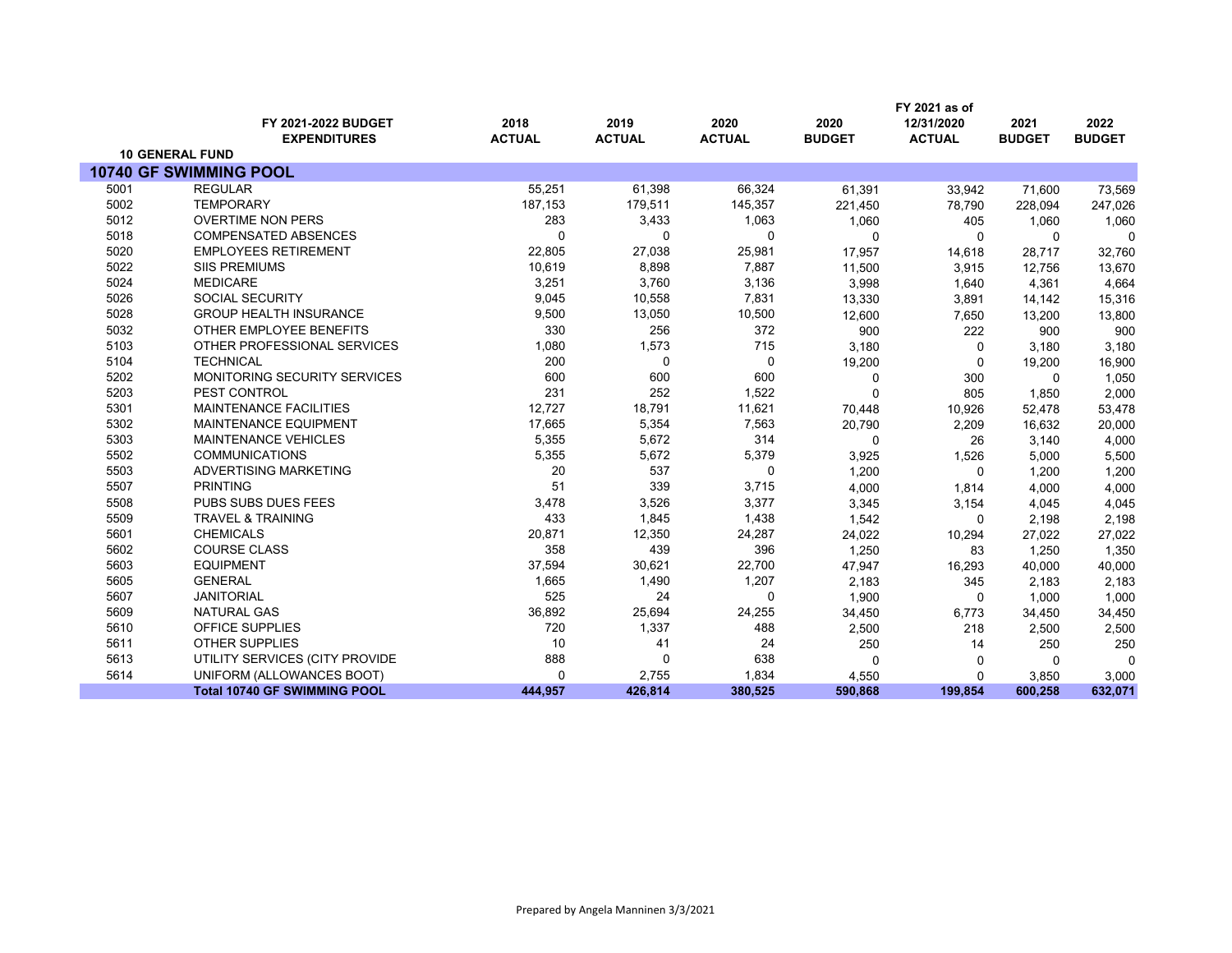### **Boulder Creek Golf Course**

|      |                                                | 2018          | 2019          | 2020          | 2020                | FY 2021 as of<br>12/31/2020 | 2021          | 2022          |
|------|------------------------------------------------|---------------|---------------|---------------|---------------------|-----------------------------|---------------|---------------|
|      |                                                | <b>ACTUAL</b> | <b>ACTUAL</b> | <b>ACTUAL</b> | <b>BUDGET</b>       | <b>ACTUAL</b>               | <b>BUDGET</b> | <b>BUDGET</b> |
|      | <b>49044 BOULDER CREEK SURCHARGE</b>           |               |               |               |                     |                             |               |               |
| 4476 | <b>BC GOLF SURCHARGE FEE</b>                   | 0             | 0             | 42,314        | 0                   | 56,892                      | 78,000        | 100,000       |
|      | <b>Total BOULDER CREEK SURCHARGE</b>           | $\mathbf{0}$  | $\mathbf{0}$  | 42,314        | $\mathbf{0}$        | 56,892                      | 78,000        | 100,000       |
|      |                                                |               |               |               |                     |                             |               |               |
|      | <b>49047 BCGC INTEREST INCOME</b>              |               |               |               |                     |                             |               |               |
| 4712 | <b>INTEREST INCOME</b>                         |               | $\Omega$      | 175           | $\Omega$            | 124                         | $\Omega$      | 0             |
| 4713 | FAIR MARKET VALUE ADJUSTMENT                   |               | 0             | 102           | 0                   | $-19$                       | 0             | 0             |
|      | <b>Total BCGC INTEREST INCOME</b>              | $\mathbf{0}$  | $\mathbf{0}$  | 277           | $\mathbf{0}$        | 105                         | $\mathbf{0}$  | $\mathbf{0}$  |
|      |                                                |               |               |               |                     |                             |               |               |
|      | <b>10044 BOULDER CREEK CHARGE FOR SERVICES</b> |               |               |               |                     |                             |               |               |
| 4480 | <b>BOULDER CREEK GREEN FEES</b>                | 1,850,710     | 1,889,962     | 1,491,623     | 1,900,000           | 878,662                     | 1,140,000     | 1,500,000     |
| 4481 | <b>BOULDER CR-MERCH, SALES</b>                 | 173,602       | 99,074        | 9,288         | 13,600              | 3,302                       | 8,160         | 10,000        |
| 4482 | <b>BOULDER CR-PAVILLION RENT</b>               | 11,200        | 11,000        | 17,445        | 15,000              | 15                          | 9,000         | 9,000         |
| 4483 | <b>BOULDER CR-FOOD &amp; BEVERAG</b>           | 61,214        | 37,636        | $-12,541$     | 60,000              |                             | 24,000        | 0             |
| 4484 | <b>GOLF MEMBERSHIP FEES</b>                    | 75,541        | 88,181        | 89,819        | 80,000              | 77,315                      | 60,000        | 75,000        |
| 4485 | <b>BOULDER CREEK RESTAURANT LEASE</b>          |               | 30,081        | 48,510        | 0                   | 22,091                      | 24,000        | 30,000        |
| 4487 | <b>BOULDER CREEK GOLF LESSONS</b>              |               | 2,391         | 6,085         |                     | 4,609                       | 1,200         | 4,000         |
| 4489 | <b>BC DISC GOLF</b>                            |               | 1,475         | 10,256        |                     | 1,313                       | 7,200         | $\Omega$      |
|      | <b>Total BOULDER CREEK CHARGE FOR SERVICES</b> | 2,172,267     | 2,159,799     |               | 1,660,486 2,068,600 | 987.306                     | 1,273,560     | 1,628,000     |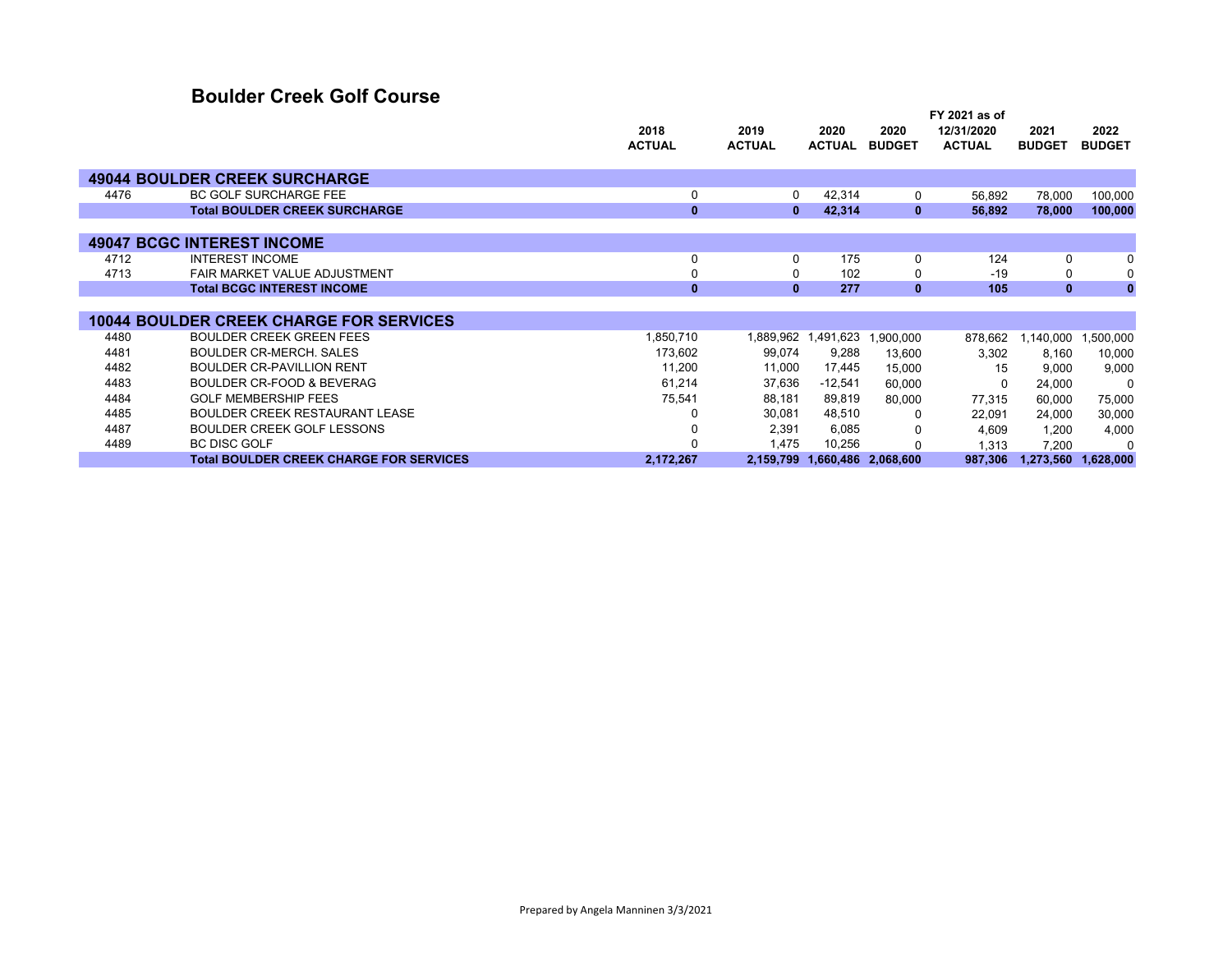### **Boulder Creek Golf Course**

|      |                                                           |               |               | FY 2021 as of |                               |               |               |                     |
|------|-----------------------------------------------------------|---------------|---------------|---------------|-------------------------------|---------------|---------------|---------------------|
|      |                                                           | 2018          | 2019          | 2020          | 2020                          | 12/31/2020    | 2021          | 2022                |
|      |                                                           | <b>ACTUAL</b> | <b>ACTUAL</b> | <b>ACTUAL</b> | <b>BUDGET</b>                 | <b>ACTUAL</b> | <b>BUDGET</b> | <b>BUDGET</b>       |
|      | <b>10750 BOULDER CREEK GOLF COURSE OPERATION EXPENSES</b> |               |               |               |                               |               |               |                     |
| 5102 | <b>PROFESSIONAL</b>                                       | 367,932       | 388,269       | 426,000       | 426,300                       | 216,000       | 435,229       | 487,286             |
| 5103 | OTHER PROFESSIONAL SERVICES                               | $\Omega$      | 0             | 0             | 3,000                         | 0             | 3,000         | 3,000               |
| 5104 | <b>TECHNICAL</b>                                          | 896,000       | 903,675       | 920,754       | 920,700                       | 469,585       | 939,114       | 967,287             |
| 5202 | <b>MONITORING SECURITY SERVICES</b>                       | 2,148         | 2,148         | 2,448         | 2,400                         | 1,374         | 2,400         | 2,400               |
| 5203 | PEST CONTROL                                              | 385           | 420           | 380           | 2,000                         | 95            | 1,000         | 1,000               |
| 5204 | <b>SOLID WASTES SERVICES</b>                              | 3,207         | 8,175         | 6,439         | 5,000                         | 2,731         | 6,500         | 6,500               |
| 5301 | <b>MAINTENANCE FACILITIES</b>                             | 13,232        | 17,601        | 2,200         | 16,500                        | 103           | 13,200        | 13,200              |
| 5302 | MAINTENANCE EQUIPMENT                                     | 20,660        | 40,714        | 32,556        | 31,188                        | 23,240        | 31,350        | 35,000              |
| 5303 | <b>MAINTENANCE VEHICLES</b>                               | 42,288        | 44,974        | 39,460        | 65,000                        | 21,862        | 52,000        | 52,000              |
| 5402 | <b>RENTAL STORAGE</b>                                     | 1,302         | 1,437         | 1,602         | 2,400                         | 862           | 2,400         | 2,400               |
| 5502 | <b>COMMUNICATIONS</b>                                     | 6,634         | 13,240        | 9,751         | 12,200                        | 1,207         | 12,200        | 12,200              |
| 5503 | ADVERTISING MARKETING                                     | 13,457        | 10,874        | 9,596         | 20,000                        | 3,625         | 20,000        | 20,000              |
| 5506 | POSTAGE/SHIPPING                                          | 936           | 549           | 950           | 700                           | 457           | 700           | 700                 |
| 5508 | <b>PUBS SUBS DUES FEES</b>                                | 50,512        | 53,944        | 53,609        | 50,000                        | 26,551        | 50,000        | 50,000              |
| 5602 | <b>GOLF COURSE MERCHANDISE</b>                            | 143,107       | 52,456        | 0             | 5,000                         | 0             | 5,000         | 5,000               |
| 5603 | <b>EQUIPMENT</b>                                          | 4,277         | 50,058        | 4,539         | 8,100                         | 4,847         | 13,100        | 8,100               |
| 5605 | <b>GENERAL</b>                                            | 16,436        | 66            | 0             | 13,200                        | 0             | 7,550         | 7,550               |
| 5606 | <b>GOLF COURSE</b>                                        | 7,248         | 7,705         | 8,021         | 14,000                        | 3,337         | 10,000        | 10,000              |
| 5607 | <b>JANITORIAL</b>                                         | 4,624         | 4,476         | 7,967         | 6,500                         | 4,798         | 7,000         | 7,000               |
| 5610 | <b>OFFICE SUPPLIES</b>                                    | 5,154         | 8,132         | 6,959         | 5,850                         | 3,474         | 7,000         | 7,000               |
| 5613 | UTILITY SERVICES (CITY PROVIDE                            | 435,586       | 411,783       | 434,628       | 460,000                       | 325,749       | 460,000       | 460,000             |
| 5614 | UNIFORM (ALLOWANCES BOOT)                                 | $\Omega$      | $\Omega$      | 3,994         | $\Omega$                      | $\Omega$      | $\Omega$      | $\Omega$            |
|      | <b>Total BOULDER CREEK GOLF COURSE OPERATION EXPENSES</b> | 2,035,124     |               |               | 2,020,695 1,971,852 2,070,738 | 1,109,896     |               | 2,078,923 2,157,803 |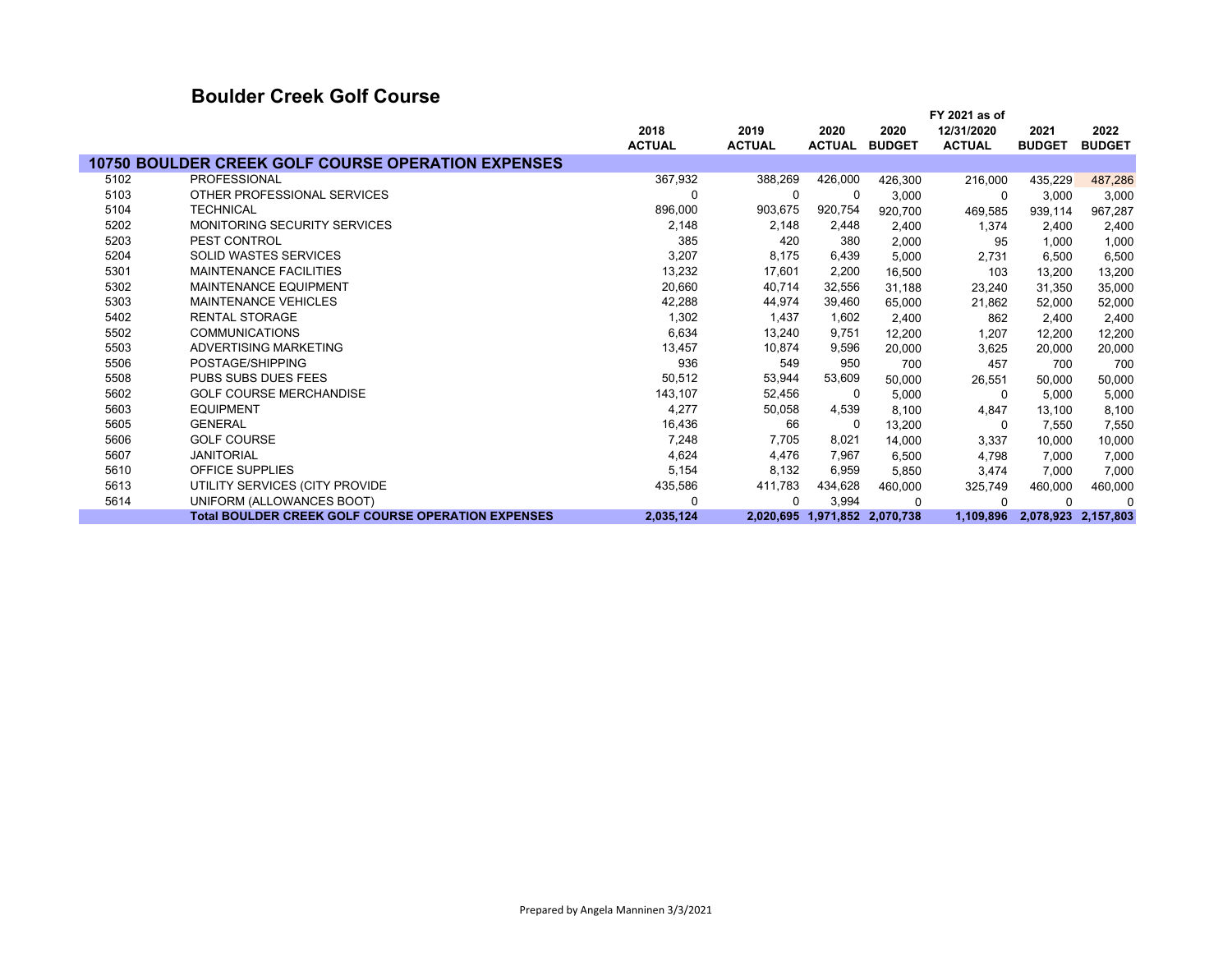### **Boulder Creek Golf Course**

|            |                                            |               |               |               |               | FY 2021 as of |                         |               |
|------------|--------------------------------------------|---------------|---------------|---------------|---------------|---------------|-------------------------|---------------|
|            |                                            | 2018          | 2019          | 2020          | 2020          | 12/31/2020    | 2021                    | 2022          |
|            |                                            | <b>ACTUAL</b> | <b>ACTUAL</b> | <b>ACTUAL</b> | <b>BUDGET</b> | <b>ACTUAL</b> | <b>BUDGET</b>           | <b>BUDGET</b> |
|            | 30900 BOULDER CREEK GOLF COURSE CIP        |               |               |               |               |               |                         |               |
| 5301 R1802 | Boulder Cr Pav Replace Cover               | $\Omega$      | 50,000        | $\Omega$      | $\Omega$      | $\Omega$      | 0                       |               |
| 5902 R1705 | <b>RESTROOMS BOULDER CREEK</b>             |               | 0             | 0             |               |               | 0                       | 0             |
| 5902 G1914 | <b>BOULDER CREEK PAVILLION IMPRV</b>       |               | 46,072        | 16,275        | 103,928       |               | 87,653                  | $\mathbf 0$   |
| 5904 G1909 | BOULDER CREEK EQUIPMENT LEASE              |               | 134,196       | 110,813       | 140,000       | 110,813       | 140,000                 | 0             |
| 5905 R2004 | <b>BCGC Greens Repair</b>                  |               | 0             | 193           | 25,000        | $\Omega$      | 0                       | $\mathbf 0$   |
| 5905 R2015 | <b>BCGC Maintenance Yard Paving</b>        |               | 0             | 17,418        | 150,000       | 0             | 132,582                 | 0             |
| 5905 R2022 | <b>BCGC Repair Waterfall Coyote R</b>      |               | 0             | 0             | 25,000        | 0             | 25,000                  | 0             |
| 5905 R2023 | <b>BCGC Repair Waterfall Putting</b>       |               |               | 0             | 25,000        | 0             | 25,000                  | 0             |
| 5905 R2024 | <b>BCGC Water Feat Repair Desert</b>       |               |               | 0             | 50,000        | 0             | 50,000                  | 0             |
| 5905 R2025 | BCGC Lake Fill Auto Valve Repl             |               |               | 0             | 25,000        | $\Omega$      | 49,807                  | 0             |
| 5905 R2026 | <b>BCGC Repair Desert Hawk Creek</b>       |               |               | 0             | 30,000        | 0             | 30,000                  |               |
| 5904 R22*  | BC GOLF CART LEASE-TO-OWN                  |               |               | 0             |               |               | 0                       | 150,000       |
| 5905 R22*  | <b>BC GOLF COURSE IMPROVEMENTS</b>         |               |               |               |               |               | 0                       | 100,000       |
|            | <b>Total BOULDER CREEK GOLF COURSE CIP</b> | $\bf{0}$      | 230,268       | 144,699       | 573,928       | 110,813       | 540,042                 | 250,000       |
|            |                                            |               |               |               |               |               |                         |               |
|            | <b>Revenues Less Expenses</b>              | 137,143       | 139,104       | -311,089      | $-2,138$      | -122,485      | -805,363                | $-529,803$    |
|            |                                            |               |               |               |               |               |                         |               |
|            | Revenues Less Expenses including CIP       | 137,143       | -91,164       | -455,787      | -576,066      |               | $-233,298$ $-1,345,405$ | -779,803      |
|            |                                            |               |               |               |               |               |                         |               |
|            | <b>Surcharge Fund Balance</b>              |               |               | 42,591        |               | 99,483        | 120,591                 | 220,591       |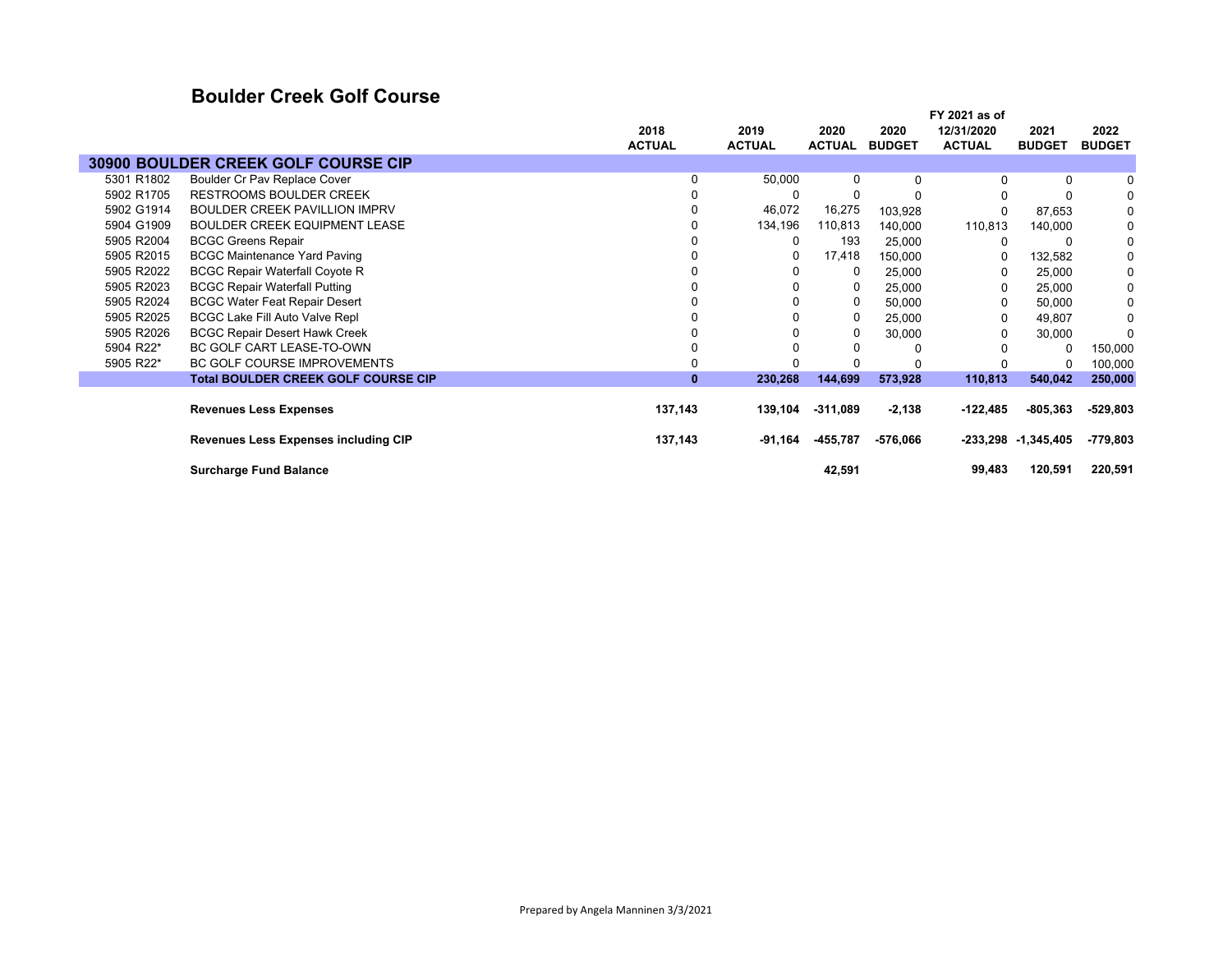# **Municipal Golf Course**

|      |                                                             | 2018          | 2019          | 2020          | 2020          | 12/31/2020    | 2021          | 2022          |
|------|-------------------------------------------------------------|---------------|---------------|---------------|---------------|---------------|---------------|---------------|
|      |                                                             | <b>ACTUAL</b> | <b>ACTUAL</b> | <b>ACTUAL</b> | <b>BUDGET</b> | <b>ACTUAL</b> | <b>BUDGET</b> | <b>BUDGET</b> |
|      |                                                             |               |               |               |               |               |               |               |
|      | <b>48044 MUNI SURCHARGE</b>                                 |               |               |               |               |               |               |               |
| 4476 | MUNI GOLF SURCHARGE FEE                                     | 104,885       | 113,210       | 96,121        | 245,000       | 66.074        | 69,000        | 100.000       |
|      | <b>Total MUNI SURCHARGE</b>                                 | 104,885       | 113,210       | 96,121        | 245,000       | 66,074        | 69,000        | 100,000       |
|      |                                                             |               |               |               |               |               |               |               |
|      | <b>48047 MUNI INTEREST INCOME</b>                           |               |               |               |               |               |               |               |
| 4712 | <b>INTEREST INCOME</b>                                      | 0             | $\Omega$      | 3,144         | $\Omega$      | 653           | 0             | 0             |
| 4713 | FAIR MARKET VALUE ADJUSTMENT                                | 0             | $\Omega$      | 1.492         | 0             | $-100$        | 0             | 0             |
|      | <b>Total MUNI INTEREST INCOME</b>                           | $\mathbf{0}$  | $\mathbf{0}$  | 4,636         | $\mathbf{0}$  | 552           | $\mathbf{0}$  | $\mathbf{0}$  |
|      |                                                             |               |               |               |               |               |               |               |
|      | <b>10044 MUNICIPAL GOLF COURSE CHARGE FOR SERVICES</b>      |               |               |               |               |               |               |               |
| 4470 | <b>MUNI GOLF GREEN FEES</b>                                 | 425,265       | 531,571       | 709,452       | 550,000       | 577,342       | 561,000       | 516,265       |
| 4471 | MUNI GOLF CART FEES                                         | 356,671       | 399,556       | 139,070       | 375,000       | 0             | 0             | $\Omega$      |
| 4472 | MUNI GOLF RANGE BALLS                                       | 21,647        | 22,752        | 15,532        | 23,000        | 9,235         | 13,800        | 13,800        |
| 4474 | MUNI GOLF CONCESSION GOLF                                   | 29,124        | 14,992        | 0             | 28,000        | $\Omega$      | 0             | 0             |
| 4477 | MUNI GOLF MERCHANT SALES                                    |               | 6,880         | 5,144         | O             | 1,008         | 1,200         | 5,000         |
| 4486 | MUNI GOLF RESTAURANT LEASE                                  | 0             | 30,081        | 14,521        | 0             | 12.942        | 7.200         | 12,000        |
| 4488 | MUNI GOLF LESSONS                                           | $\Omega$      | ŋ             | 200           |               | 305           | O             |               |
|      | <b>Total MUNICIPAL GOLF COURSE CHARGE FOR SERVICES</b>      | 832,708       | 1,005,833     | 883,918       | 976,000       | 600,832       | 583,200       | 547,065       |
|      |                                                             |               |               |               |               |               |               |               |
|      | <b>45044 MUNICIPAL GOLF COURSE CHARGE FOR SERVICES</b>      |               |               |               |               |               |               |               |
| 4470 | MUNI GOLF GREEN FEES                                        | 0             | $\Omega$      | 0             | 0             | 0             | O             | 283,735       |
|      | <b>Total VERF MUNICIPAL GOLF COURSE CHARGE FOR SERVICES</b> | $\bf{0}$      | 0             | 0             | $\mathbf{0}$  | $\bf{0}$      |               | 283,735       |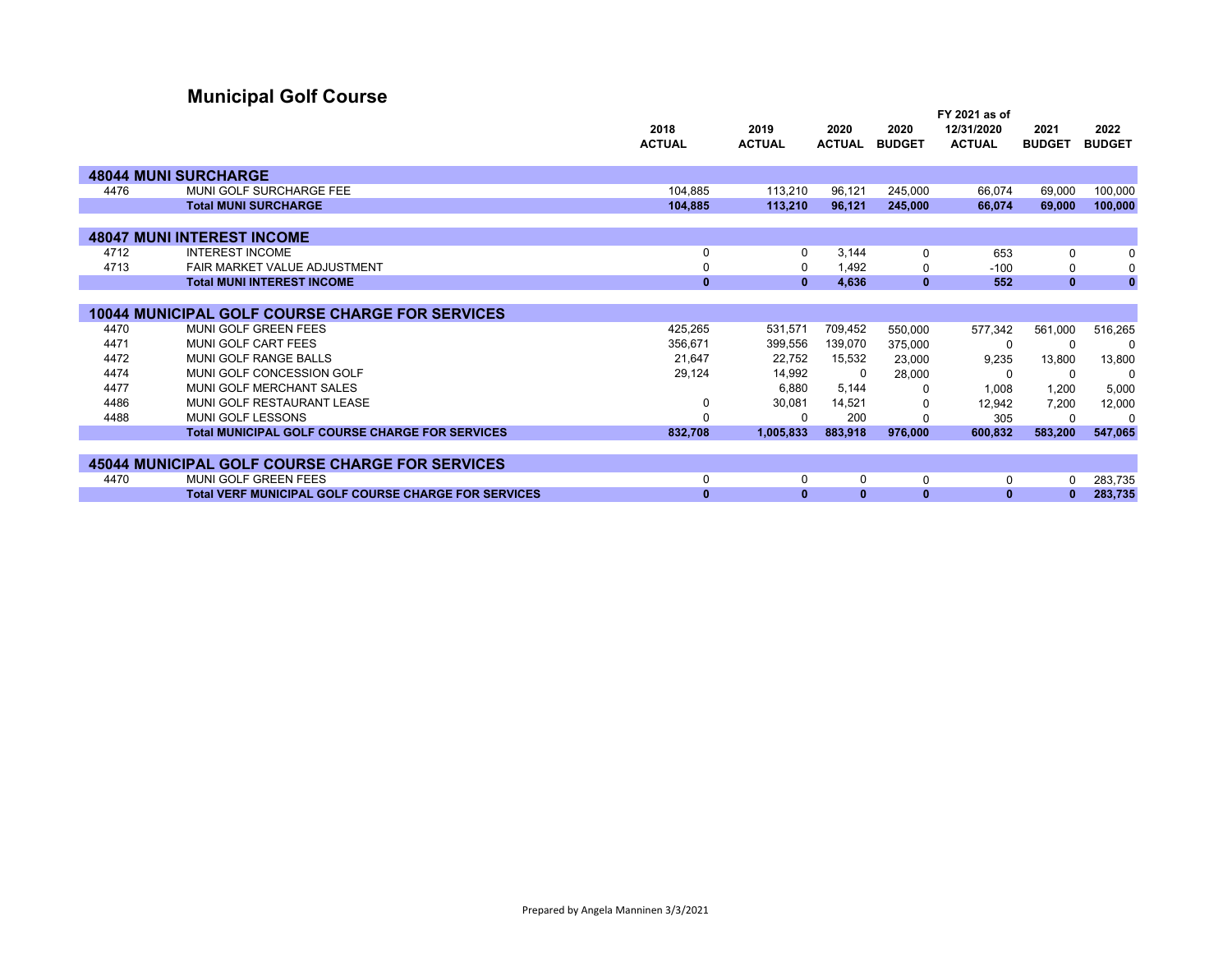# **Municipal Golf Course**

|      |                                                       |               |               |                     |               | FY 2021 as of |               |                     |
|------|-------------------------------------------------------|---------------|---------------|---------------------|---------------|---------------|---------------|---------------------|
|      |                                                       | 2018          | 2019          | 2020                | 2020          | 12/31/2020    | 2021          | 2022                |
|      |                                                       | <b>ACTUAL</b> | <b>ACTUAL</b> | <b>ACTUAL</b>       | <b>BUDGET</b> | <b>ACTUAL</b> | <b>BUDGET</b> | <b>BUDGET</b>       |
|      |                                                       |               |               |                     |               |               |               |                     |
|      | <b>10760 MUNICIPAL GOLF COURSE OPERATION EXPENSES</b> |               |               |                     |               |               |               |                     |
| 5102 | <b>PROFESSIONAL</b>                                   | 196,910       | 217,969       | 242,580             | 243,600       | 122,580       | 247,612       | 281,040             |
| 5104 | <b>TECHNICAL</b>                                      | 574,000       | 595,725       | 608,634             | 624.000       | 310,403       | 636,480       | 655,574             |
| 5202 | <b>MONITORING SECURITY SERVICES</b>                   | 2,148         | 2,148         | 2,148               | 2,148         | 1,224         | 2,148         | 2,148               |
| 5203 | PEST CONTROL                                          | 462           | 504           | 633                 | 1,000         | 210           | 1,000         | 1,000               |
| 5204 | SOLID WASTES SERVICES                                 | 3,744         | 5,385         | 4,149               | 5,000         | 1,760         | 5,000         | 5,000               |
| 5301 | <b>MAINTENANCE FACILITIES</b>                         | 1,591         | 33,792        | 0                   | 2,800         | 0             | 2,240         | 2,240               |
| 5302 | <b>MAINTENANCE EQUIPMENT</b>                          | 3,149         | 10,416        | 6,293               | 6,000         | 3,572         | 4,800         | 8,000               |
| 5303 | <b>MAINTENANCE VEHICLES</b>                           | 9,606         | 46,862        | 26,180              | 55,000        | 19,535        | 44,000        | 44,000              |
| 5304 | MAINTENANCE OFFICE EQUIPMENT                          |               | 0             | 234                 | $\Omega$      | 0             | $\Omega$      | $\Omega$            |
| 5305 | <b>MAINTENANCE GROUNDS</b>                            | 25,184        | 11,000        | 700                 | 20,000        | 0             | 13,600        | 13,600              |
| 5502 | <b>COMMUNICATIONS</b>                                 | 10,490        | 11,068        | 11,395              | 9.500         | 1,403         | 9,500         | 9,500               |
| 5503 | ADVERTISING MARKETING                                 | 13,182        | 10,599        | 9,596               | 20,000        | 3,625         | 18,000        | 18,000              |
| 5506 | POSTAGE/SHIPPING                                      | 500           | 0             | 0                   | $\Omega$      | $\Omega$      | $\Omega$      | $\Omega$            |
| 5508 | PUBS SUBS DUES FEES                                   | 15,112        | 18,637        | 19,654              | 9,000         | 16,789        | 14,000        | 14,000              |
| 5509 | <b>TRAVEL &amp; TRAINING</b>                          | $\Omega$      | 5             | $\Omega$            | $\Omega$      | 0             | 0             | $\Omega$            |
| 5603 | <b>EQUIPMENT</b>                                      | 2,544         | 11,664        | 704                 | 1,221         | 4,898         | 6,221         | 1,221               |
| 5604 | <b>FUEL</b>                                           | 819           | 192           | 0                   | 500           | 0             | 500           | 500                 |
| 5605 | <b>GENERAL</b>                                        | 840           | 78            | 0                   | 1,000         | 0             | 1,000         | 1,000               |
| 5606 | <b>GOLF COURSE</b>                                    | 5,601         | 3,236         | 7,108               | 4.000         | 2,850         | 4,000         | 4,000               |
| 5607 | <b>JANITORIAL</b>                                     | 0             | 2,179         | 1,564               | 3,500         | 673           | 3,500         | 3,500               |
| 5610 | OFFICE SUPPLIES                                       | 597           | 800           | 323                 | 3,150         | 1.128         | 3,150         | 3,150               |
| 5613 | UTILITY SERVICES (CITY PROVIDE                        | 418,897       | 333,398       | 369,386             | 395,000       | 274,019       | 395,000       | 395,000             |
| 5904 | <b>EQUIPMENT</b>                                      | 8,375         | 7,020         | $\Omega$            | $\Omega$      | $\Omega$      | $\Omega$      | $\Omega$            |
|      | <b>Total MUNICIPAL GOLF COURSE OPERATION EXPENSES</b> | 1,293,750     |               | 1,322,678 1,311,281 | 1,406,419     | 764,669       |               | 1,411,751 1,462,474 |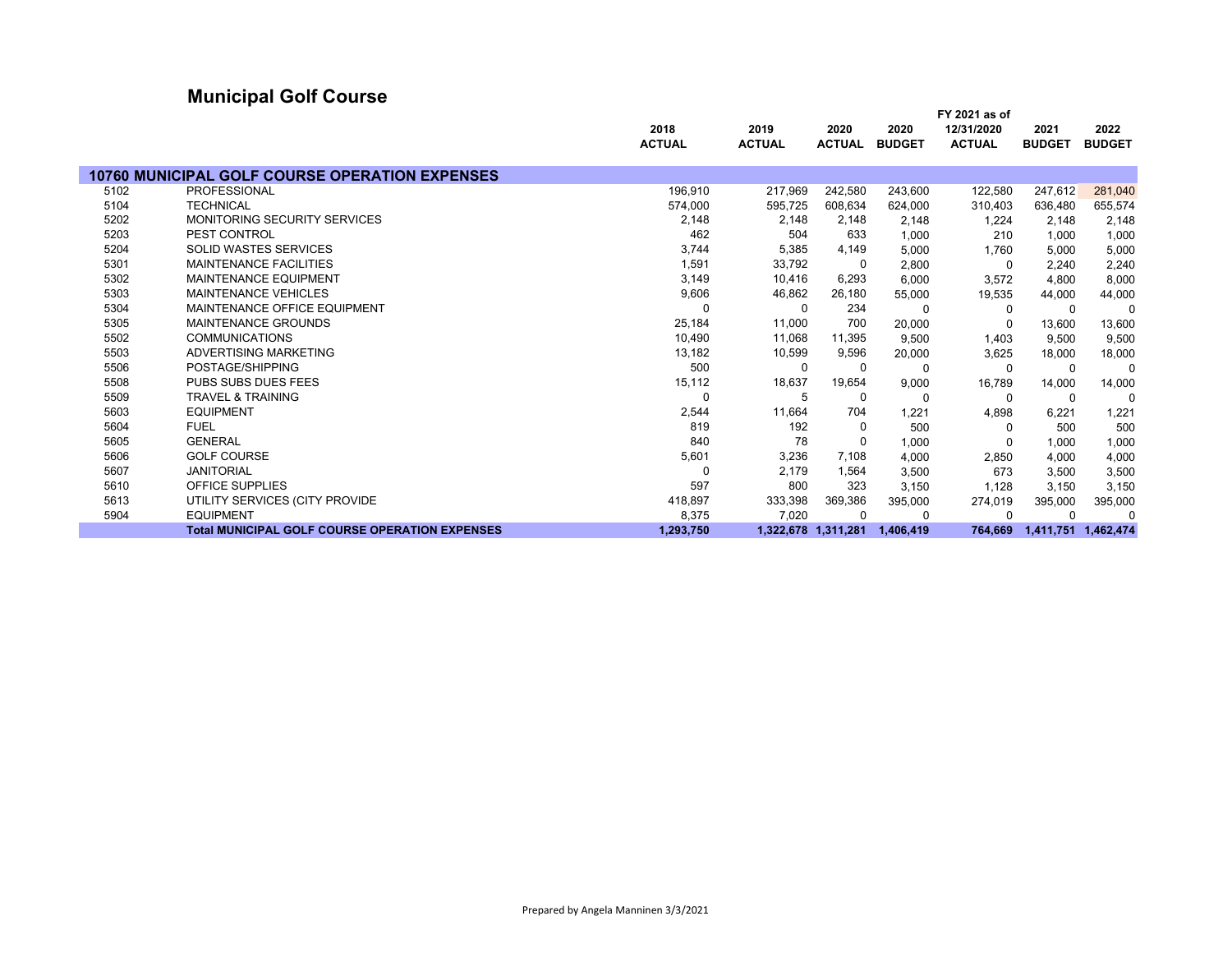# **Municipal Golf Course**

|                           |                                                                |               |               |               |                     | FY 2021 as of |                     |               |
|---------------------------|----------------------------------------------------------------|---------------|---------------|---------------|---------------------|---------------|---------------------|---------------|
|                           |                                                                | 2018          | 2019          | 2020          | 2020                | 12/31/2020    | 2021                | 2022          |
|                           |                                                                | <b>ACTUAL</b> | <b>ACTUAL</b> | <b>ACTUAL</b> | <b>BUDGET</b>       | <b>ACTUAL</b> | <b>BUDGET</b>       | <b>BUDGET</b> |
|                           | 30900 MUNICIPAL GOLF COURSE CIP (GENERAL FUND FUNDED)          |               |               |               |                     |               |                     |               |
| 5905 R1809                | MUNI GOLF SURCHARGE REPAIRS                                    | 31,280        | 0             | 0             | $\Omega$            | 0             | 0                   | 0             |
| 5905 R2005                | Muni Golf Clubhouse Renovation                                 |               | $\Omega$      | 4,125         | 50,000              | $\Omega$      | 45,875              | $\mathbf 0$   |
| 5905 R2017                | MUNI GOLF IRRIGATION REPLACEMENT                               |               | $\Omega$      | 250           | 1,000,000           | 0             | 999,750             | $\mathbf 0$   |
| 5905 R2020                | Muni Golf Greenside Bunker Ren                                 |               | $\Omega$      | 99,984        | 100,000             | $\Omega$      | $\Omega$            | $\mathbf 0$   |
| 5905 R2021                | Muni Golf Beverage Cart for Co                                 |               | $\Omega$      | 0             | 35,000              | 0             | 35,000              | $\mathbf 0$   |
| 5905 R21*                 | <b>MUNI GREENS PROTECTION</b>                                  |               | $\Omega$      | $\Omega$      | $\Omega$            | 0             | 0                   | $\mathbf 0$   |
| 5905 R21*                 | <b>MUNI GREENS MOWERS</b>                                      |               | $\Omega$      | $\Omega$      |                     | O             | $\Omega$            | $\mathbf 0$   |
| 5905 R21*                 | MUNI SAND PRO BUNKER RAKING MACHINE                            |               | $\Omega$      | $\Omega$      | O                   |               | $\Omega$            | $\mathbf 0$   |
| 5905 R22*                 | MUNI GOLF COURSE IMPROVEMENTS                                  | $\Omega$      | $\Omega$      | $\Omega$      |                     | 0             | $\Omega$            | 75,000        |
|                           | Total MUNICIPAL GOLF COURSE CIP (GENERAL FUND FUNDED)          | 31,280        | $\mathbf{0}$  | 104,359       | 1,185,000           | $\mathbf{0}$  | 1,080,625           | 75,000        |
|                           |                                                                |               |               |               |                     |               |                     |               |
|                           | 30900 MUNICIPAL GOLF COURSE CIP (SURCHARGE FUNDED)             |               |               |               |                     |               |                     |               |
| 5905 R2016                | Muni Golf Cottonwood Tree Removal                              | $\mathbf 0$   | 0             | $\mathbf 0$   | 70,000              | $\mathbf 0$   | 70,000              | 0             |
| 5905 R2018                | Muni Golf Par 3 Tee Box Renova                                 | $\Omega$      | $\Omega$      | 24,997        | 25,000              | 0             | O                   | $\mathbf 0$   |
| 5905 R2019                | Muni Golf Cart Path Drainage I                                 |               | $\Omega$      | 0             | 25,000              | 0             | 25,000              | $\mathbf 0$   |
| 5905 R2020                | Muni Golf Greenside Bunker Ren                                 |               | $\Omega$      | 0             | 100,000             | 0             | 0                   | $\mathbf 0$   |
| 5905 R21*                 | <b>MUNI GREENS PROTECTION</b>                                  |               | $\Omega$      | $\Omega$      | $\Omega$            | U             | $\Omega$            | $\mathbf 0$   |
| 5905 R21*                 | <b>MUNI GREENS MOWERS</b>                                      |               | $\Omega$      | $\Omega$      | O                   | U             | $\Omega$            | $\mathbf 0$   |
| 5905 R21*                 | MUNI SAND PRO BUNKER RAKING MACHINE                            | $\Omega$      | $\Omega$      | $\Omega$      | $\Omega$            | U             | $\Omega$            | $\mathbf 0$   |
| 5905 R22*                 | MUNI GOLF COURSE IMPROVEMENTS                                  | $\Omega$      | $\Omega$      | $\Omega$      |                     | 0             | $\Omega$            | $\mathbf 0$   |
|                           | <b>Total MUNICIPAL GOLF COURSE CIP (SURCHARGE FUNDED)</b>      | $\mathbf{0}$  | $\mathbf{0}$  | 24,997        | 220,000             | $\mathbf{0}$  | 95,000              | $\mathbf{0}$  |
|                           |                                                                |               |               |               |                     |               |                     |               |
| <b>45900 VERF CAPITAL</b> |                                                                |               |               |               |                     |               |                     |               |
| 5903 V2202                | Golf Cart 5-Year Lease                                         | $\mathbf 0$   | 0             | 0             | $\mathbf 0$         | $\mathbf 0$   | 0                   | 283,735       |
|                           | <b>Total 45900 VERF CAPITAL</b>                                | $\mathbf{0}$  | $\mathbf{0}$  | $\mathbf{0}$  | $\mathbf{0}$        | $\bf{0}$      | $\mathbf{0}$        | 283,735       |
|                           |                                                                |               |               |               |                     |               |                     |               |
|                           | <b>Revenues Less Expenses</b>                                  | $-461,043$    | $-316.845$    | -422,726      | $-430,419$          | $-163,284$    | $-828.551$          | $-631,674$    |
|                           |                                                                |               |               |               |                     |               |                     |               |
|                           | <b>Revenues Less Expenses including CIP</b>                    | $-492,323$    | $-316,845$    |               | -527,086 -1,615,419 |               | -163,284 -1,909,176 | $-990,409$    |
|                           | <b>Surcharge Fund Balance</b>                                  |               |               | 340,118       |                     | 406,192       | 409,118             | 704,121       |
|                           | \$220K Transferred from Surcharge to Fund 30 Remaining Balance |               |               | 195,003       |                     | 195,003       | 195,003             | 0             |
|                           | <b>Total Surchage Balance</b>                                  |               |               | 535,121       | 0                   | 601,195       | 604,121             | 704,121       |
|                           |                                                                |               |               |               |                     |               |                     |               |

canceled projects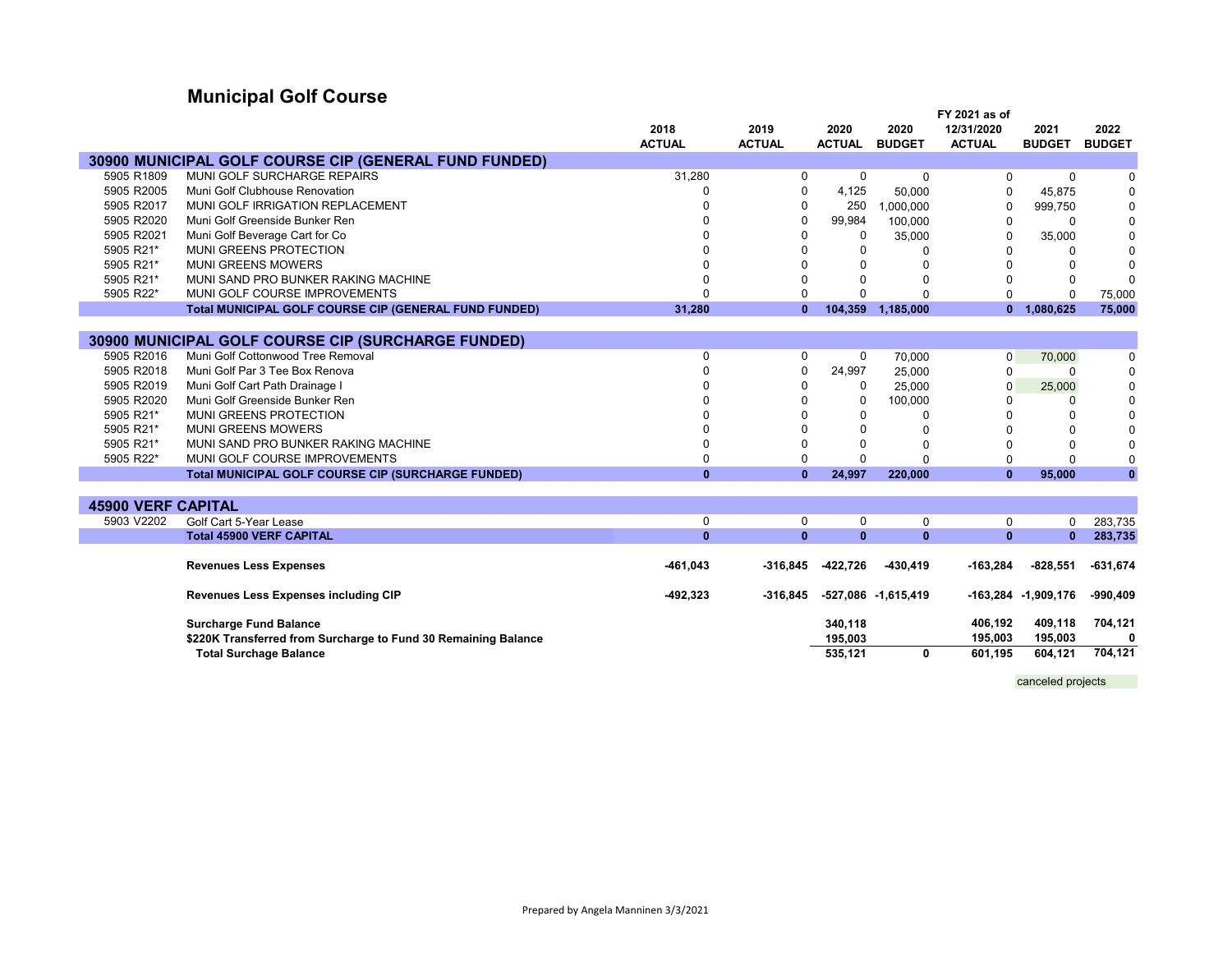|                        | <b>FY 2021-2022 BUDGET</b>                                | 2018          | 2019          | 2020          | 2020          | FY 2021 as of<br>12/31/2020 | 2021          | 2022          |
|------------------------|-----------------------------------------------------------|---------------|---------------|---------------|---------------|-----------------------------|---------------|---------------|
|                        | <b>EXPENDITURES</b>                                       | <b>ACTUAL</b> | <b>ACTUAL</b> | <b>ACTUAL</b> | <b>BUDGET</b> | <b>ACTUAL</b>               | <b>BUDGET</b> | <b>BUDGET</b> |
| <b>10 GENERAL FUND</b> |                                                           |               |               |               |               |                             |               |               |
|                        | <b>10730 COMMUNITY GRANTS</b>                             |               |               |               |               |                             |               |               |
| 5103                   | OTHER PROFESSIONAL SERVICES                               |               | 127,933       | 17,127        | 437,700       | O                           | 0             |               |
| 5103 CARES             | <b>CARES Act Grants</b>                                   |               |               |               |               | 329,018                     |               |               |
| 5103 CD001             | Fourth of July Fireworks                                  |               |               |               |               | 15,000                      | 15,000        | 15,000        |
| 5103 CD002             | Boulder City Hometown Christmas Parade                    |               |               | 2,833         |               |                             | 4,000         | 4,000         |
| 5103 CD003             | <b>Community Development Block Grant - Public Service</b> |               |               | 34,650        |               |                             | 36,198        | 0             |
| 5103 CD004             | <b>Clark County Homeless Agreement</b>                    | 6,716         |               | 6,716         |               |                             | 7,500         | 7,500         |
| 5103 CD005             | Boulder City Musuem and Historical                        | 65,000        | 65,000        | 65,000        |               | 65,000                      | 65,000        | 65,000        |
| 5103 CD006             | <b>Senior Center Grant</b>                                | 198,134       | 210,398       | 210,398       |               | 216,079                     | 216,079       | 221,913       |
| 5103 CD007             | Annual Hospital Gala - table sponsorship                  |               |               |               |               |                             | 0             | 2,500         |
| 5103 SE001             | Dam Short Film Festival                                   |               | 5,000         |               |               |                             | 5,000         | 5,000         |
| 5103 SE002             | <b>Wurst Festival</b>                                     |               | 3,665         |               |               |                             | 4,000         | 4,000         |
| 5103 SE003             | <b>UMC Pumpkin Patch</b>                                  |               | 936           |               |               |                             | 1,000         | 1,000         |
| 5103 SE004             | Spring Fine Art & Craft Show                              |               | 3,832         |               |               |                             | 4,000         | 4,000         |
| 5103 SE005             | Holiday Fine Arts & Crafts Show                           |               | 1,675         |               |               |                             | 1,500         | 1,500         |
| 5103 SE006             | Annual Spring Jamboree                                    |               | 5,000         |               |               |                             | 5,000         | 5,000         |
| 5103 SE007             | Annual Best Dam BBQ Challenge                             |               |               |               |               |                             | 5,000         | 5,000         |
| 5103 SE008             | <b>B.C. Hometown Christmas Parade</b>                     |               | 2,700         | 1,000         |               |                             | 1,000         | 1,000         |
| 5103 SE009             | Art in the Park                                           |               |               | 5,000         |               |                             | 5,000         | 5,000         |
| 5103 SE010             | Nevada Preservation Bus Tour                              |               |               | ŋ             |               |                             | 2,500         | 2,500         |
| 5508                   | PUBS SUBS DUES FEES                                       | 15,000        | 15,000        | 1,250         |               |                             |               |               |
|                        | <b>Total 10730 COMMUNITY GRANTS</b>                       | 284,850       | 441,139       | 343,975       | 437,700       | 625,097                     | 377,777       | 349,913       |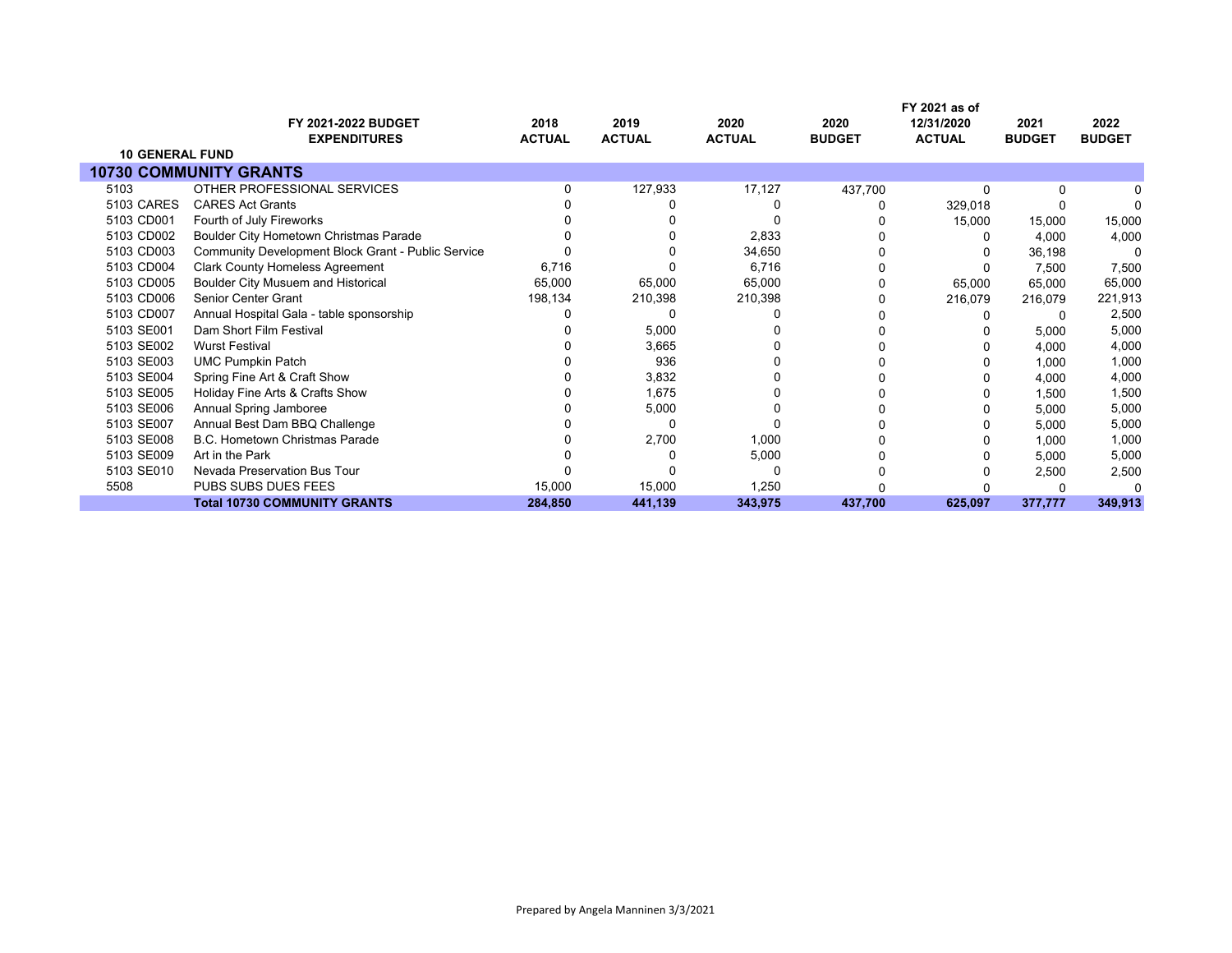|      | FY 2021 as of                              |                       |                       |                       |                       |                             |                       |                       |
|------|--------------------------------------------|-----------------------|-----------------------|-----------------------|-----------------------|-----------------------------|-----------------------|-----------------------|
|      | FY 2021-2022 BUDGET<br><b>EXPENDITURES</b> | 2018<br><b>ACTUAL</b> | 2019<br><b>ACTUAL</b> | 2020<br><b>ACTUAL</b> | 2020<br><b>BUDGET</b> | 12/31/2020<br><b>ACTUAL</b> | 2021<br><b>BUDGET</b> | 2022<br><b>BUDGET</b> |
|      | <b>10 GENERAL FUND</b>                     |                       |                       |                       |                       |                             |                       |                       |
|      | <b>10800 GF COMMUNITY DEVELOPMENT</b>      |                       |                       |                       |                       |                             |                       |                       |
| 5001 | <b>REGULAR</b>                             | 299,540               | 405,500               | 408,731               | 486,992               | 155,072                     | 356,964               | 506,594               |
| 5002 | <b>TEMPORARY</b>                           | 26,905                | 336                   | <sup>0</sup>          |                       | 0                           | 0                     |                       |
| 5012 | <b>OVERTIME NON PERS</b>                   | 235                   |                       |                       |                       |                             |                       |                       |
| 5018 | <b>COMPENSATED ABSENCES</b>                |                       |                       | $\Omega$              |                       | 0                           | <sup>0</sup>          |                       |
| 5020 | <b>EMPLOYEES RETIREMENT</b>                | 82,936                | 116,046               | 120,026               | 142,445               | 44,713                      | 104,412               | 150,712               |
| 5022 | <b>SIIS PREMIUMS</b>                       | 7,584                 | 5,148                 | 5,816                 | 6,787                 | 413                         | 4,934                 | 6,536                 |
| 5024 | <b>MEDICARE</b>                            | 4,493                 | 6,219                 | 6,047                 | 5,659                 | 2,223                       | 5,176                 | 7,346                 |
| 5026 | <b>SOCIAL SECURITY</b>                     | 857                   | 47                    | $\Omega$              | n                     | $\Omega$                    | $\Omega$              | $\Omega$              |
| 5028 | <b>GROUP HEALTH INSURANCE</b>              | 33,511                | 56,999                | 48,720                | 70,560                | 28,808                      | 50,820                | 70,380                |
| 5032 | OTHER EMPLOYEE BENEFITS                    | 959                   | 2,259                 | 2,595                 | 920                   | 1,085                       | 2,400                 | 2,400                 |
| 5099 | Interfund Salary Reimbursement             |                       | $\Omega$              | $-20,000$             | $-20,000$             | $-10,000$                   | $-20,000$             | $\Omega$              |
| 5102 | PROFESSIONAL                               | 103,559               | 232,213               | 387,050               | 438,000               | 282,033                     | 636,885               | 590,325               |
| 5303 | <b>MAINTENANCE VEHICLES</b>                | 380                   | 568                   | 48                    | 3,500                 | 607                         | 400                   | 800                   |
| 5304 | MAINTENANCE OFFICE EQUIPMENT               |                       |                       | <sup>0</sup>          | 2,500                 | <sup>0</sup>                | 2,000                 | 3,800                 |
| 5403 | <b>VERF EXPENSE</b>                        |                       |                       | $\Omega$              | $\Omega$              |                             | $\Omega$              | $\Omega$              |
| 5502 | <b>COMMUNICATIONS</b>                      | 3,600                 | 3,397                 | 4,833                 | 1,420                 | 2,234                       | 4,000                 | 4,000                 |
| 5503 | ADVERTISING MARKETING                      | 179                   | 232                   | 450                   | $\Omega$              | $\Omega$                    | $\Omega$              | $\Omega$              |
| 5506 | POSTAGE/SHIPPING                           | 1,552                 | 676                   | 1,377                 | 1,816                 | 1,011                       | 1.700                 | 1,700                 |
| 5507 | <b>PRINTING</b>                            | 807                   | 176                   | 4,121                 | 4,000                 | 1,814                       | 4,000                 | 4,000                 |
| 5508 | <b>PUBS SUBS DUES FEES</b>                 | 1,992                 | 8,336                 | 43,240                | 43,209                | 24,500                      | 39,408                | 38,078                |
| 5509 | <b>TRAVEL &amp; TRAINING</b>               | 3,102                 | 7,375                 | 3,564                 | 10,000                | $\Omega$                    | 10,000                | 18,300                |
| 5510 | SOFTWARE LICENSES                          | $\Omega$              | 0                     | 2,600                 | 0                     | 712                         | 0                     | 712                   |
| 5604 | <b>FUEL OIL - VEHICLES EQUIPMENT</b>       | 1,168                 | 859                   | 516                   | 5,000                 | 179                         | 750                   | 750                   |
| 5610 | <b>OFFICE SUPPLIES</b>                     | 2,626                 | 3,935                 | 2,750                 | 2,300                 | 452                         | 2,300                 | 2,300                 |
| 5611 | <b>OTHER SUPPLIES</b>                      | 48,797                | 268                   | 0                     |                       | 0                           | n                     |                       |
| 5614 | UNIFORM (ALLOWANCES BOOT)                  | 108                   | 215                   |                       |                       |                             | n                     |                       |
|      | <b>Total 10800 GF COMMUNITY DEVELOPMEN</b> | 624,888               | 850,803               | 1,022,481             | 1,205,108             | 535,857                     | 1,206,149             | 1,408,733             |